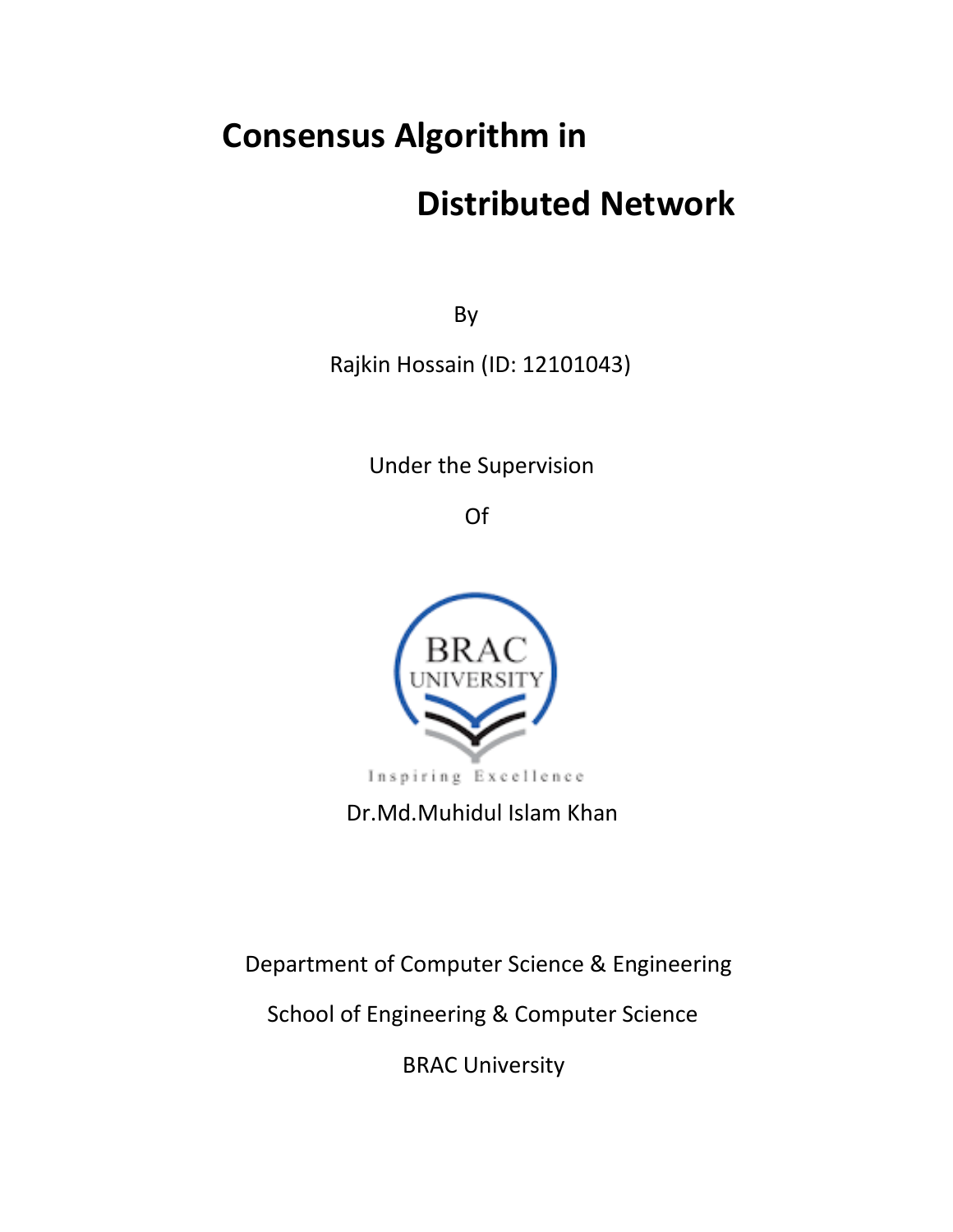# Consensus Algorithm in

# Distributed Network

Thesis submitted in partial fulfillment of the requirement for the degree of

# **Bachelor of Science**

**In In In** 

# **Computer Science and Engineering**

Under the Supervision

**Of the contract of the contract of the contract of the contract of the contract of the contract of the contract of the contract of the contract of the contract of the contract of the contract of the contract of the contra** 

Dr.Md.Muhidul Islam Khan

and the state of the Bystem By

Rajkin Hossain (ID: 12101043)

April 2016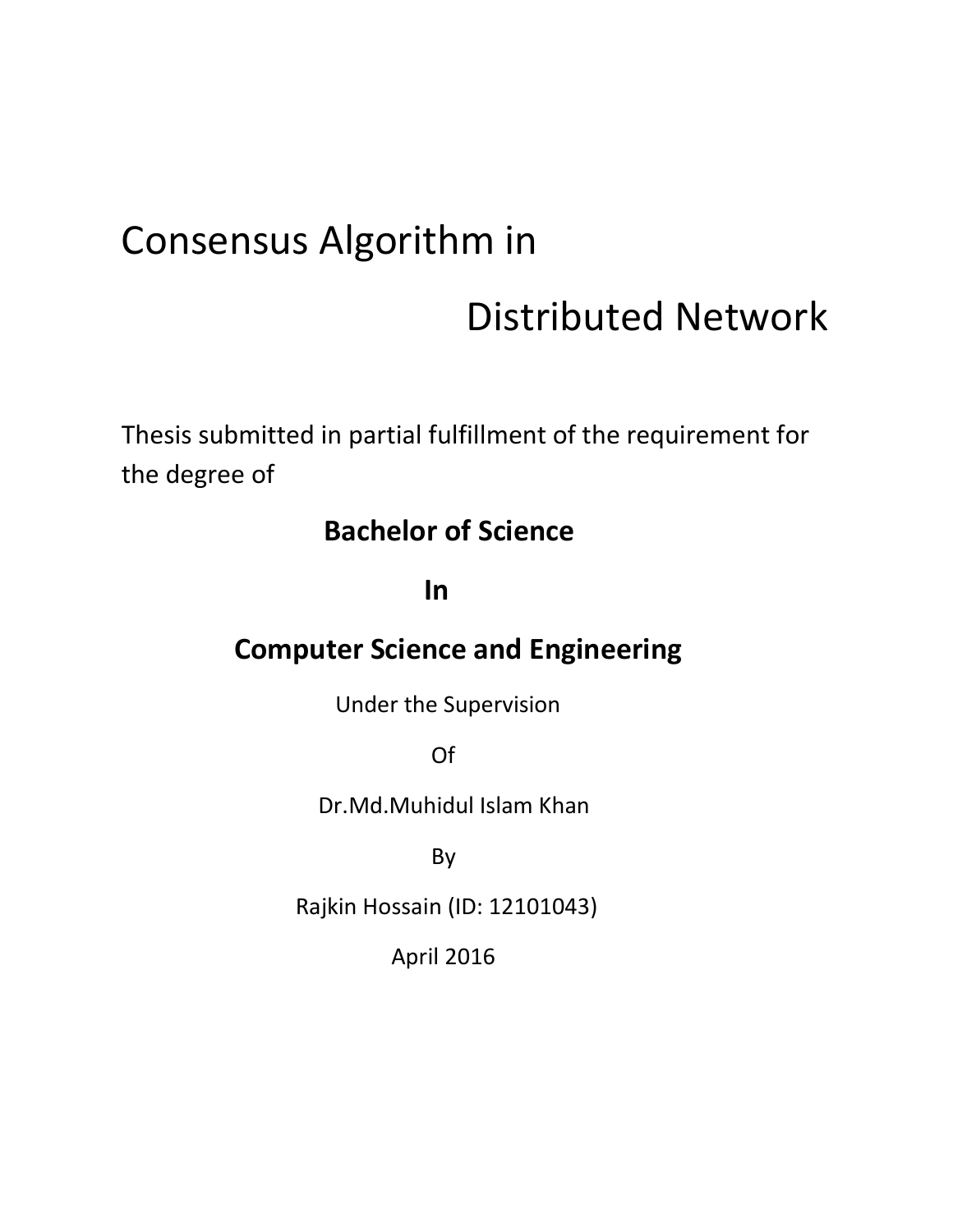# **DECLARATION**

We do hereby declare that the thesis title "Consensus Algorithms in a

Distributed Network" is submitted to the Department of Computer Science and Engineering of BRAC University in partial fulfillment of the completion of Bachelors of Science in Computer Science and Engineering. We hereby declare that this thesis is based on results obtained from our own work. Due acknowledgement has been made in the text to all other material used. This thesis, neither in whole nor in part has been previously submitted to any University or Institute for the award of any degree or diploma. The materials of work found by other researchers and sources are properly acknowledge and mentioned by reference.

Dated: 21 April 2016

Signature of Supervisor Signature of Author

Dr.Md.Muhidul Islam Khan Rajkin Hossain(12101043)

 $\overline{\phantom{a}11...}$ 

Assistant Professor

Department of Computer Science and Engineering

BRAC University

Dhaka, Bangladesh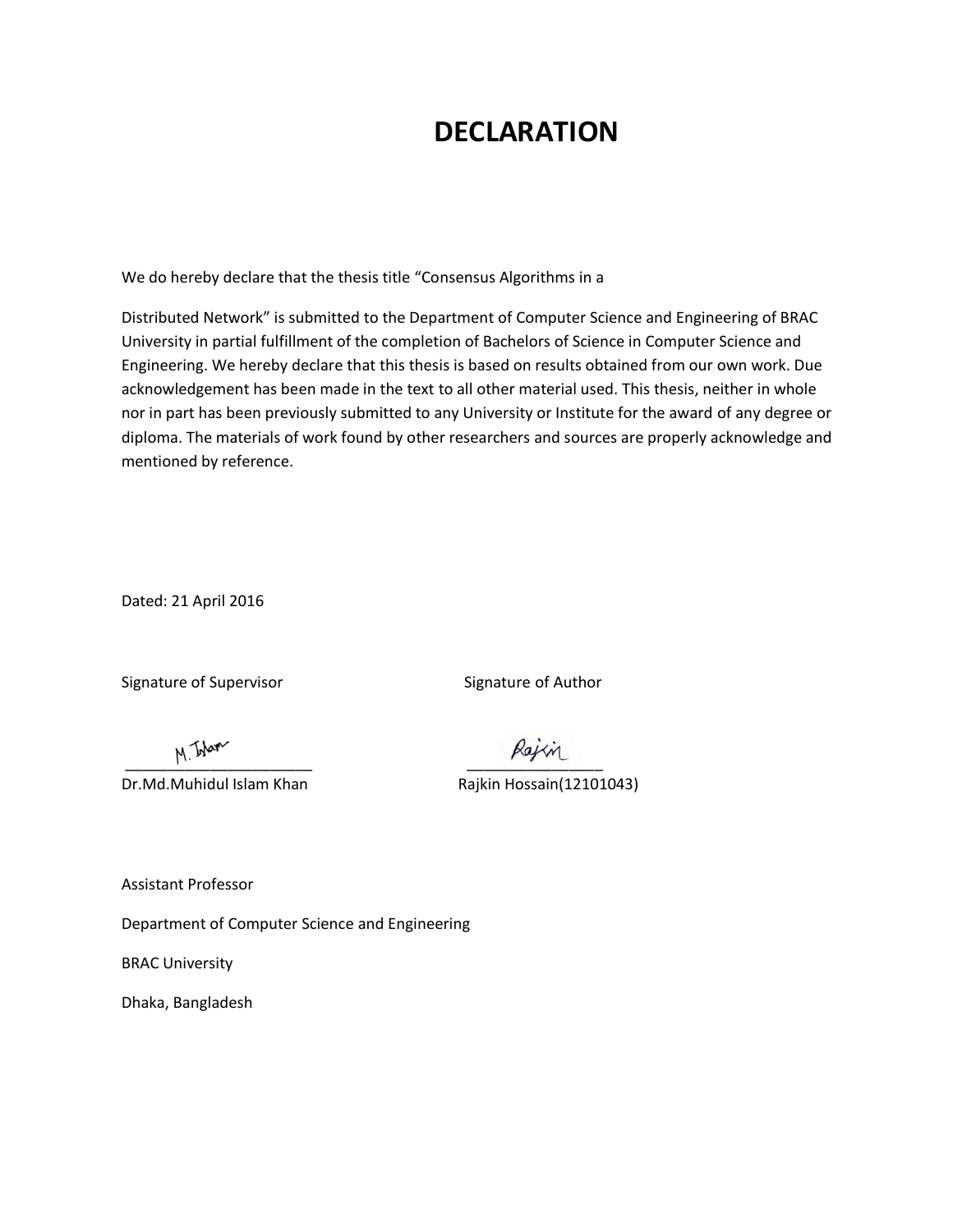# **Final Reading Approval**

#### **Thesis Title:**

Consensus Algorithms in a Distributed Network.

Date of Submission: 21<sup>th</sup> April, 2016

The final report is satisfactory and it's all materials are also acceptable and ready for the submission to the Department of Computer Science and Engineering, BRAC University.

Signature of Supervisor

M. Islam

Dr. Md. Muhidul Islam Khan

 $\overline{\phantom{a}...}$  , we can also the set of  $\overline{\phantom{a}...}$  , we can also the set of  $\overline{\phantom{a}...}$ 

Assistant Professor

Department of Computer Science and Engineering

BRAC University

Dhaka,Bangladesh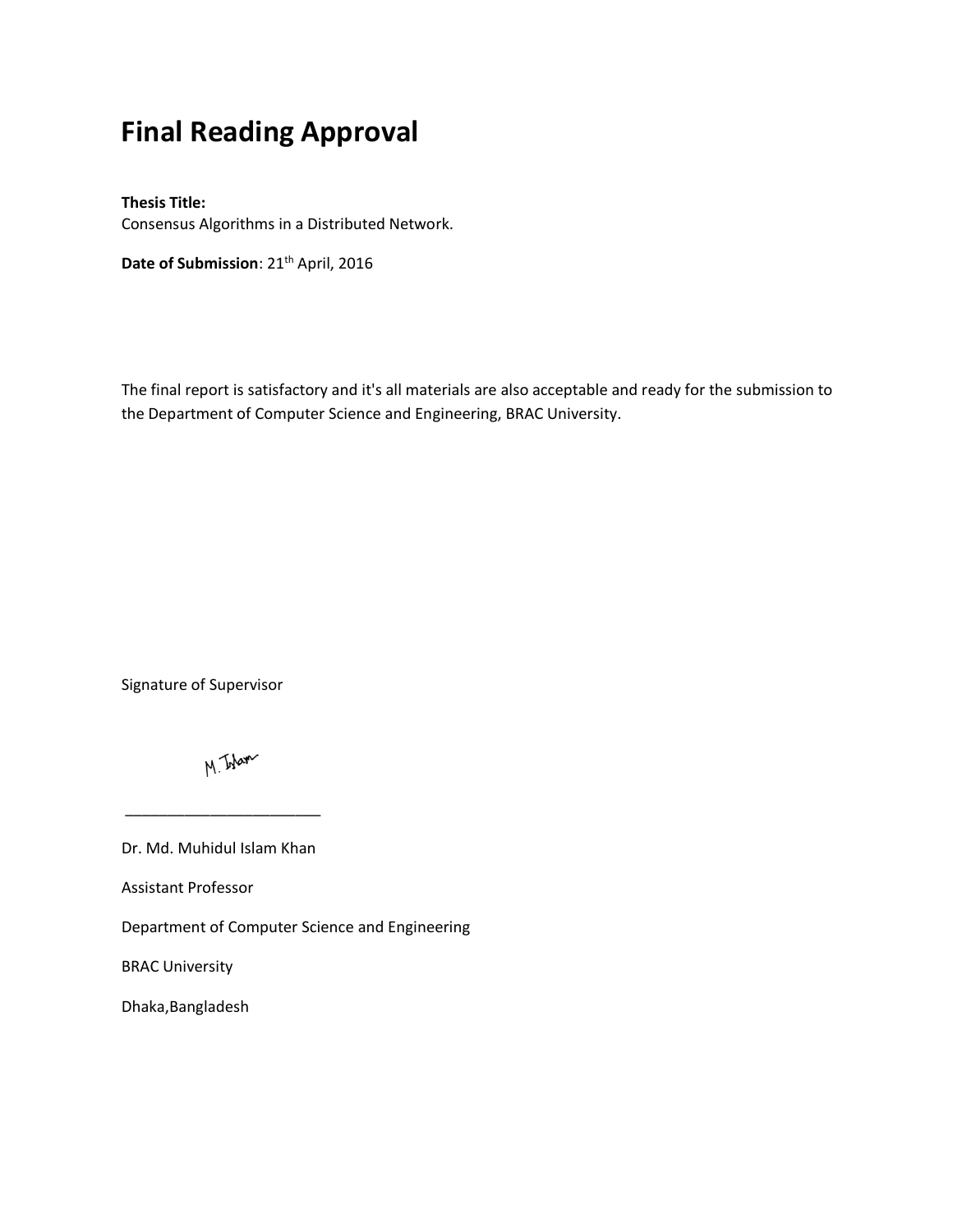### **CONTENTS**

### CHAPTER 1

## CHAPTER 2

### CHAPTER 3

| 3.2 Definition of edge and Creating Weighted Graph11 |  |
|------------------------------------------------------|--|
|                                                      |  |

## CHAPTER 4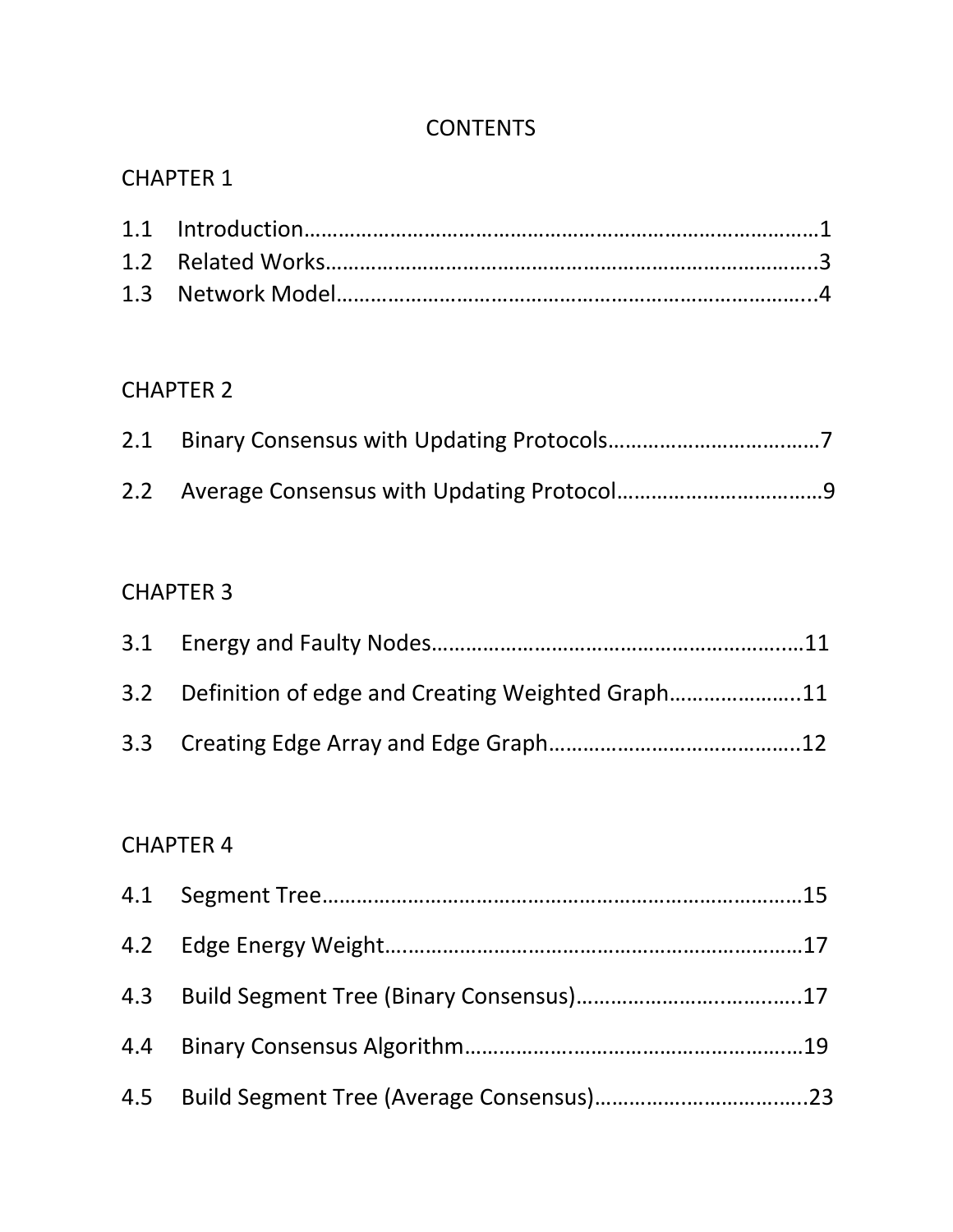## CHAPTER 5

|--|--|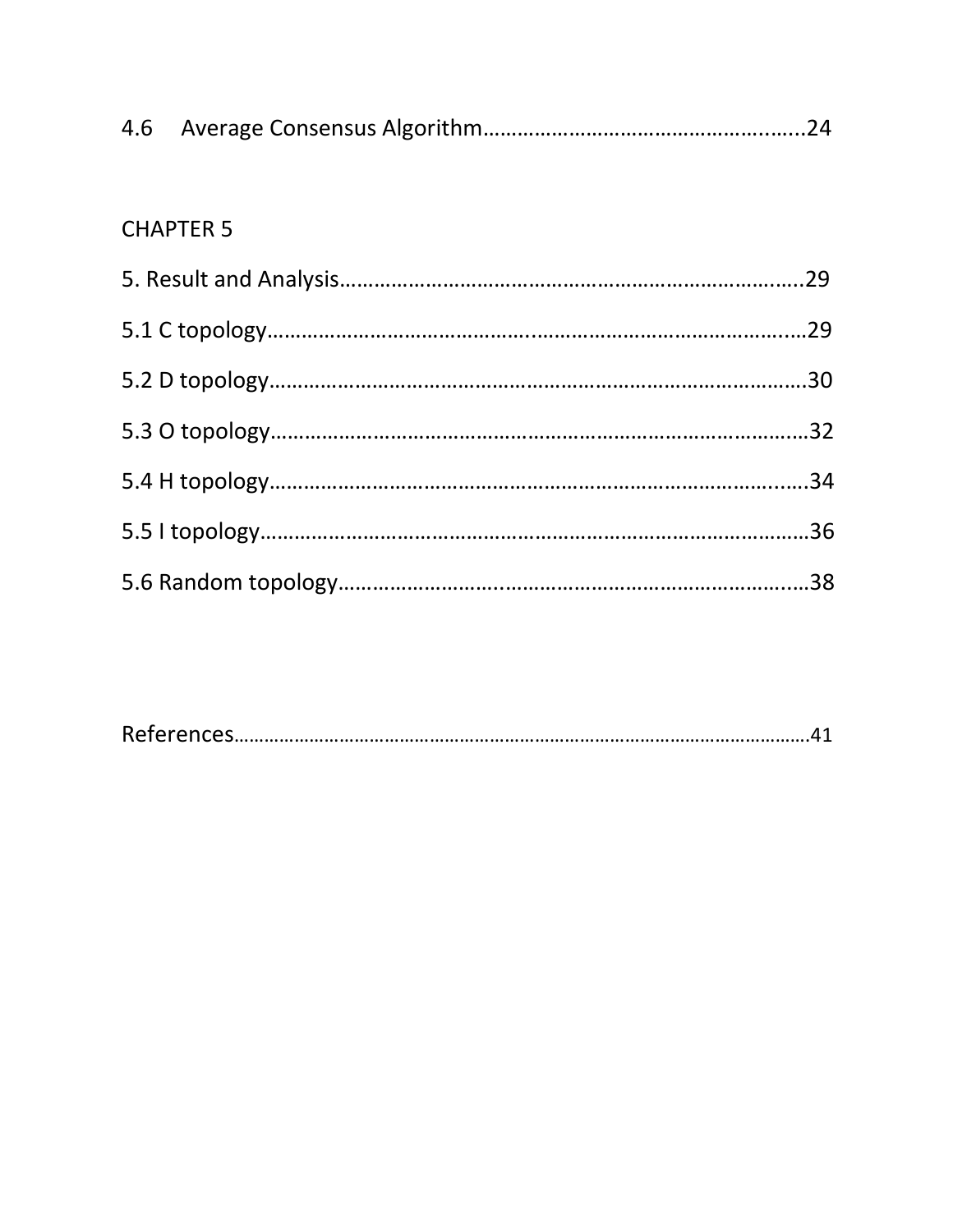## **ABSTRACT**

One of the challenging issues in a distributed computing system is to reach on a decision with the presence of so many faulty nodes. These faulty nodes may update the wrong information, provide misleading results and may be nodes with the depleted battery power. Consensus algorithms help to reach on a decision even with the faulty nodes. Every correct node decides some values by a consensus algorithm. If all correct nodes propose the same value then all the nodes decide on that. Every correct nodes must agree on the same value. Faulty nodes do not reach on the decision that correct nodes agreed on. Binary consensus algorithm and average consensus algorithm are the most widely used consensus algorithm in a distributed system. We apply binary consensus and average consensus algorithm in a distributed sensor network with the presence of some faulty nodes. We evaluate these algorithms for better convergence rate and error rate.

**Index Terms: Wireless sensor networks; Consensus algorithm, Distributed systems, Convergence Rate, Faulty Node Tracking, Binary consensus, Average consensus.**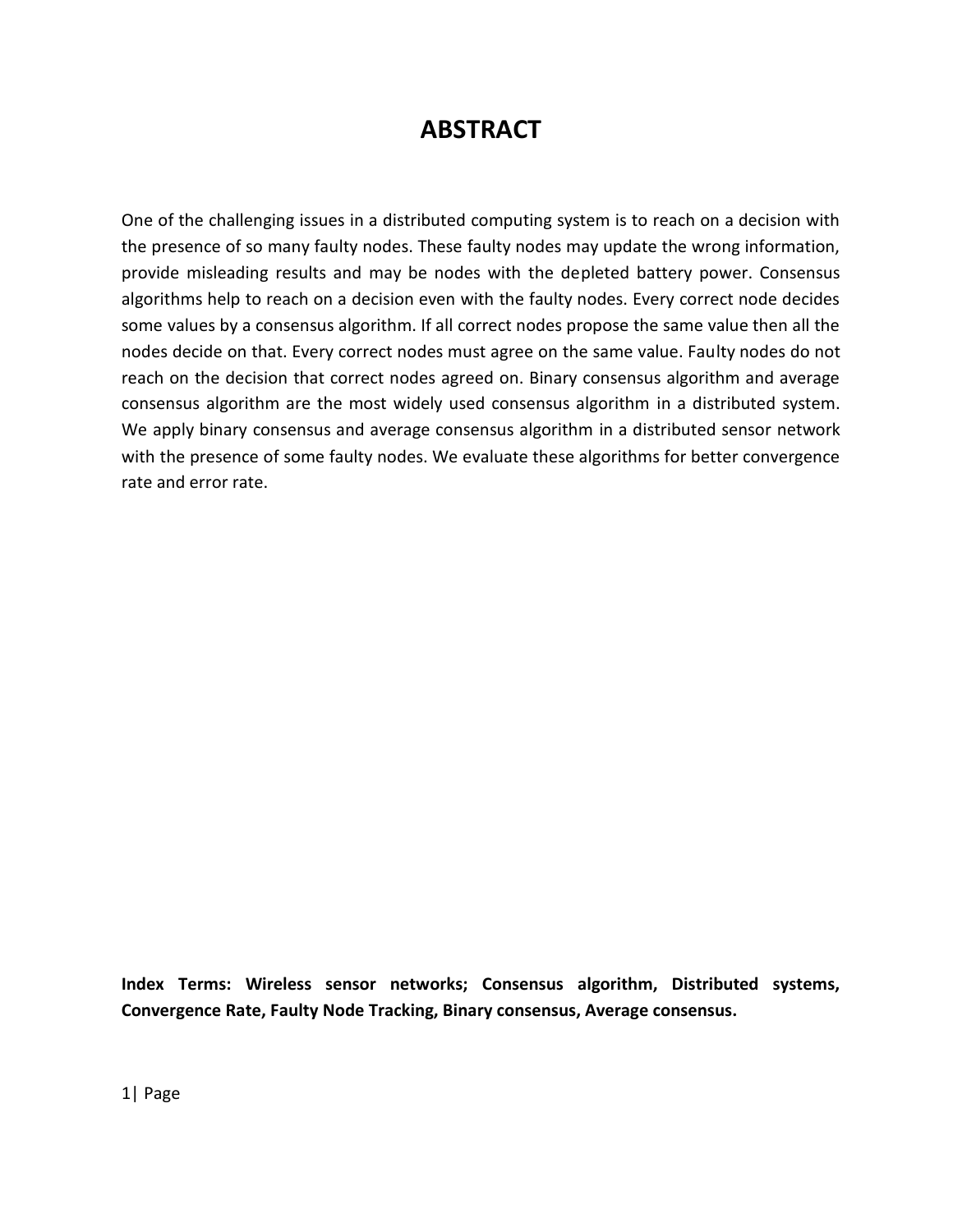### **CHAPTER 1**

### **1.1 Introduction**

The advancement of radio equipped modules and miniaturization of electronic components motivate the development of wireless sensor network (WSN) in which numerous distributed sensor nodes are usually deployed to perform a wide variety of applications, such as monitoring, surveillance, security, health care, and load balancing [1,2]. Nodes are usually deployed randomly in an ad hoc manner, and for certain tasks, the detection values at different nodes are conditionally independent. Conventionally, tasks are executed in a centralized manner that is straightforward to implement. However, it is not scalable for an increasing number of nodes and sometimes it is expensive and impossible to deploy and maintain such a central controller [3]. Thus, the management technique and distributed decision-making algorithm that organize these multiple distributed agents to carry out a task cooperatively have been extensively studied in recent years. Individual detection by one node in the distributed dynamic WSN system is not sufficient to perform decision making without knowledge of the global network. A consistent decision must be reached among these geographically dispersed sensor nodes through some type of information exchange mechanism. This decision, based on common interests, is referred to as reaching consensus using the detection values of the sensor nodes.

Although the consensus algorithm has been thoroughly studied in the control area, it is of vital important in the distributed sensor network. It is acted as a way to achieve globally optimal decision in a totally decentralized way, without sending all the sensors data to a fusion center [4]. Recently, the most attractive consensus algorithm is the gossip algorithm [5], where pairs of nodes are selected at random to exchange and update their values. Compared with routing algorithm, it is robust and easily implemented. It is not necessary to put much effort on route discovery and route maintenance, and it is a distributed iterative information exchange scheme. However, random information exchange between neighbors also leads to overhead and increases the time to reach consensus in the network. In addition, the connectivity of the network affects the accuracy of the final consensus value.

Lots of research has worked on improving the convergence rate of gossip algorithm. Geographic gossip, which combined the gossip algorithm with geographic routing, was recently proposed [7]. This algorithm increases the diversity of the pairwise gossip operation by randomly choosing pairwise gossip nodes within the entire network rather than selecting them from adjacent nodes. The improved approach of geographic gossip was path averaging [8], where the average was performed at each node along the route between the exchanging pair nodes. However, in these two mechanisms, the probability of packet loss increased when

2|Page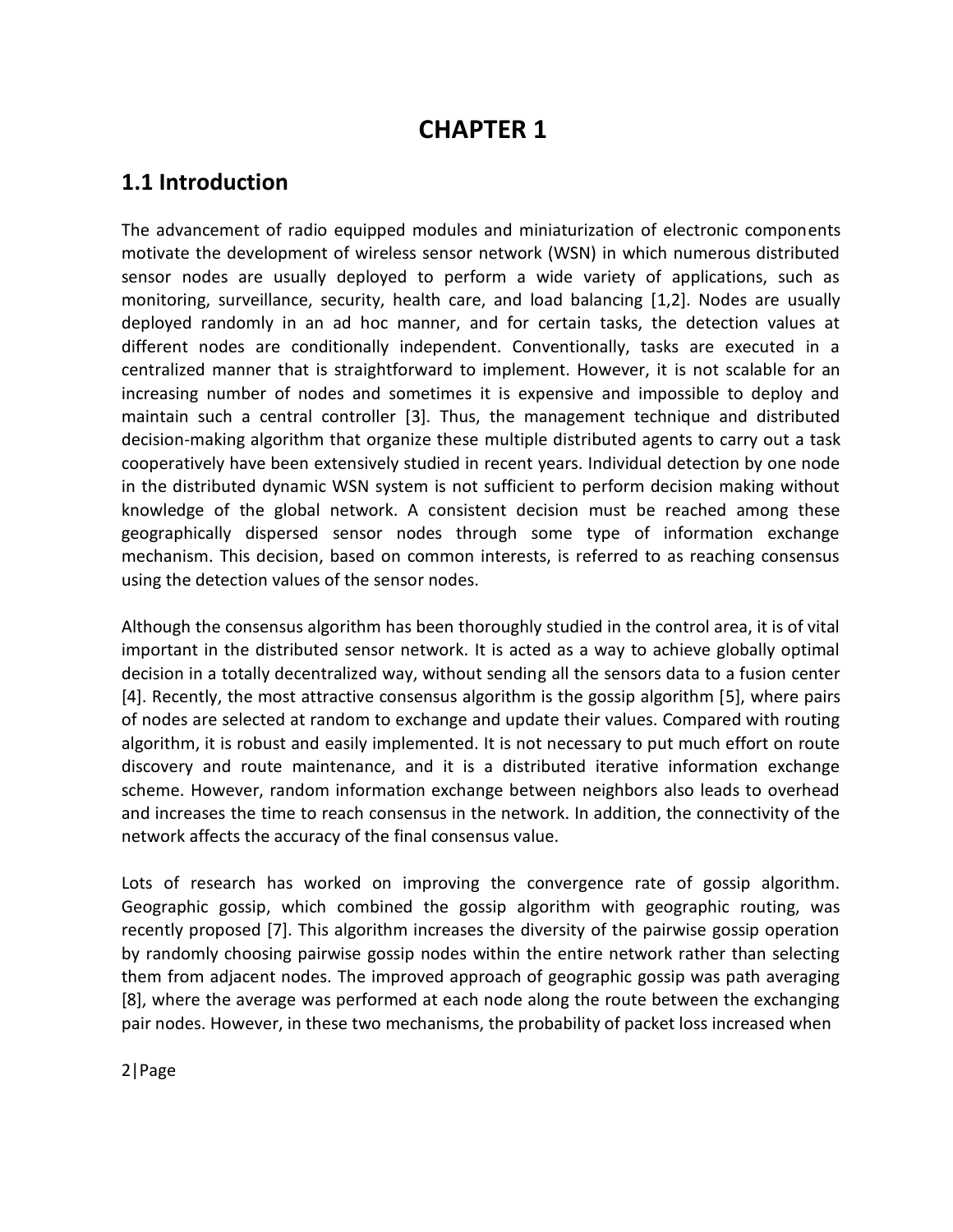sending messages along longer routes. Additionally, as the distance between pairwise nodes that are exchanging information increases, extra energy is consumed to set up and maintain the two-way route between them. The broadcast gossip algorithm which takes advantage of the broadcast characteristic of the wireless medium was proposed [9]. This scheme enables all the neighbors of the wake-up node to listen to the data transmission and perform updates. The other approach that makes use of the broadcast characteristic of wireless medium was the eavesdropping gossip [10], where each node can overhear the data broadcasted by its neighbors and the exchange pair of one node is optimally based on all the data that it received. Subsequently, cluster-based gossip algorithm has been proposed [3, 11, 12]. In [3], each node had a timer which was decremented by 1 at each time and the cluster head was chosen as one node's timer expires. This cluster formation method is simple and easy to implement and to distribute. However, it is impractical in reality because some of the nodes may not have chance to join a cluster. In [11], an algorithm that combines cluster and geographic routing was proposed for a large-scale sensor network. The network is firstly divided into grid clusters, and then the standard gossip algorithm is executed to reach a local consensus in each cluster area. A representative node is subsequently chosen in each cluster, and pairwise gossip is executed among these representative nodes via multihop routing until the consensus goal is reached. However, in the cluster stage, the nodes are divided into groups according to their locations. Thus, an imbalance in node numbers in different cluster slows the convergence rate for reaching consensus. In [12], the authors analyzed the data transmission scheme in the cluster, based wireless network, but they did not mention how to form a cluster, and if the cluster head is collapses, the whole network can no longer reach consensus.

Referring to cluster mechanisms, different cluster algorithms are proposed. For example, the Lowest Identifier (LID) [13] which chooses the node with the lowest ID as a cluster head is a simple clustering method. Its cluster formation method is similar to [3] and its cluster head chosen method is similar to [11]. Highest-Connectivity Degree Algorithm (HCDA) [14] is a connectivity-based cluster formation algorithm which is based on the neighbor number of a node. In HCDA, there is no restriction on the number of nodes in a cluster. When the number of nodes in one cluster is too large, the burden of the cluster head becomes too heavy which may lead to communication bottleneck. The lifetime of the whole network is short because of the imbalance of the network load. There are also some other algorithms, such as distributed clustering algorithm [15], distributed mobility adaptive clustering [16], and weighted clustering algorithm [17] which introduce weight on the selection of a cluster head. All of these above algorithms have not considered the impacts of the number of nodes in one cluster on the network capacity and throughput. Therefore, in this paper, we introduce a throughput/capacity aware cluster mechanism for the gossip algorithm and evaluate its convergence performance.

The contributions of this paper are the following.

3|Page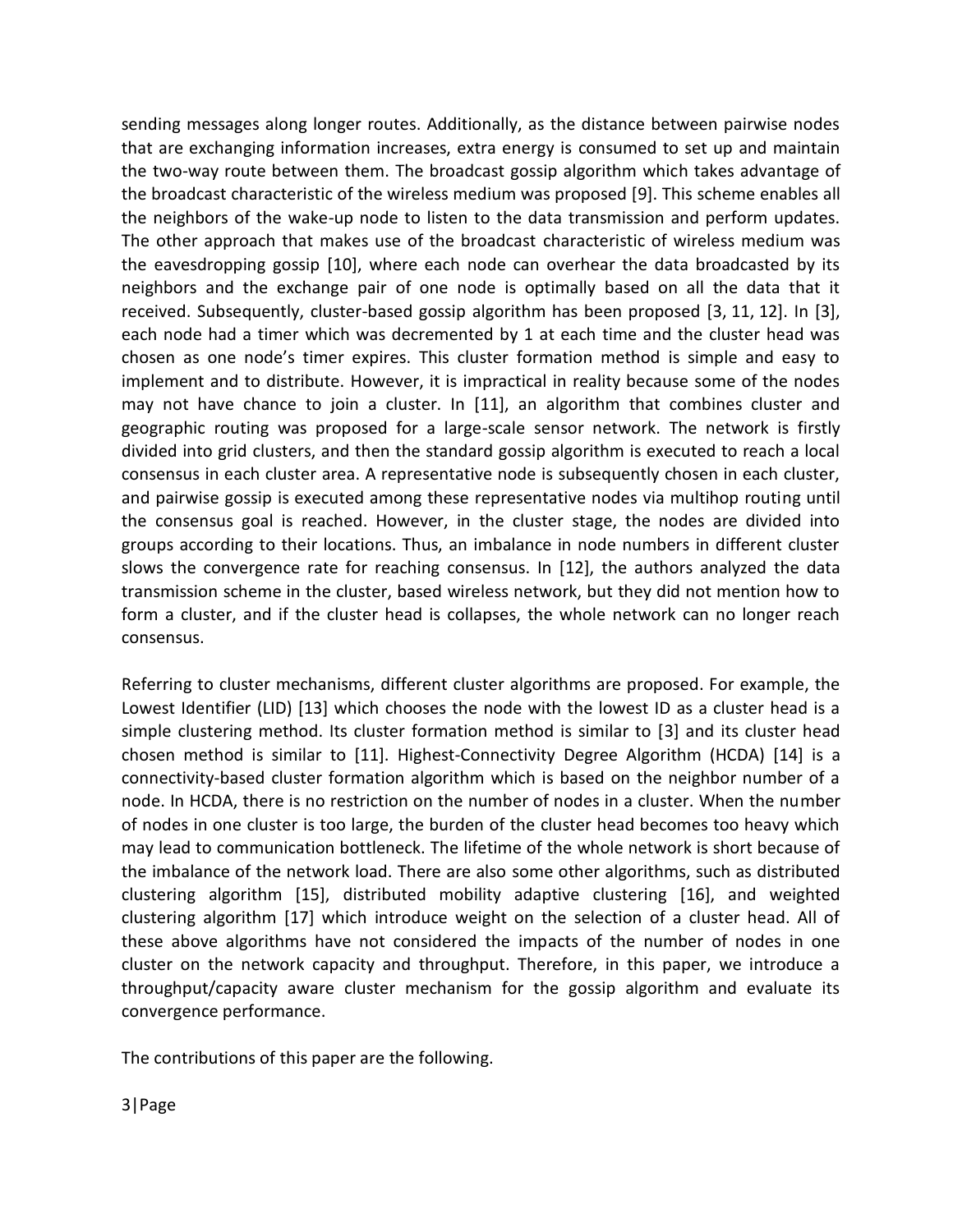- (i) We applied our own Binary Consensus Algorithm.
- (ii) We applied our own Average Consensus Algorithm.
- (iii) An irregular sensor model is introduced to evaluate the robustness of the algorithm.
- (iv) We involved segment tree data structures to reach consensus decisions in the fasten time.
- (v) We used random graphs and plot out for both binary and average consensus for nodes vs iterations, nodes vs faulty nodes, nodes vs error-rate. AS binary consensus has no error rate so we ignored error-rate for binary consensus.
- (vi) We used various topologies like: C,D,O,I,H

Actually we are applying our own binary consensus and average consensus algorithm in a distributed network for reaching a consensus decision. Our algorithm runs for huge network. Initially we don't have any idea of the whole network besides there can be many faulty nodes. Our mail goal is to reach consensus decision as fast as possible but in few cases may be random choose will run faster but we are ignoring random choices because random choices might get huge amount time to reach a consensus decisions. So we can claim that the probability of our algorithm run faster than random choice based algorithm like gossip algorithm.

### **1.2 Related Works**

In a centralized networked system, where there are central base stations to process the works for sensor nodes, it is easy to reach on a decision after gathering all the information from the nodes [6]. But in a distributed network with a huge number of sensor nodes it is difficult to process the information without the central base station. Sensor nodes work cooperatively to reach a particular decision. Consensus algorithms help to achieve that. The widely used consensus algorithm to reach a decision in a distributed environment is gossip algorithm [7]. In gossip algorithm, pair of nodes are chosen randomly to exchange information and update their values. Comparing with other routing algorithms, it does not need any route discovery and route maintenance. It is easy to implement. But the random information exchange creates more overhead in the network and it takes more time to reach consensus. Connectivity between nodes also affect the consensus value for the gossip algorithm.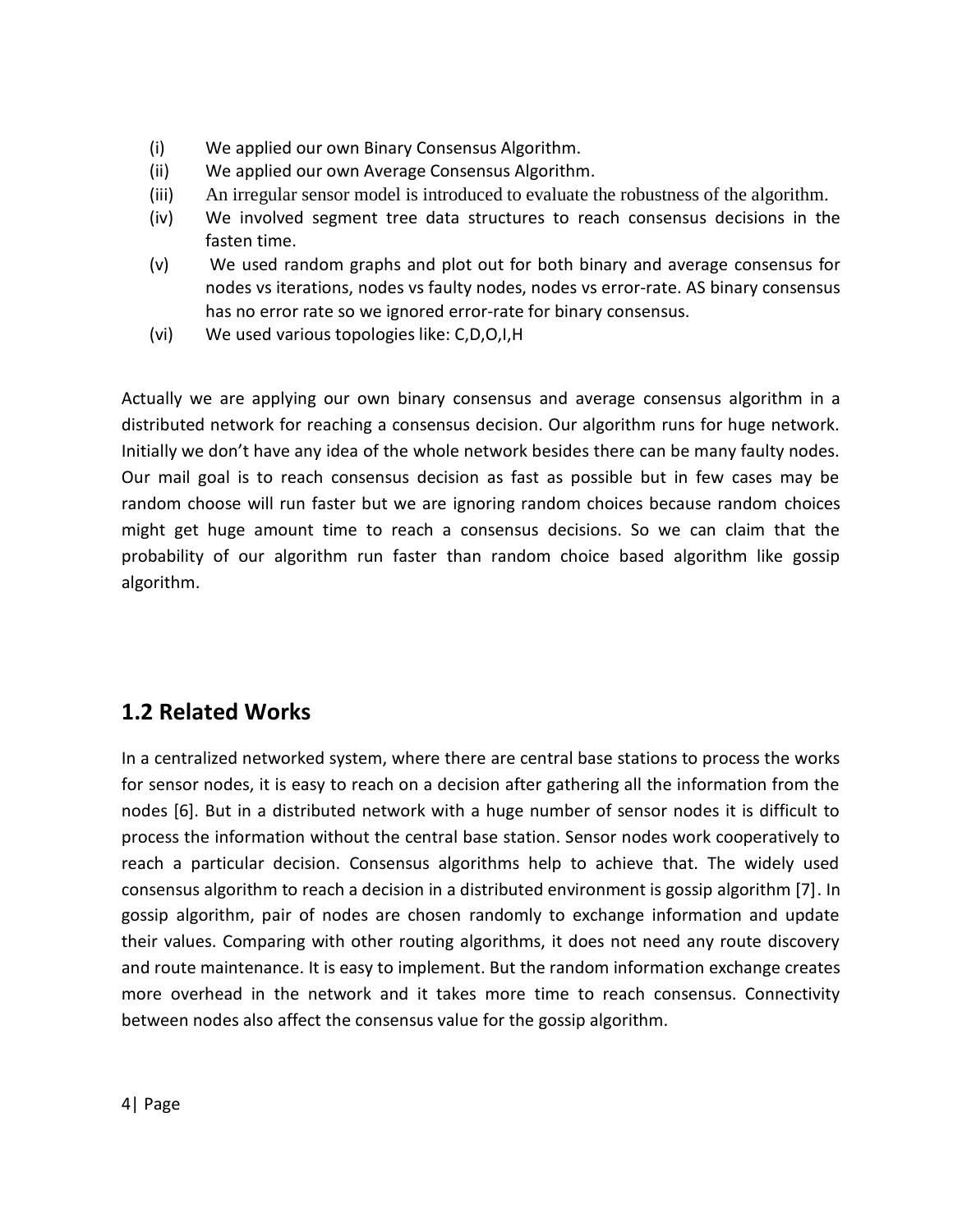Another widely used consensus algorithm is binary majority consensus [18]. Binary majority consensus algorithms generally agrees on binary values selected from the range defined as {0, 1} or {1, 1}. The agreed state should be the value that the majority has been agreed. This algorithm terminates after a particular amount of time even the consensus is reached or not. Time limitation leads to lower efficiency and higher sensitivity to disturbances. The average consensus algorithm [8] helps to reach the consensus by updating their local values using average values of their neighbors' values. This consensus algorithm does not provide guaranteed consensus for the additive noise in the network. We apply binary consensus and average consensus in a distributed sensor network. We compare their convergence rate to find out the faulty nodes in a network. We use advanced data structure for making the consensus algorithms faster.

### **1.3 Network Model**

The given network model is undirected and may be disconnected excluding cluster heads. The model might have many faulty nodes but we don't know which nodes are faulty initially and every connected component of that model had cluster head. Neighbors of each node define as under a certain radius the existing nodes. Cluster head also work as normal nodes but additional characteristics of them are they can't be faulty and every connected components cluster head make a complete graph which means they can communicate to each other's which also means including cluster head the whole network is connected. Figure 1 defines a sample of network model. Figure 2 is the graph representation of this network model. In both figures cluster head is 5 which has enough energy and can communicate to any other node under its radios also can communicate to other cluster heads. Figure 3 is a sample overview what we described here. Each node of the sensor network hold 3 values.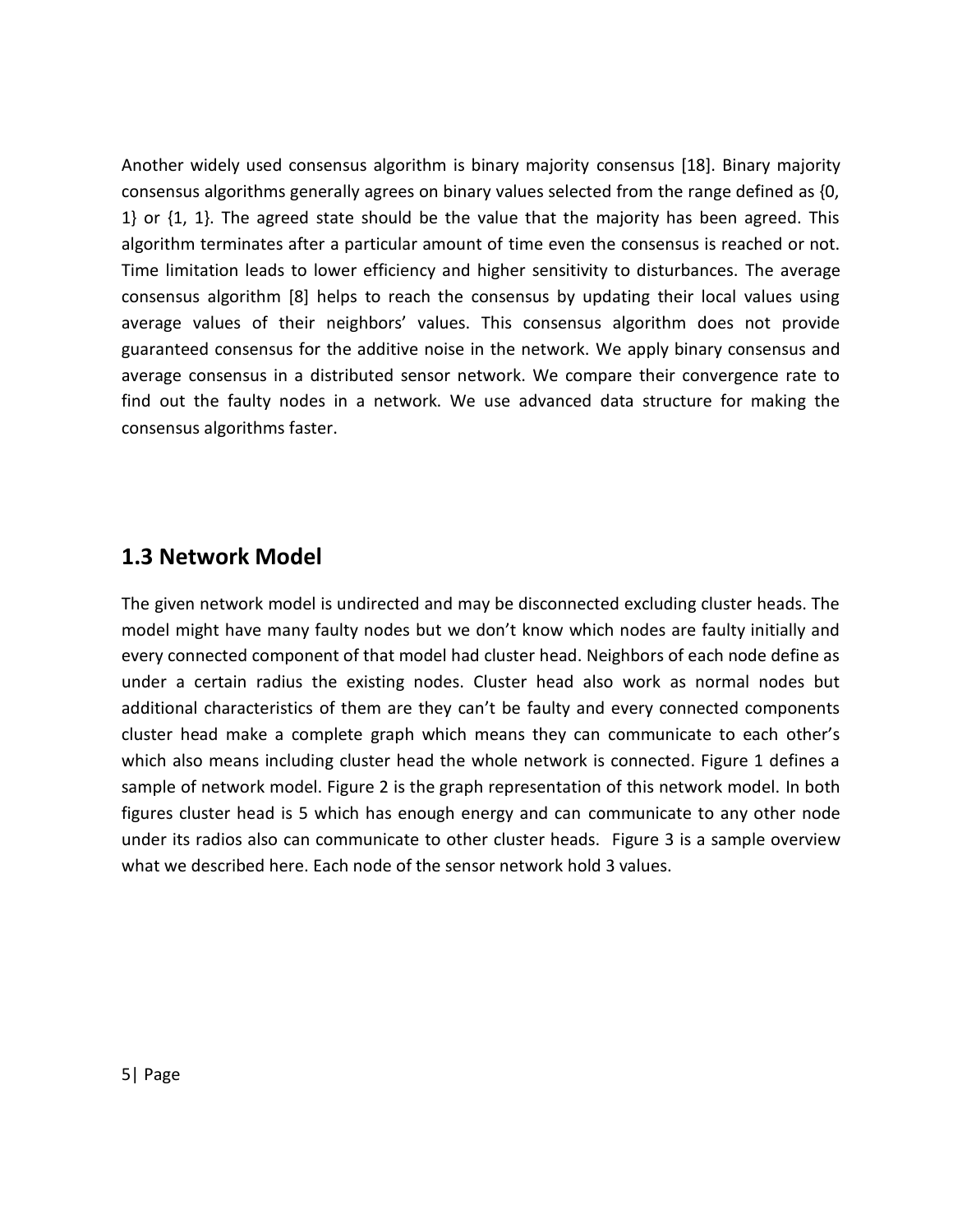#### 1) Energy



Figure 1: Network Model

- 2) Binary States
- 3) Average States

As we are working on both binary and average consensus we need to use it. When a node energy become zero or less than it become a faulty node and can not communicate throughout the network. But if a node need a few energy to communicate we assume it can take energy from its cluster head but just can only one time. For the next time its denoted as faulty node. In out proposed algorithms we actually work on edges. We greedily chooses edges

and update their states individually for both binary and average states. Their updating rules are also different. So by updating their states we reach a consensus decision.



Figure 2: Network Model in Graph Representation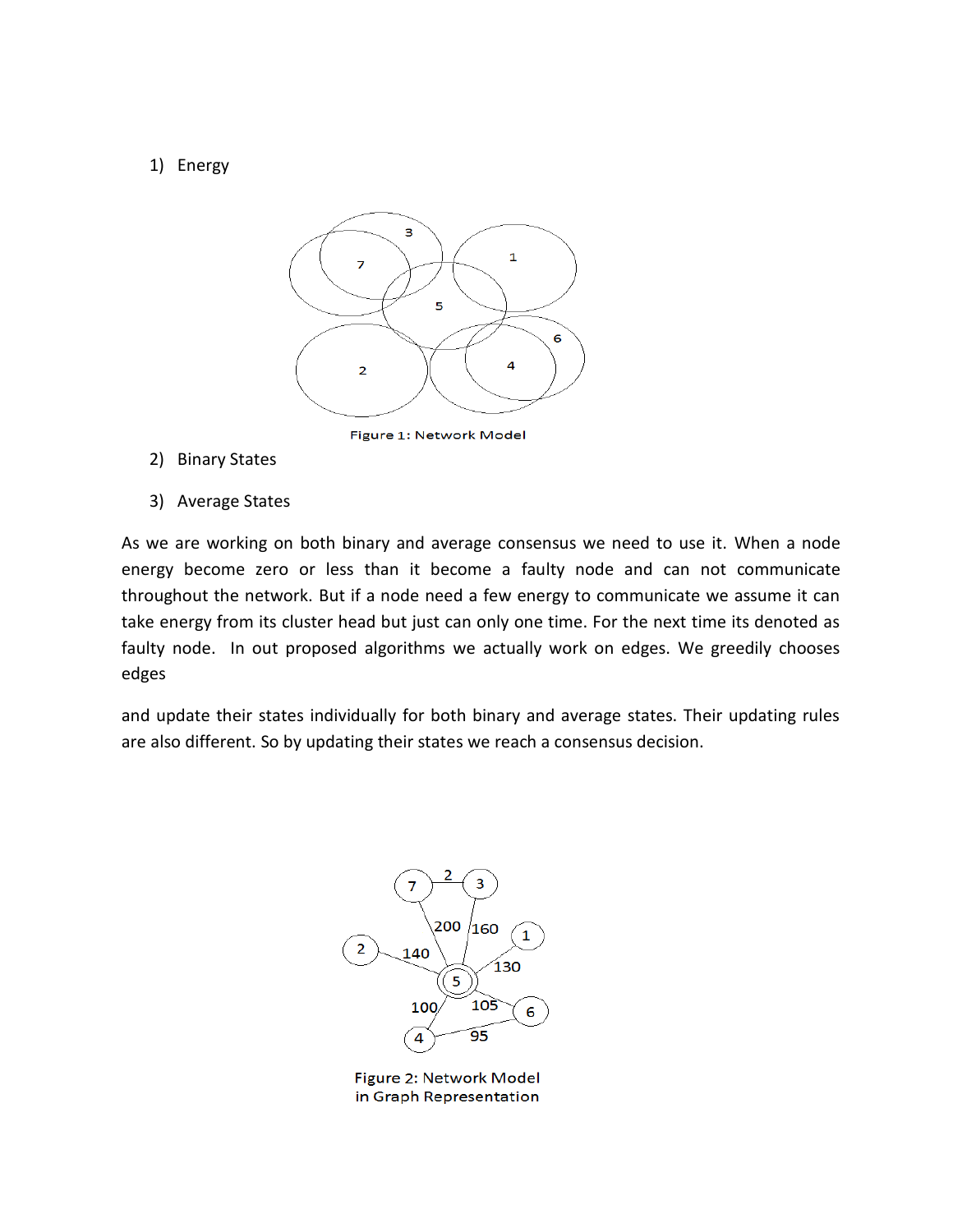

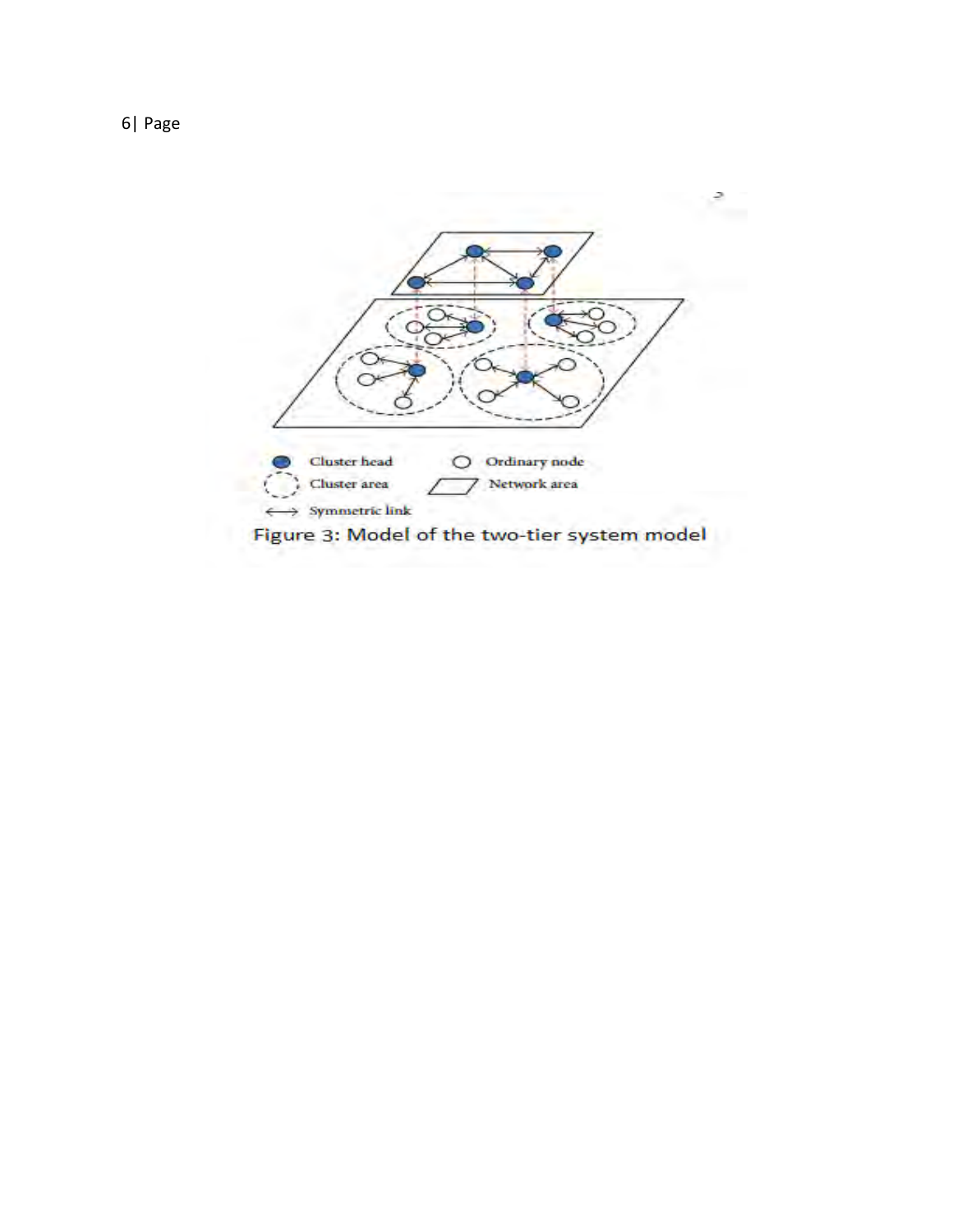## **CHAPTER 2**

### **2.1 Binary Consensus with Updating Protocols**

When we try to reach a consensus decision based on a network. Every nodes of the network can hold initially one of the two values: zero and one. When two nodes communicate and run the updating protocols, they compare their current state and then each assume a new state based on what they have seen. When binary consensus algorithm is running a node may be in one of the four states which can be described informally as:

1] 0 - The node believes the majority opinion is most likely false.

2] 1 - The node believes the majority opinion is most likely true.

3] e0 - The node believes the majority opinion might be false.

4] e1 - The node believes the majority opinion might be true.

Convergence occurs when all nodes have states  $\in$  {0,e0} or {1,e1}

We know for binary consensus every node will have value either 1 or 0. So if we want to reach consensus we have to update through node to node communication. For updating we have to follow updating protocols. The protocols are given below with an example:

Those Protocols are from [18].

1] (0,e0) -> (e0,0)  $2|(0, e1)$  ->  $(e0, 0)$  $3|(0,1) \rightarrow (e1,e0)$ 4] (e0,e1) -> (e1,e0) 5] (e0,1) -> (1,e1) 8| Page 6]  $(e1,1)$  ->  $(1,e1)$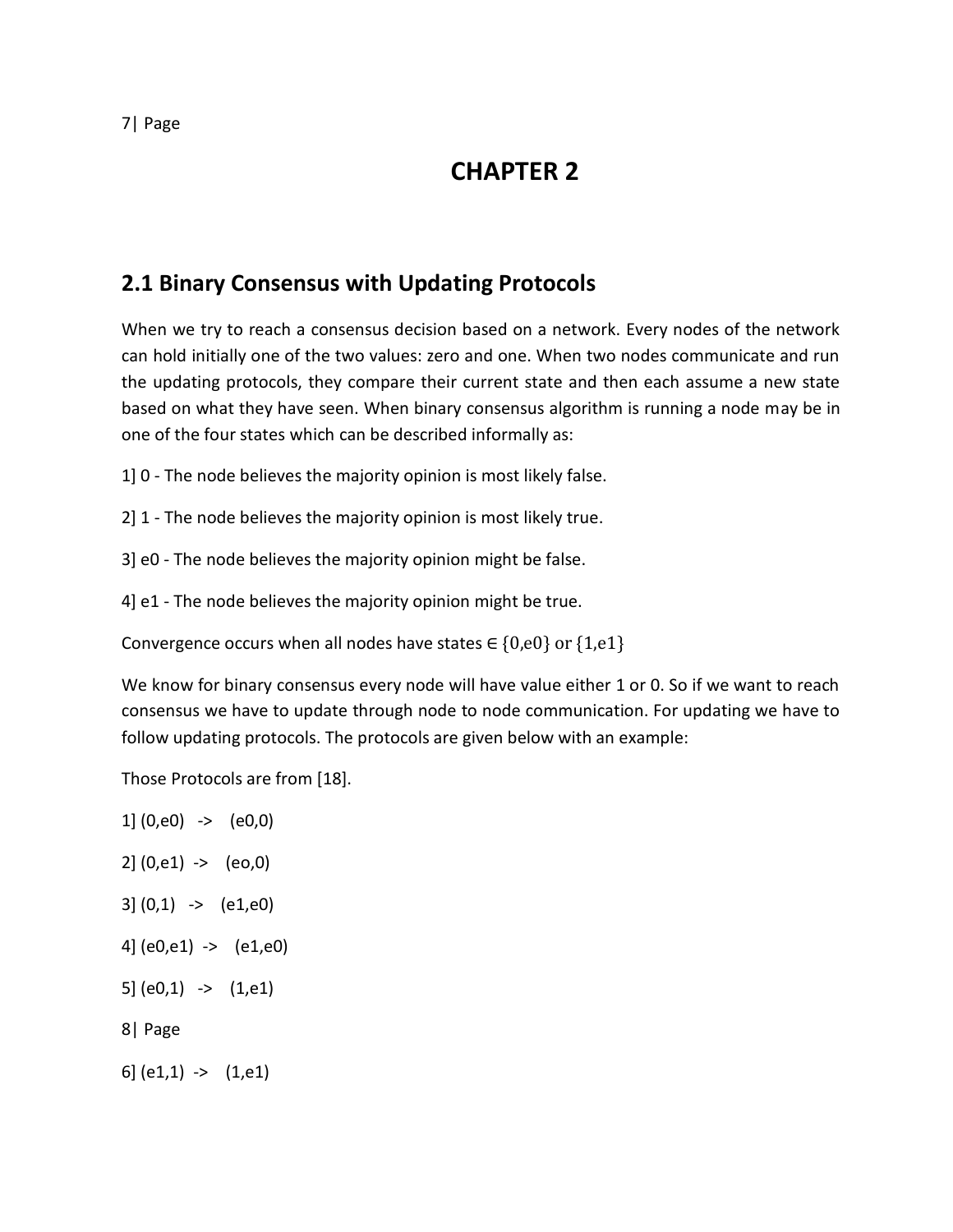7]  $(s,s)$   $\rightarrow$   $(s,s)$ , for  $s = 0,1,e0,e1$ 

8]  $(s, F)$  ->  $(s, F)$  here F indicates faulty node

We must give priority to these protocols. Priority based on highest number. Figure 4 describes Protocols information as a table based. Let's describe this situation in Figure 5. First B and C stats run updating protocol the states will become e0 and e1. Then A and B starts run updating protocol; their states will become e1 and 1. Now consensus has reached because all the states ∈ {1,e1}.

Actually in Figure 5 we didn't consider any cluster head or faulty node we just tried to show how updating protocols are used for binary consensus.

Note: Protocol number 8 is proposed by ourselves. F only defines faulty, it can have above 4 states but when any node is define faulty it will must follow protocol number 8.

| <b>Binary Protocol ID</b> | Protocol Priority/Consensus |
|---------------------------|-----------------------------|
|                           | Weight                      |
|                           |                             |
|                           |                             |
| ٩                         |                             |
|                           |                             |
| ς                         |                             |
| 6                         |                             |
|                           |                             |
|                           |                             |

Figure 4: Binary Protocol Informations.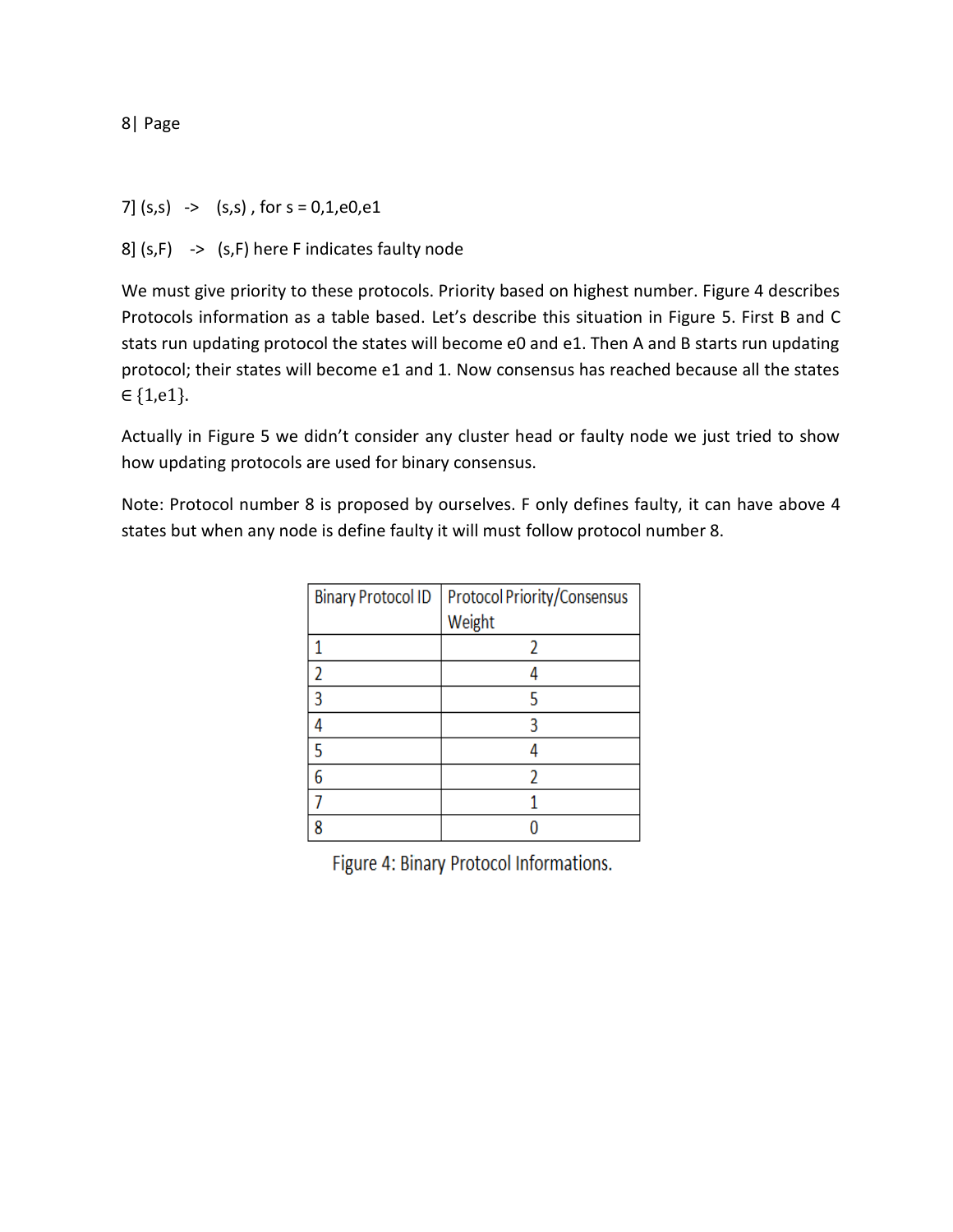### **2.2 Average Consensus with Updating Protocols**

Assume that  $n$  static sensor nodes are independently deployed in a unit square area and that the network topology is represented as  $G = (V, r, E)$ , where  $V = \{1, 2, 3, \ldots, n\}$  represents the set of nodes and  $r$  is the connectivity radius. A pair of nodes  $(i, j)$  is connected and can directly



Figure 5: Sensor nodes

communicate with each other if their Euclidean distance is smaller than  $r$ . The edge set is saved in E and the set of node's neighbors in one hop is denoted by  $(i) = \{j \in V; (i, j) \in E\}$ . The degree of this node, which is equal to its number of neighbors, can be defined as  $di = |(i)|$ [20]. Each node  $i$  in the network has an initial value (0), representing an observation of some type. The initial value vector of all these nodes can be defined as (0) =  $[x1(0), x2(0), \ldots, x]$  $xn(0)$ ]. In this paper, we deal with the average consensus which means that the consensus equilibrium value is equal to the average value of the initial value held by each node. It has been reported that the average consensus is reached for the case in which the communication topology is fixed and connected [21]. A connected network is one in which a path exists between every pair of nodes [20]. The average of these values is  $x = (1/n) \sum n_i =1$  (0) [21]. At *k*th iteration, each node i maintains an estimation  $(k)$  that is generally different from that of other nodes. A vector  $(k) = [x1(k), x2(k), \ldots, xn(k)]$  is used to define the values of all the nodes. Suppose the network is connected and the communication relationship is symmetric; that is, node  $i$  and node  $j$  can receive the information from each other correctly based on the wireless link between them for a given time slot. The ultimate goal of consensus is to drive the estimated vector value (k) infinitely close to the average vector  $X = [x, x, \ldots, x]$  with a minimal amount of information exchange. To match the distributed nature of WSN, an asynchronous time model is adopted by the average consensus algorithm to trigger the node wake up and execute the average consensus algorithm. The clock in each node is assumed to have a tick rate based on the Poisson process. During the average algorithm updating works according to the following equation: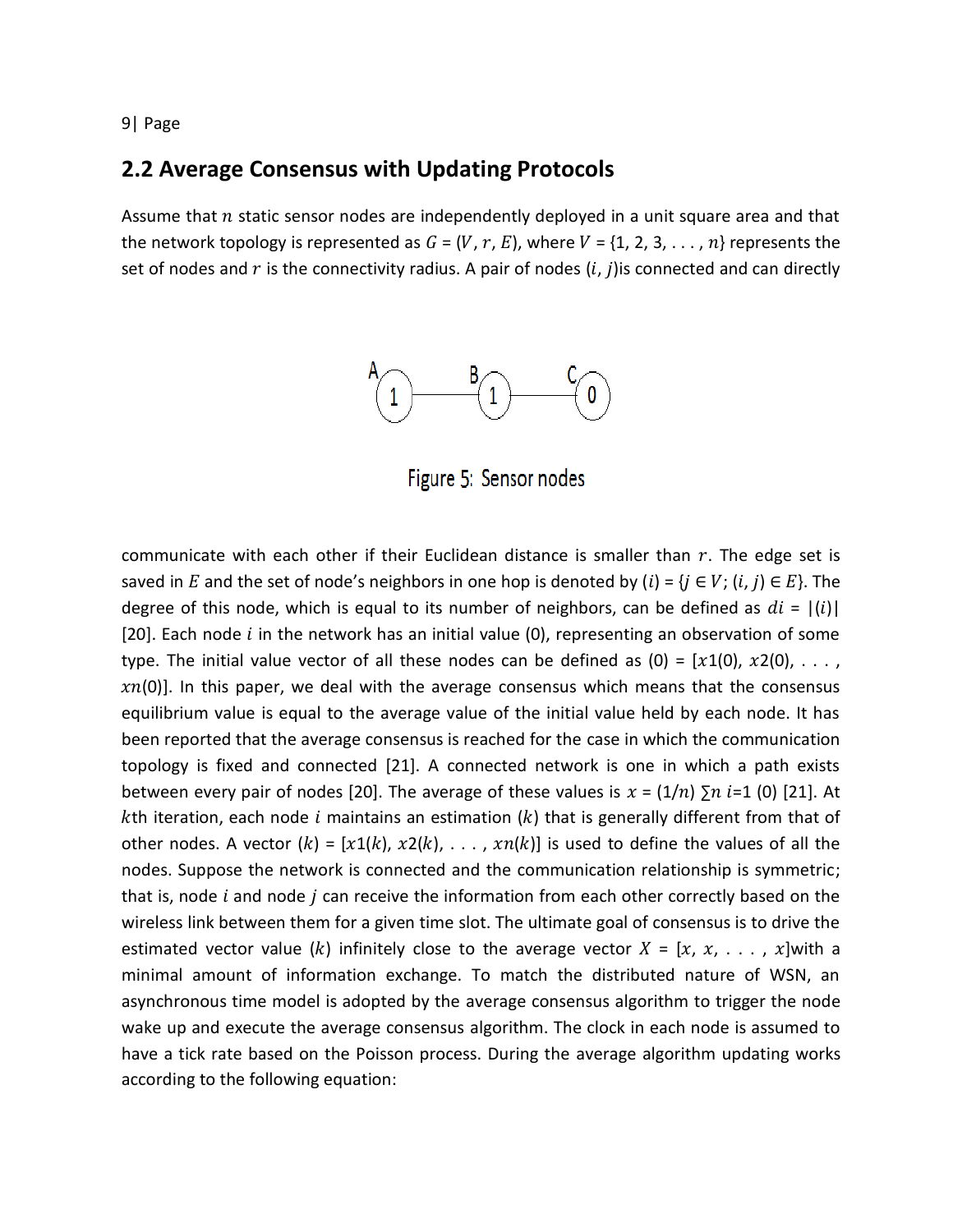$$
xi (k) = xj (k) = [xi (k-1) + xj (k-1)] / 2 \qquad .... \qquad (1)
$$

The metric proposed in [20] is used to evaluate the convergence rate of reaching consensus. This metric defines the normalization of difference between consensus value and the real average value.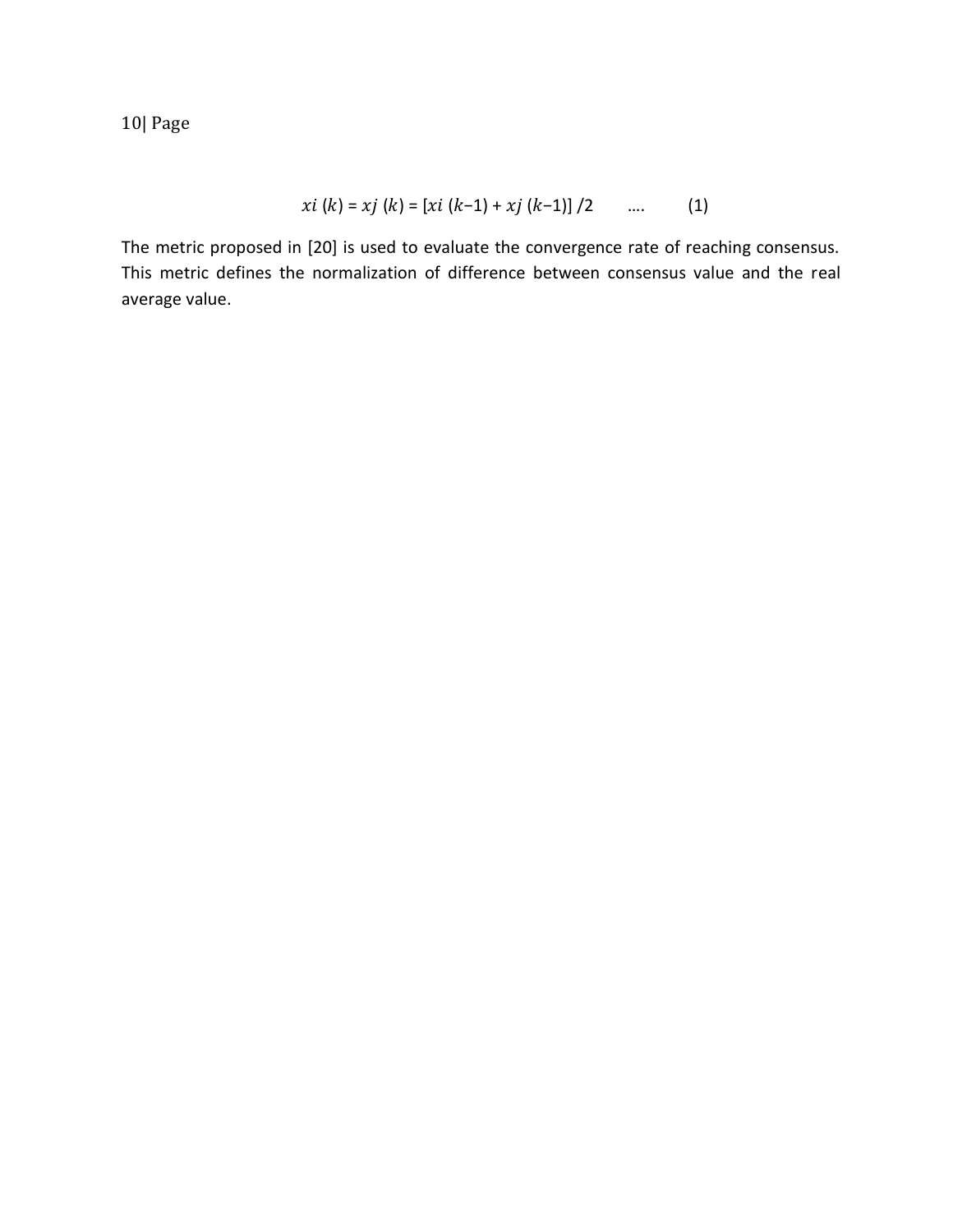### CHAPTER 3

### **3.1 Energy and Faulty Nodes**

But in wireless sensor networks energy consumption is a big issue. We know that every sensor node have some energy to hold. By processing those energy is reduced and when any sensor node energy become zero then that sensor node become a faulty node. We apply our consensus algorithms on the present of faulty nodes also. When a sensor node becomes a faulty node it can't participate to reach a consensus decision.

### **3.2 Definition of Edge and Creating Weighted Graph**

In our main graph which edge have many characteristics. That particular edge hold many values which are Binary states, Average states, Binary protocols weight/priority, Average weight, two end pointer energy, distance from peer to peer nodes, unique id, node id of two end pointer. So we should make another weighted from Figure 2 graph but here edge represents not only physical distances but also above described characteristics. Here actually Figure 9 and 12



Figure 9: Network Model in Graph Representation for Binary Consensus.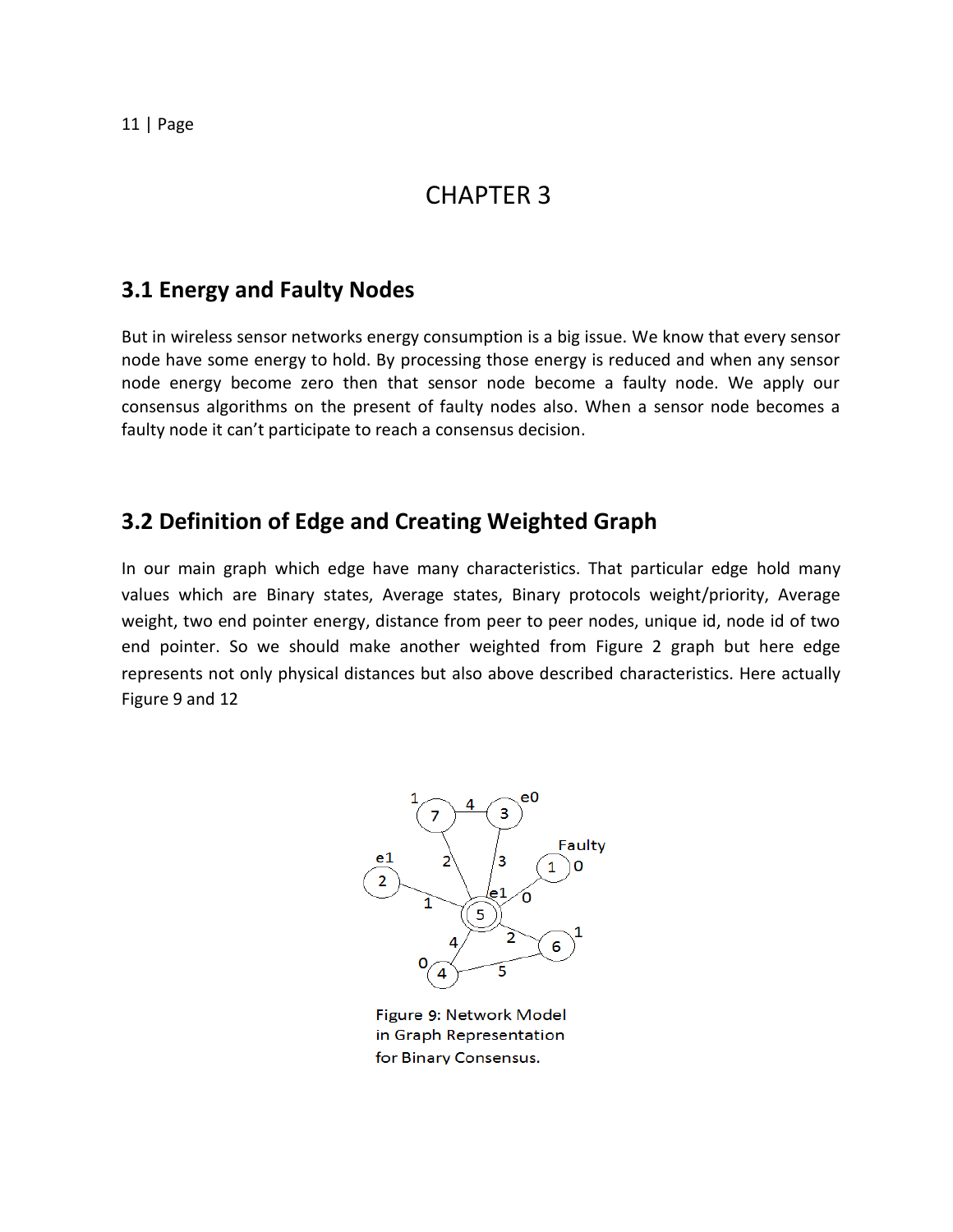are same graphs. To make it clear we drawn two graph to view the edges for binary and average consensus individually. We collected the edge information from Figure 6 sensor node information and link information from Figure 2.Note: Figure 6 is a sample information.



Figure 12: Network Model in Graph Representation for Average Consensus.

| Sensor Node Id | <b>Binary</b> | Average       | <b>Energy</b> |
|----------------|---------------|---------------|---------------|
|                | <b>States</b> | <b>States</b> |               |
| 1              | Faulty        | Faulty        | 0             |
| 2              | e1            | 30            | 250           |
| 3              | e0            | 65            | 200           |
| 4              | 0             | 45            | 120           |
| 5              | e1            | 65            | 500           |
| 6              | 1             | 56            | 129           |
|                |               | 45            | 300           |

Figure 6: Sensor Node Informations

### **3.3 Creating Edge Array and Edge Graph**

Now we have to make an array which stores edges with its information. In edge graph we have neighbor edges [hashed unique id] to every node. Figure 7 and 8 defines edge array and edge graph [table based] of new weighted graph. Algorithm 1 is based on creating Edge graph.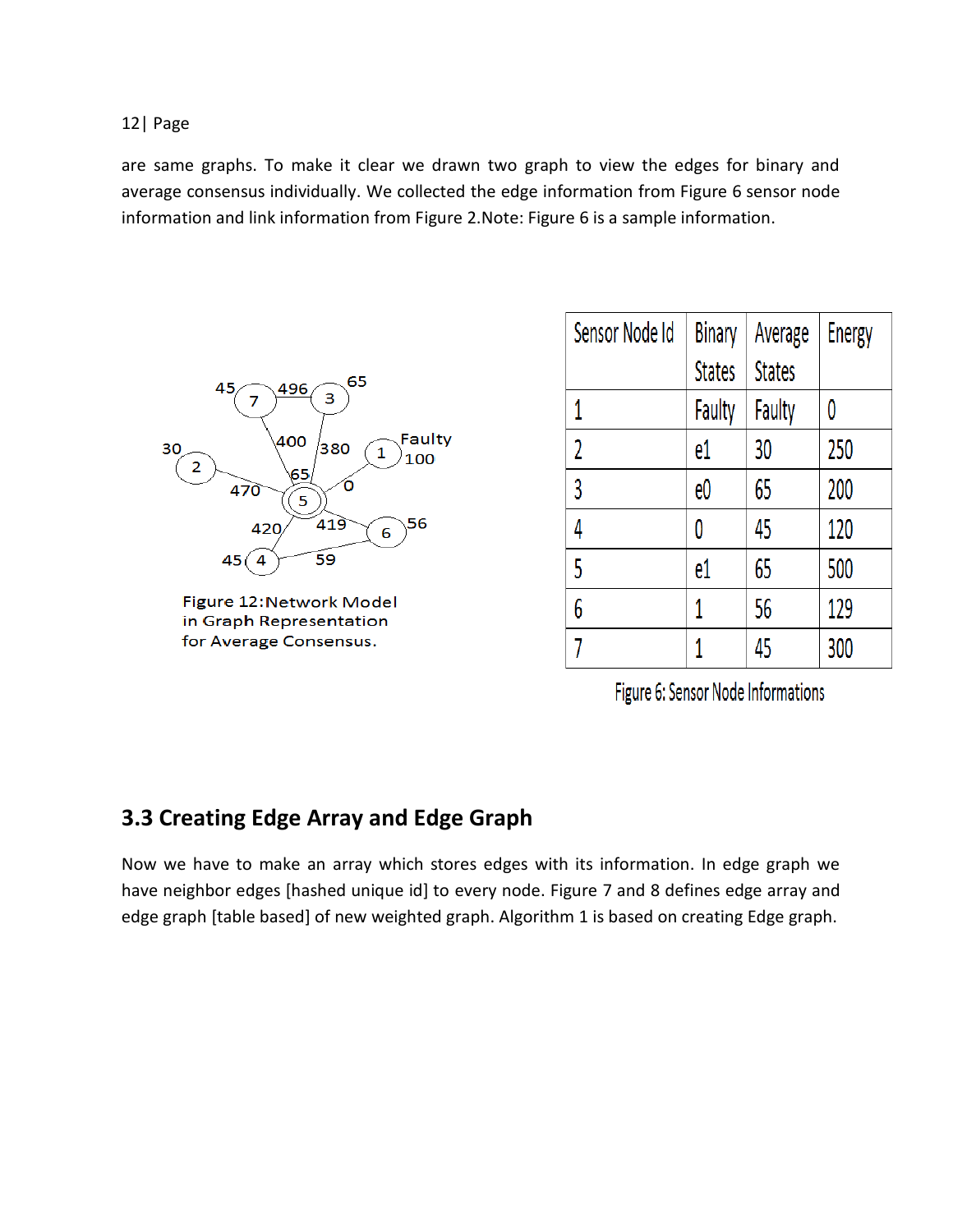| Edge-                | Edge                |  |
|----------------------|---------------------|--|
| Array                |                     |  |
| Index                |                     |  |
| 1                    | 4.<br>•6            |  |
| $\overline{2}$       | ь3<br>54            |  |
| 3                    | 50<br>.4            |  |
| 4                    | 3.5<br>-7           |  |
| 5                    | $\mathcal{P}$<br>5. |  |
| 6                    | *5                  |  |
| 7                    | .5<br>6             |  |
| 8                    | -1<br>5             |  |
| Figure 7: Edge Array |                     |  |

| Sensor Node ID | Neighbor EDGE        |
|----------------|----------------------|
| 1              | [1,5]                |
| $\overline{2}$ | [2,5]                |
| 3              | [3,5][3,7]           |
| 4              | [4,5][4,6]           |
| 5              | [5,1][5,2][5,3][5,4] |
|                | [5,6][5,7]           |
| 6              | [6,5][6,4]           |
|                | [7,3][7,5]           |

The County

 $\overline{1}$ 

 $\overline{\ldots}$ ╦  $\overline{1}$ 

Figure 8: Edge Graph in Table

#### **Algorithm 1: Creating Edge Array**

Model the network graph(G)

Initialize Edge Array(EA)

```
Initialize Edge-ID Array(Edge-ID)
```
 $id = 1$ 

```
for Each edge u,v \in G
```
EA[id]=EDGE(u,v,id,BstateU,BstateV,AstateU,AstateV,Bweight,Aweight)

Edge-ID[Hashed-Value(u,v)] = id

 $id = id + 1$ 

end for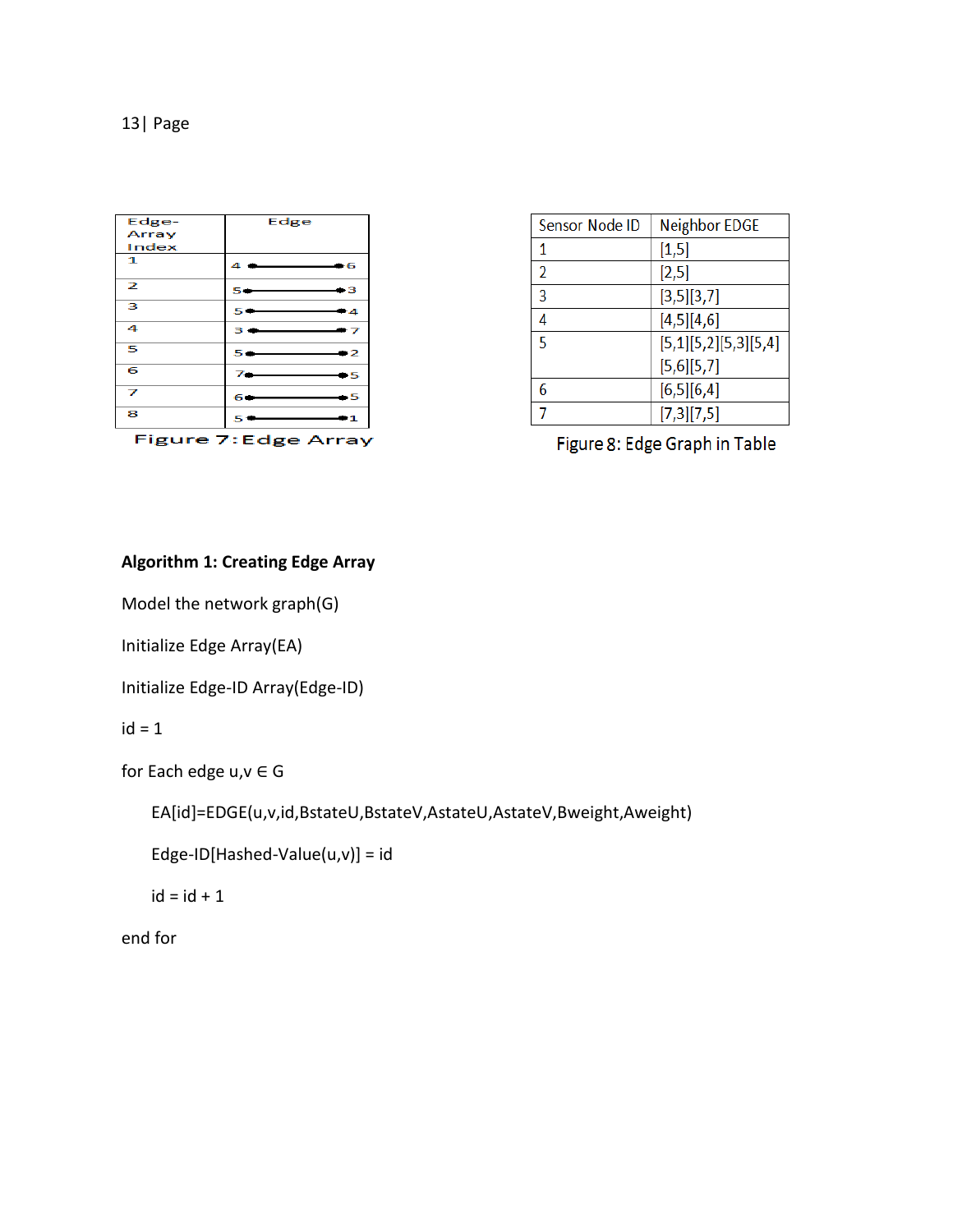### **Algorithm 2: Creating Edge Graph**

Model the network graph(G)

Initialize edge graph(EG)

for Each node  $u \in G$ 

for Each node  $v \in G$ .adj[u]

EG[u].add(Edge-ID[Hashed-Value(u,v)])

end for

end for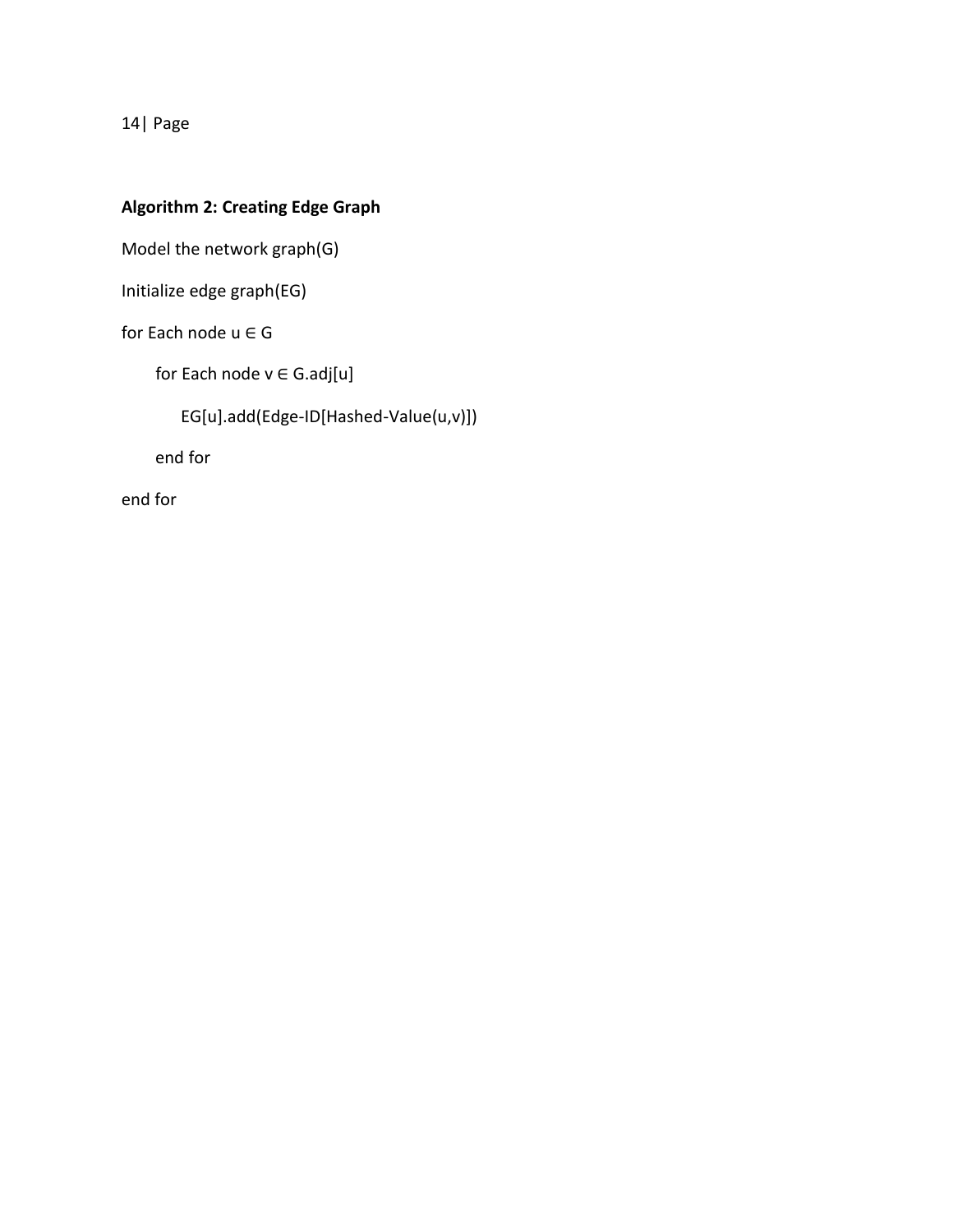**CHAPTER 4** 

### **4.1 Segment Tree**

In Computer Science, a segment tree is a tree data structure for storing intervals, or segments. It allows querying which of the stored segments contain a given point. It is, in principle, a static structure: that is, its structure cannot be modified once it is built. [Wikipedia]

The node of a segment tree takes a given priority based value from a specific range. It's almost all methods generally use recursive process. Segment tree has a single root/top node and every node of a segment tree except leaves has 2 children which are left and right. Left child's id is TreeNodeID\*2 and right child's id is TreeNodeID\*2+1. As segment tree generally works in recursive process so every node except leaves go to its both left and right child recursively. The base case of recursive process is stopped when calling reaches leaf nodes. Generally a segment tree has 3 methods which are build, query and update. The depth of a segment tree is log(number of nodes). The general 3 methods of a segment tree described below. To describe below part we considered the segment tree of Figure 10 and set priority as taking MaxValue and n defines number of nodes.



Figure 10: A Segment Tree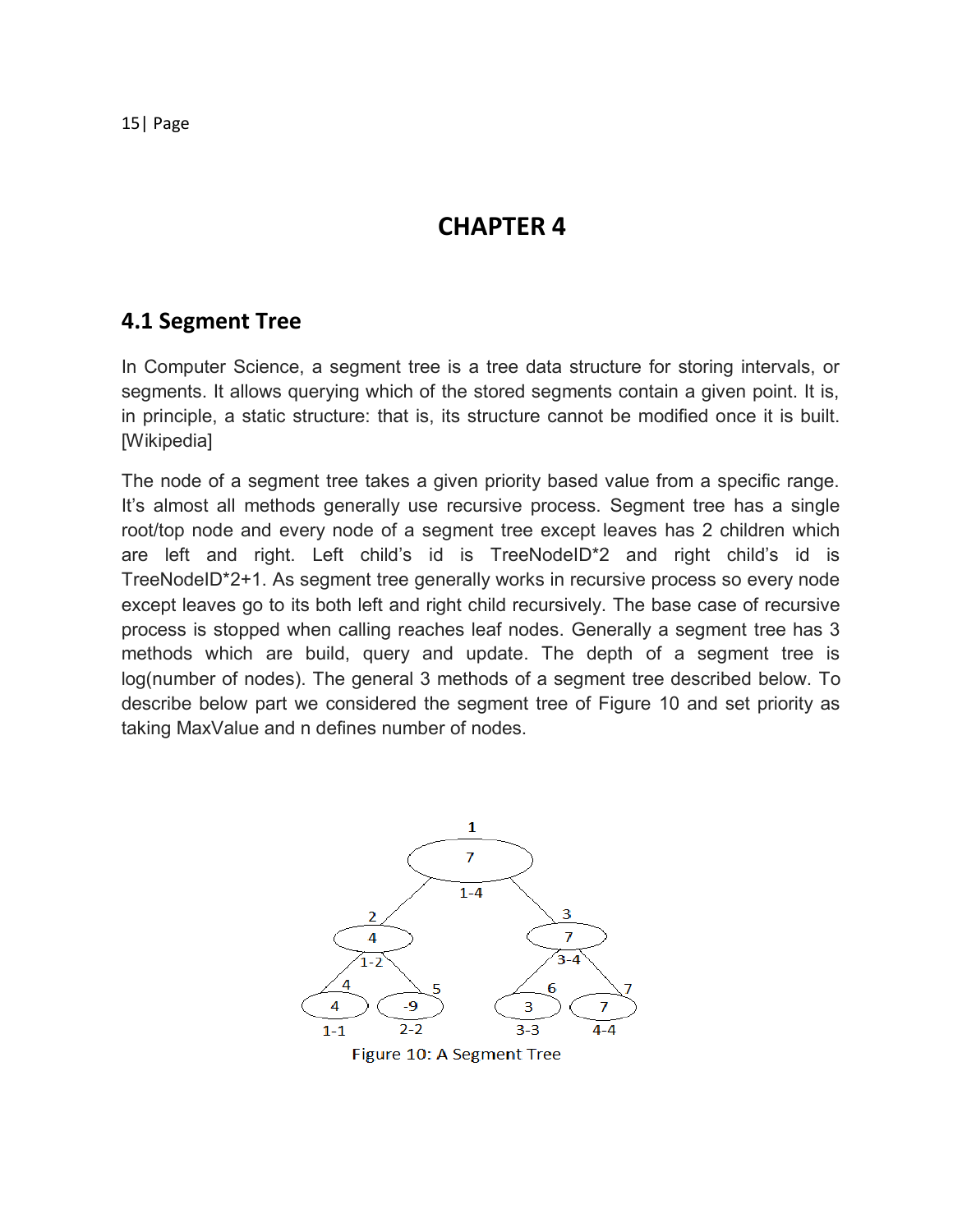- Build: We can build a segment tree from the given set of elements in an array. For example the given array is [4, -9, 3, 7]. The segment tree for that array is given in Figure 10. While building it will start from top node which starts from 1 and it takes the max value of the ranges among 1 to 7. It's actually top-down processing. So from top node 1 to leave nodes 4, 5, 6, 7 it goes when it's reached leaves node it's save the corresponding array value. For example leave node 7 which take the maximum value of ranges [4-4] saves array value of 4 number index which is 7. Then it goes the parent node by backtracking as generally segment tree processes are recursive. Besides segment tree every node parent can be found by divide its id by 2 except the root node as root node has no parent exist. When a node is not a leaf node it considers its both left and right child value which also can got from backtracking. So from its left and rightchild's value it takes the maximum among them as both left and right child value are computed when we ready to save value to that node. For example: Tree node id 1 will save value 7 because its left child has 4 and right child has 7 so it takes the maximum. That's how Segment tree build process works. The complexity of build process is  $O(n \log(n))$  as we updated every leaf nodes individually.
- Query: Its query process is just like searching from it. For example: What is the max value from array index 2 to 4? The process is we start from root node if we see a nodes ranges is set under required query then we will go to its left and right child node. For example: When we are in root node its range is  $[1 - 4]$  and required range is [2 – 4] that means required ranges set under root node. We should divide the root node to left and right child. Then we can see that the right child total range sets under query range so instead of divide it by left and right child we should take that node value which is 7. On the other hand root node 1 left child take ranges [1-2] which set under query range but not totally so we again devide it by left and right child which are node id 4[1-1] and 5[2-2] where node id 5 sets under totally to the queried range so we will take its value which is 4 but node id 4[1-1] is out of the queried range so we need to just ignore that node. At last the required answer is max value of 7 and 4 which is 7. Time Complexity is O(log(n)).
- Update: Its update operating is almost like its query operation. After searching the required range its update that leaf node because we assume given range for update operation is like [i-i] so we will got to that leaf node by recursively and update it from there. For example: Lets update 3 number index of that array and change it to 10. So by recursively when we will reach to the leaf node of 6[3-3]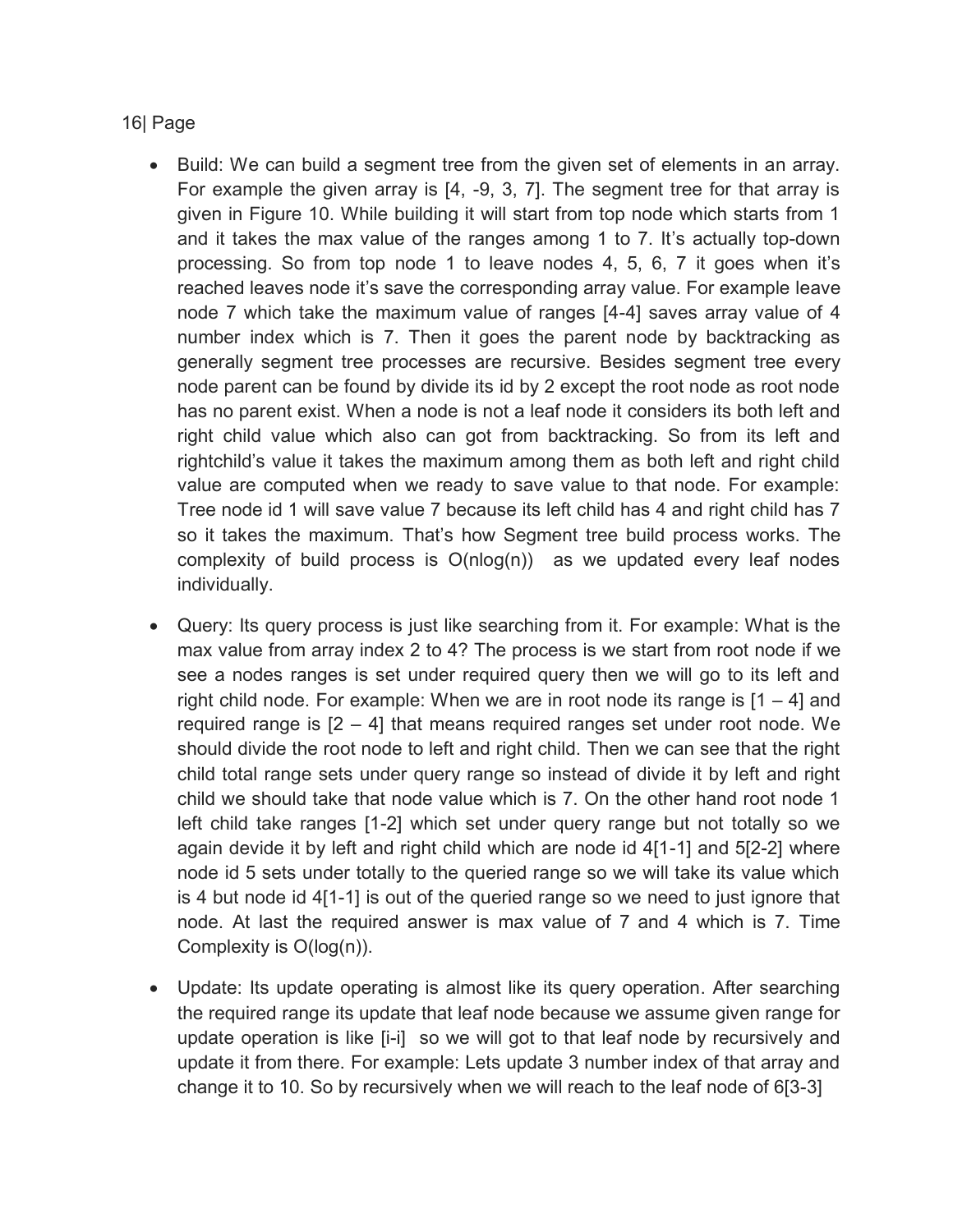we will change it to 10. By backtracking we will reach tree node id 3 now the max value will be 10 instead of 7. At last we will reach to the root node max value will be 10 instead of 7. That's how segment treeupdate process works. Besides if the given range of update operation is  $[i-j]$  where  $i! = j$  then another process can be applied which we call lazy propagation. In our problem its node needed. So we just skipped it. Time complexity is O(log(n)).

Note: In our problem for update process we implemented faster bottom-up process instead of recursive top-down process.

### **4.2 Edge Energy Weight: (Binary and Average Consensus)**

A = Energy[u] – distance

 $B = Energy[v] - distance$ 

Edge(u,v)weight =  $A + B$  if  $A > 0$  and  $B > 0$ 

Otherwise

Edge( $u,v$ )weight = 0 which means u or v or both don't have enough energy to communicate each other.

### **4.3 Build Segment Tree for the Edge Array (Binary Consensus)**

Now we have to make a segment tree for the whole part of the edge array. Here in every node of the segment tree can take 4 elements which are main-Edge, dummy-Edge, weight and size. Here dummy edge used just for make sure this node has more than single edge and size will be at range 1 to 2 if a node of a segment tree has null in dummy edge then size will be 1 otherwise 2. To build a segment tree as it goes from top to bottom so when we reach the leaf nodes of the segment tree we mapped the leaf node number to its corresponding edge to STreeNode-Array[have to do it for future purposes] and while considering the left child and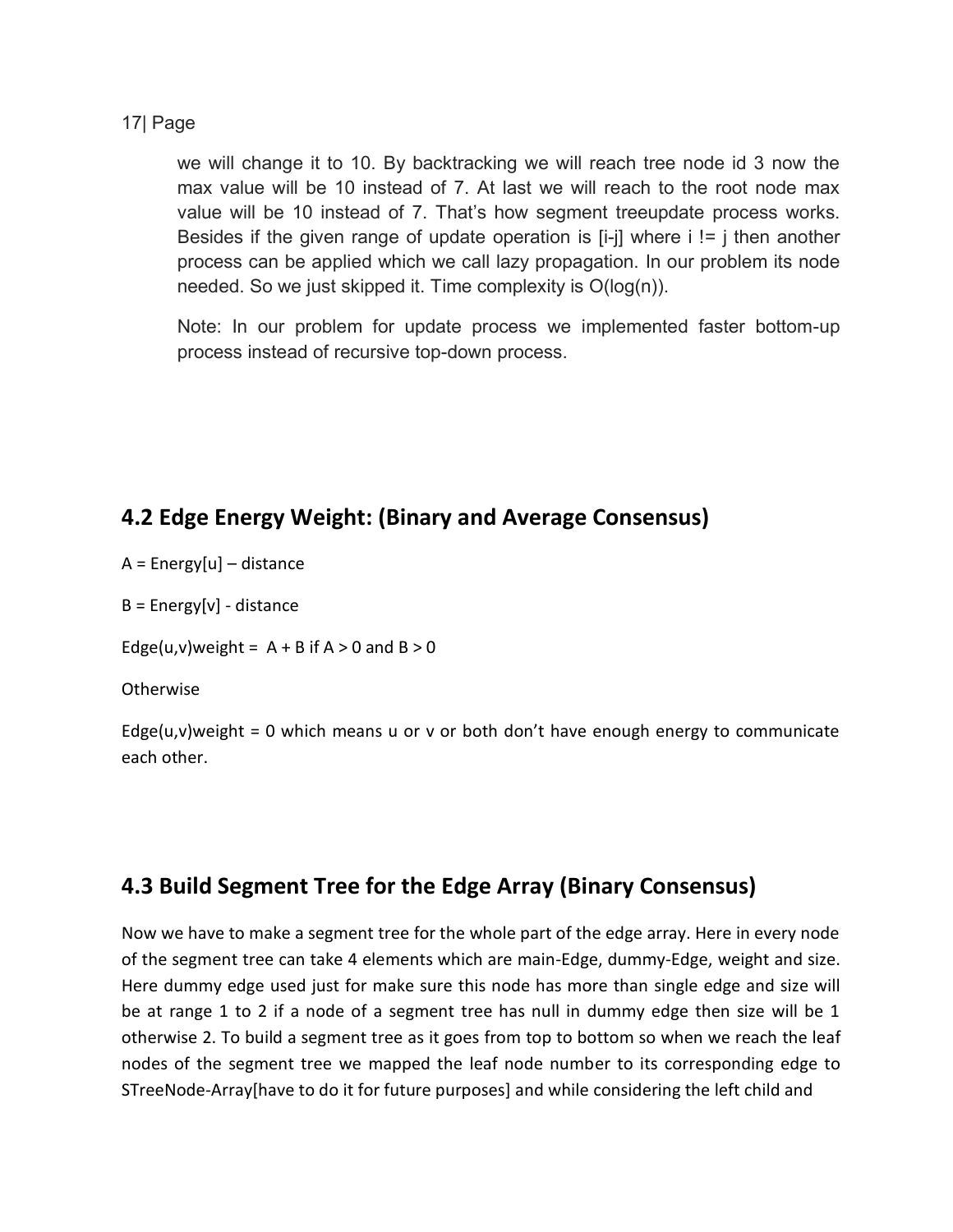right child for the upper nodes in segment tree we will choose the highest priority based edge as main-Edge and dummy-Edge will be NULL but here if highest priority based edge exist more than one and all of them follow protocol id [1 and 6 both] then we take two edge one edge saved in main-Edge another edge saved in dummy-Edge. Besides if all of their weights follow same protocol [1 or 6 not both] then we will save any single edge to tree nodes main-Edge and dummy-Edge will be NULL.

Figure 11 is the build segment tree for the Figure 7 edge array and Algorithm 4 is based on Build segment tree for the edge array for Binary Consensus. Figure 9 graph is actually for Binary Consensus.

Note: Here we take highest priority edge based on binary updating protocols.



Figure 11: Segment Tree for Binary Consensus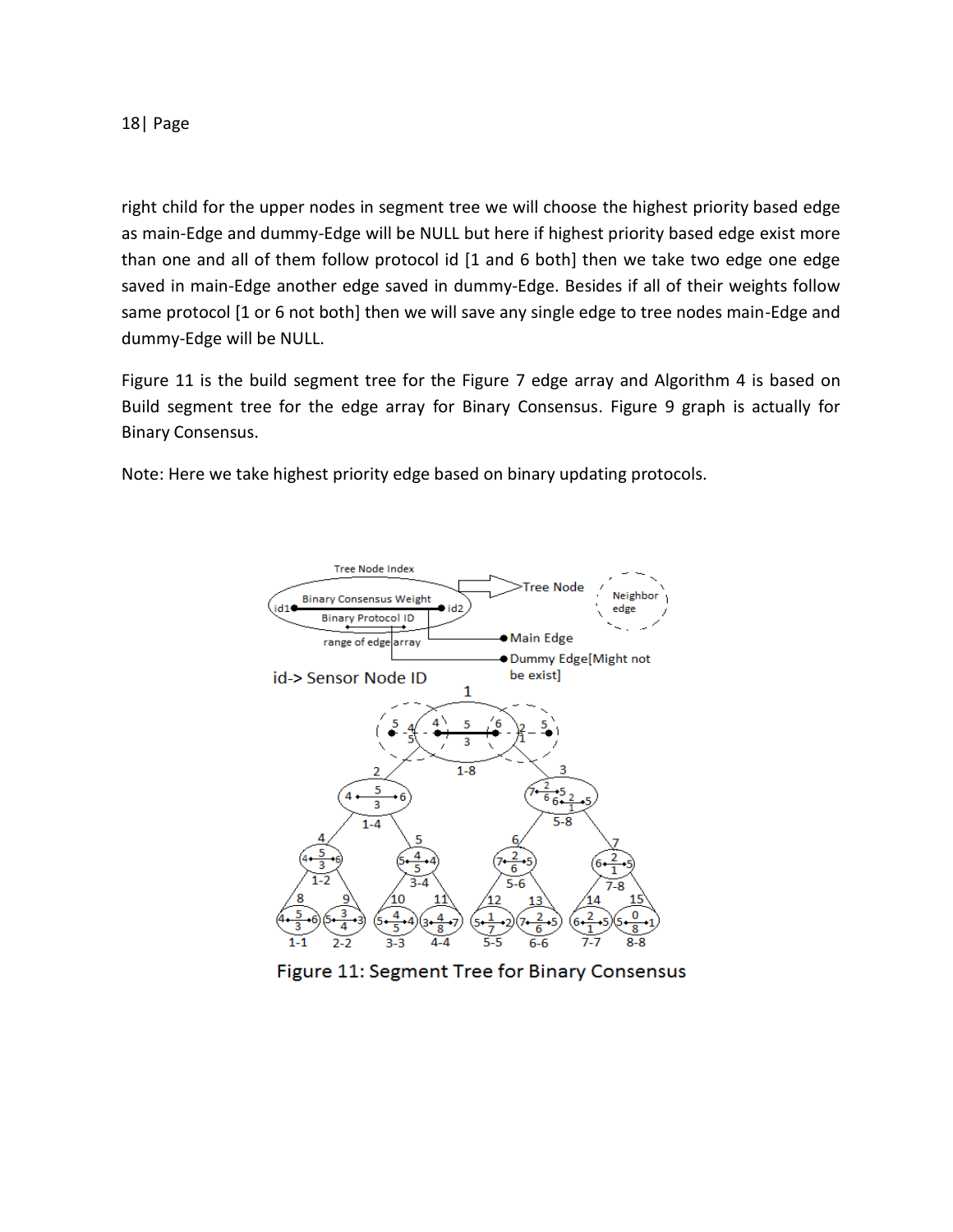### **4.4 Binary Consensus Algorithm**

This algorithm runs for edges and implemented in Segment tree data structure. For every time we will consider the top node from the segment tree and as initially we have highest priority edges based on binary updating protocols in the top node. If the top node has many edges we will take any node from it and change it two endpoints value and update its priority according to the updating protocols. Here we might have to change many edges priority and their end points value according to updating protocols. Because if the edges end points connected to another edges then we have to change their information also. For example see the Figure 11[top node id 1]. When we will work on edge [4-6] we should make change edge [4-5] and [6- 5] information's also. While updating we have to make change their information inside the segment tree by the help of Edge graph and as we track down in STreeNode-array the leaf nodes index of the segment tree so we can directly go to that node and update it from there and by doing bottom up processing we make changes until we reach to the root. While doing bottom up processing we will do the same thing what we did for building the segment tree. When we can see that there is only one edge [mainEdge] in the top node of the segment tree and its priority is  $3<sup>rd</sup>$  lowest priority which is 3 [updating protocol number 1 and 6] so that means the other nodes in the segment tree are as same as top node or other nodes contain faulty nodes or having  $2^{nd}$  lowest or  $1^{st}$  lowest priority edges so we don't need to consider those nodes in this time. But if segment trees topNode contains faulty nodes of the network then as it follows lowest priority based updating protocols so consensus will never occur we can claim that easily. Figure 6 is the Segment tree for Binary Consensus Algorithm.

Note: While updating we must also minimizes energy from that edge two pointer node. Besides Binary consensus has zero percent error rate.

#### **Algorithm 3: Tracking Highest Priority Node (Binary Consensus)**

HIGHEST(SNode l, SNode r)

Initialize a SNode (Node) which keep a mainEdge, dummyEdge and weight of them which is same.

if(r.Bweight == l.Bweight) then

if(r and l main.BPId 1 or 6 and different than each other) then

Node.mainEdge = HighEnergyRemain(r,l)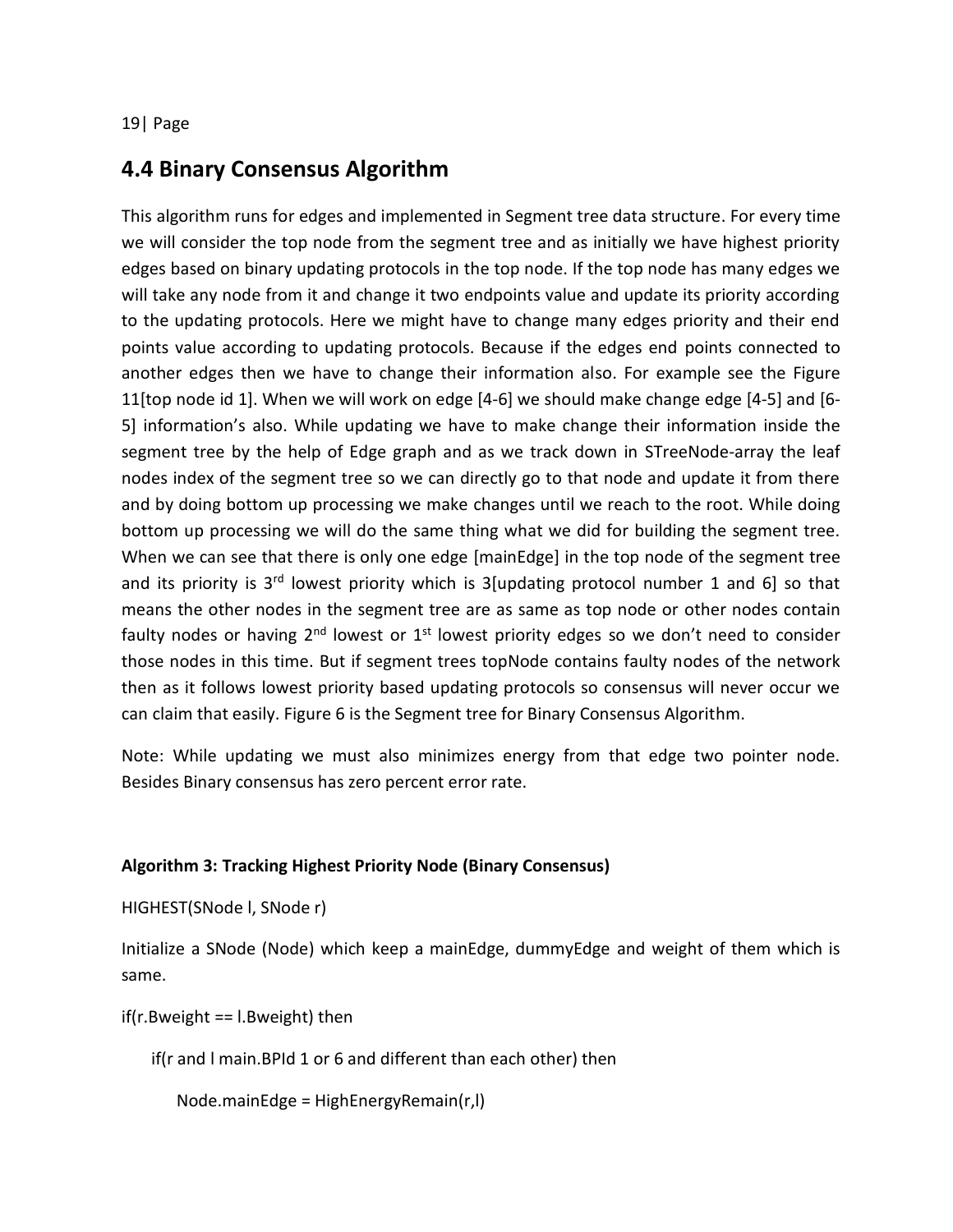```
 Node.dummyEdge = LowEnergyRemain(r,l)
```
end if

else if(r.Bweight>l.Bweight) then

Node =  $r$ 

else

Node = l

end if

return Node

#### **Algorithm 4: Building Segment Tree (Binary Consensus)**

```
Initialize Segment Tree(STree)
```

```
BUILD-TREE(node-id,i,j)
```
if( $i == j$ ) then

```
 STree[i].mainEdge = E[i]
```

```
 STree[i].dummyEdge = NULL
```
STreeNode[i] = node-id

end if

```
Left = node * 2
```
 $Right = Left + 1$ 

 $Mid = (i+j)/2$ 

```
BUILD-TREE (Left,i,Mid)
```
BUILD-TREE (Right,Mid+1,j)

STree[node-id] = HIGHEST(STree[Left],STree[Right])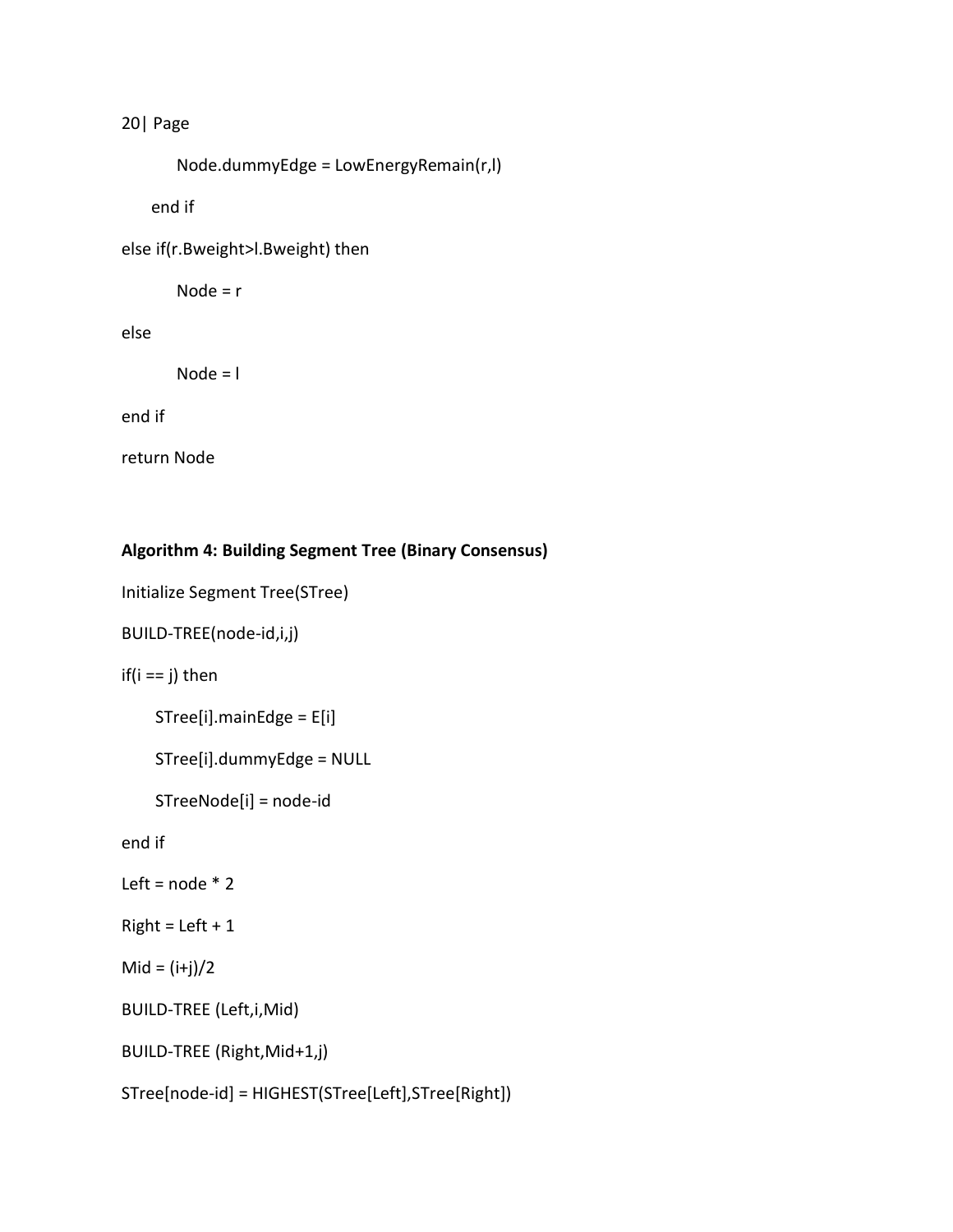#### **Algorithm 5: Updating Segment Tree (Binary Consensus)**

```
UPDATE(node-id) 
i = node-id
while((i = i >> 1) != 0)
     Left = i * 2Right = left + 1 STree[i] = HIGHEST(STree[Left],STree[Right])
```
end while

#### **Algorithm 6: Binary Consensus Algorithm**

END (id)

```
if(id == 1 or id == 6) return true
```
return false

end if

```
Binary Consensus Algorithm ()
```
Energy of all sensor nodes stores in Energy Array(Energy)

```
BUILD-TREE(1,1,edgeSize)
```
topnode = 1

while(true)

edge = STree[topnode].mainEdge

if(STree[topnode].dummyEdge == NULL and END(STree[topnode].BPId)) then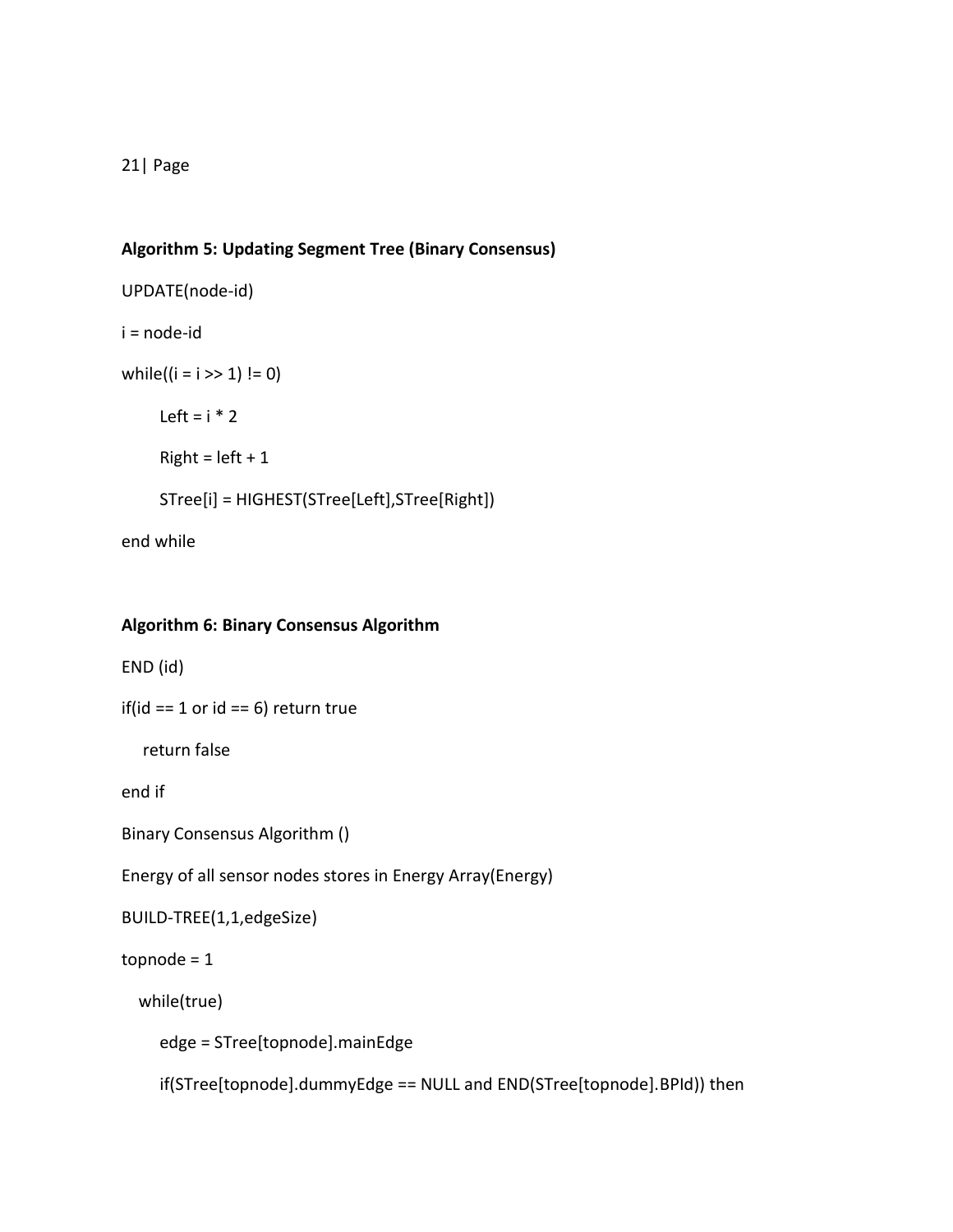```
 Binary Consensus Reached….. break
```
else if(edge.Bweight == 1) then

Binary Consensus Reached….. break

else-if(edge.Bweight == 0) then

Binary Consensus Will Never Reach…. break

else

EnergyU = Energy[edge.u]-distance(edge.u,edge.v)

EnergyV = Energy[edge.v]-distance(edge.u,edge.v)

if(EnergyU<0 or EnergyV<0) then

Make STree[STreeNode[edge.id]] //as a faulty edge.

UPDATE(STreeNode[edge.id]) // follow binary updating protocol.

else

Energy[edge.u] = EnergyU

Energy[edge.v] = EnergyV

UPDATE(STreeNode[edge.id]) // follow binary updating protocol.

for Each edge e ∈ EG.Adj[edge.u]

if(e.u == edge.u and e.v != edge.v) then

STree[e.id].mainEdge.BstateU = edge.BstateU

//Change STree[STreeNode[e.id]] information of edge-weight and protocol id

UPDATE(STreeNode[e.id])

else if(e.v == edge.u and e.u != edge.v) then

STree[e.id].mainEdge.BstateV = edge.BstateU

//Change STree[STreeNode[e.id]] information of edge-weight and protocol id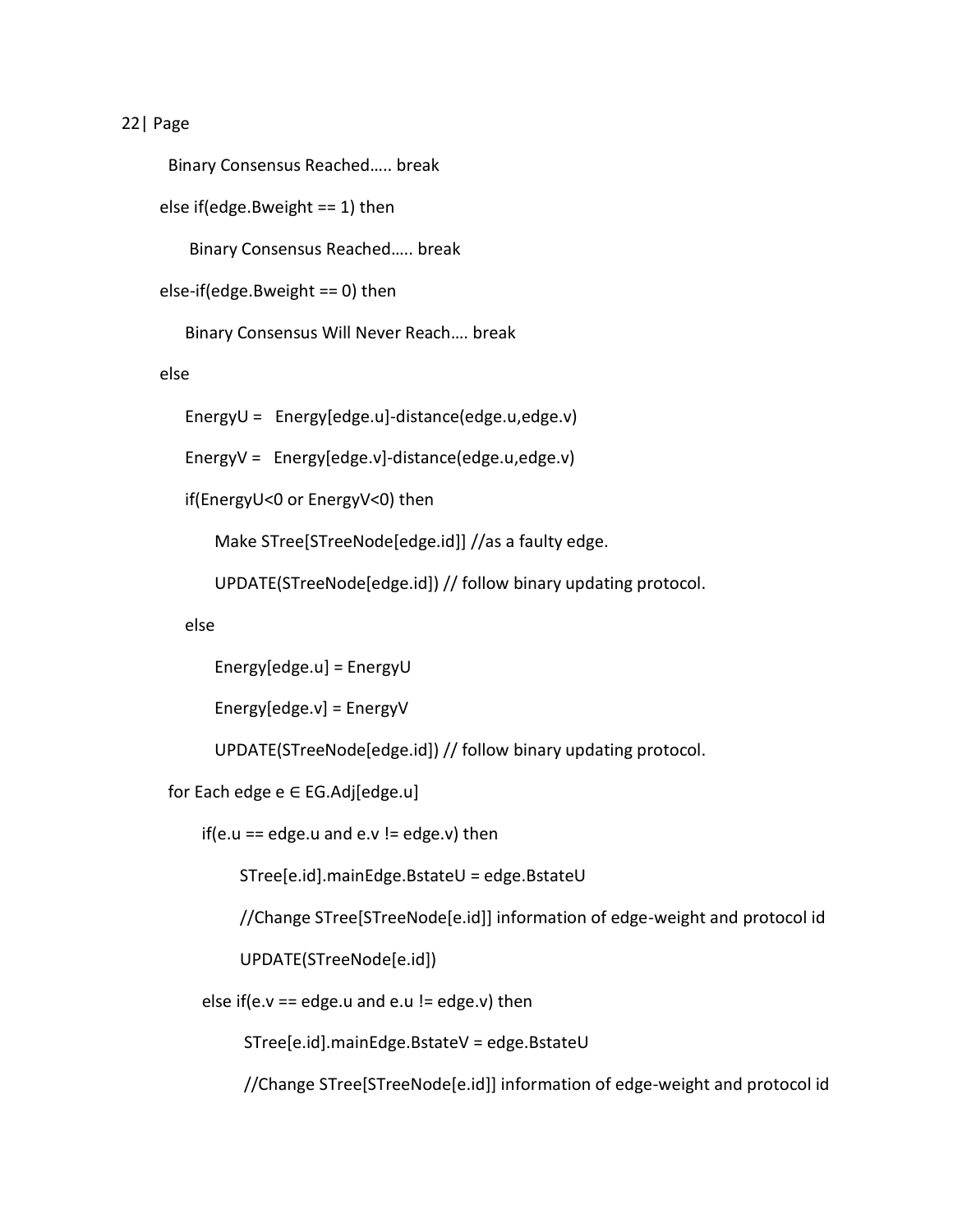UPDATE(STreeNode[e.id])

end if

end for

for Each edge e ∈ EG.Adj[edge.v]

if(e.u == edge.v and e.v != edge.u) then

STree[e.id].mainEdge.BstateU = edge.BstateV

//Change STree[STreeNode[e.id]] information of edge-weight and protocol id

UPDATE(STreeNode[e.id])

else if(e.v == edge.v and e.u != edge.u) then

STree[e.id].mainEdge.BstateV = edge.BstateV

//Change STree[STreeNode[e.id]] information of edge-weight and protocol id

UPDATE(STreeNode[e.id])

end if

end for

end if

end while

### **4.5 Build Segment Tree for the Edge Array: (Average Consensus)**

Now we have to make another segment tree for the edge array. Here in every node of the segment tree can take only single elements which we name treeEdge. To build a segment tree as it goes from top to bottom so when we reach the leaf nodes of the segment tree we mapped the leaf node number to its corresponding edge to STree2Node-Array[have to do it for future purposes] and while considering the left child and right child for the upper nodes in segment tree we will choose the highest weight based edge for average consensus. For average consensus we define edge for the below formula: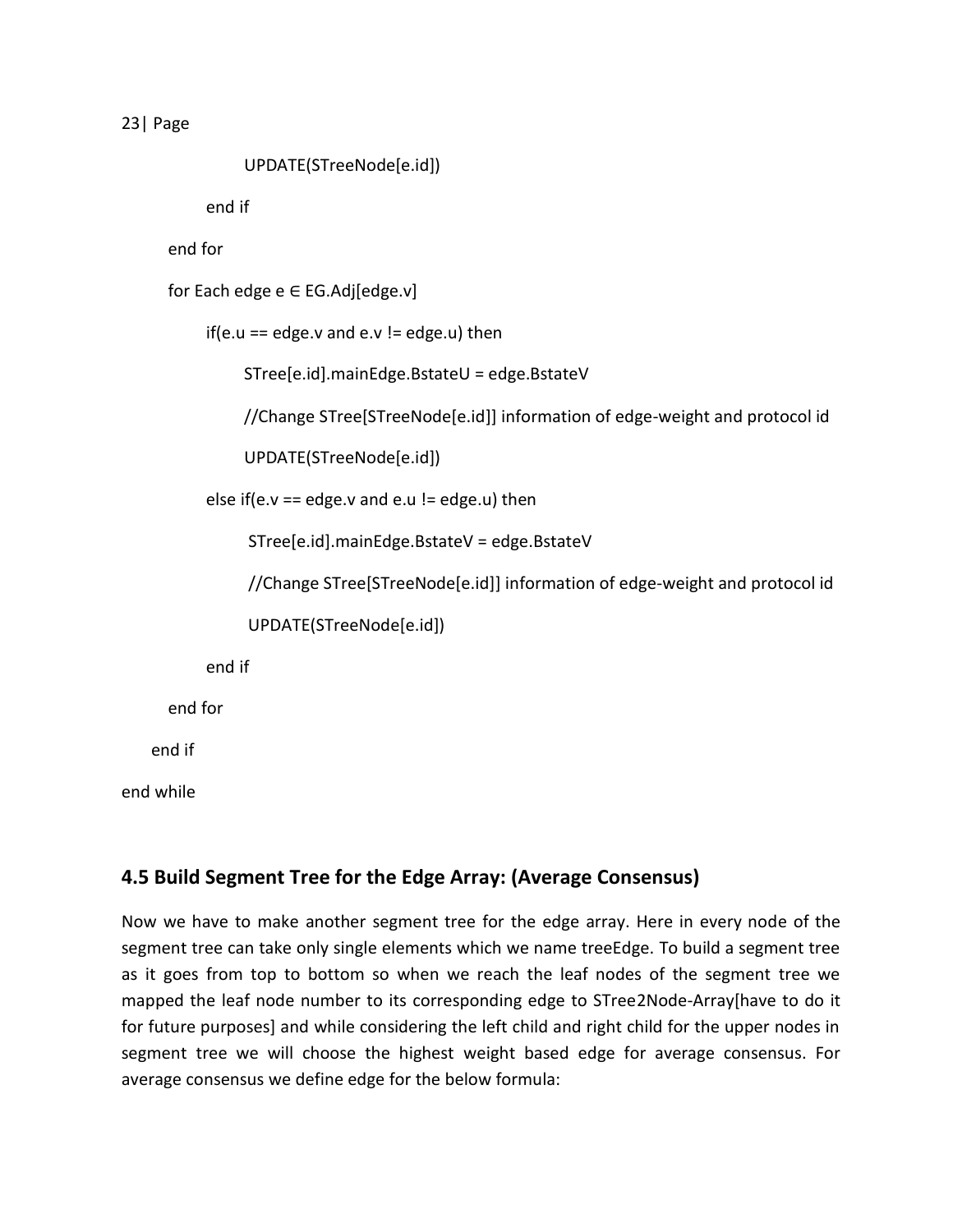$$
A weight = absolute((State[u]+State[v]/2)-x(bar))
$$

Figure 13 is the build segment tree for the Figure 7 edge array and Algorithm 8 is based on Build segment tree for the edge array for Average Consensus. Figure 12 graph is actually for Average Consensus.



Figure 13: Segment Tree for Average Consensus

### **4.6 Average Consensus Algorithm**

This algorithm runs for edges and implemented in another Segment tree data structure. For every time we will consider the top node from the segment tree and as initially we have highest max weight edges based average consensus weight in the top node. If the top node average consensus weight is zero that means one of two end pointer sensor node or both sensor nodes don't have enough energy to communicate that defines one of them or both are faulty nodes. So if top node average consensus weight is not zero we will continue our average consensus algorithm. Here we might have to change many edges average consensus weight and their end points value according to updating protocols of average consensus. Because if the edges end points connected to another edges then we have to change their information also. For example see the Figure 13[top node id 1]. When we will work on edge [3-7] we should make change edge [3-5] and [7-5] information's also. While updating we have to make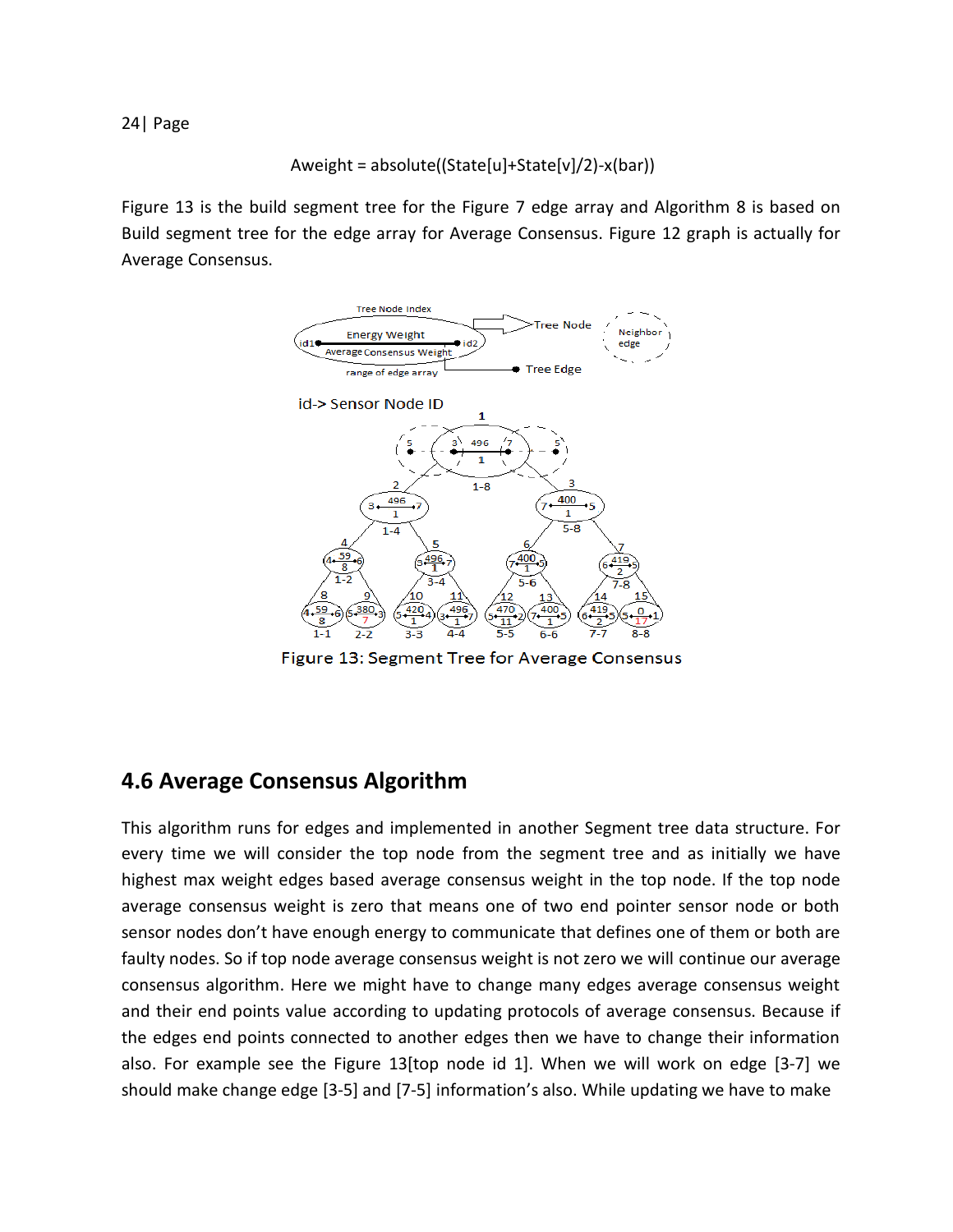change their information inside the segment tree by the help of Edge graph and as we track down in STree2Node-array the leaf nodes index of the segment tree so we can directly go tothat node and update it from there and by doing bottom up processing we make changes until we reach to the root. While doing bottom up processing we will do the same thing what we did for building the segment tree. When we can see that there top node edges contain faulty node then we will stop running our algorithm. Because we are taking maximum edge average consensus weight and faulty node based edges weight is zero so all the others tree nodes in the segment tree contains only faulty sensor nodes. Figure 13 is the Segment tree for Average Consensus Algorithm. Algorithm 10 is based on Average Consensus algorithm.

Note: While updating we must also minimizes energy from that edge two pointer node. There is huge possibility Average Consensus might have error rate. The formula for calculating error rate is given below:

# $err = \frac{\|x(k) - \overline{x}\|}{\|x(0) - \overline{x}\|}.$

 $(8)$ 

#### **Algorithm 7: Tracking Highest Priority Node (Average Consensus)**

HIGHEST2(S2Node l, S2Node r)

Initialize a S2Node (Node) which keep a treeNode

if(l.Eweight == 0) then Node =  $r$ 

else if(r.Eweight == 0) then Node = l

else if(l.AstateU == l.AstateV) then Node =  $r$ 

else if((r.AstateU == r.AstateV) or (l.Aweight < r.Aweight)) then Node =  $\mathsf{I}$ 

else if(r.Aweight == l.Aweight) then take one of them which has max Energy Weight

else Node = r

end if

return Node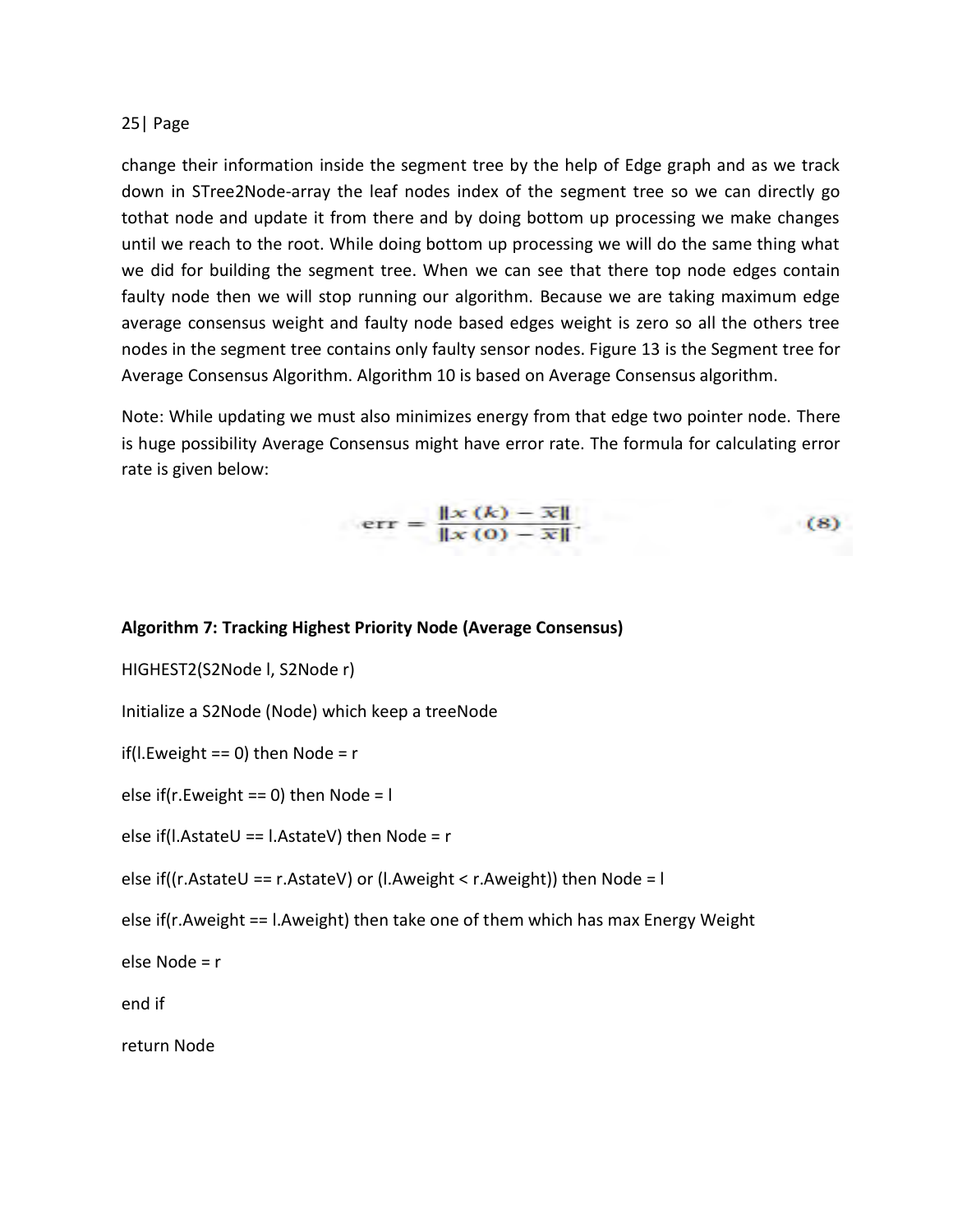#### **Algorithm 8: Building Segment Tree (Average Consensus)**

```
Initialize Segment Tree(S2Tree)
```

```
BUILD-TREE2(node-id,i,j)
```

```
if(i == j) then
```

```
 S2Tree[i].treeEdge = E[i]
```

```
 S2TreeNode[i] = node-id
```
end if

```
Left = node * 2
```
 $Right = Left + 1$ 

 $Mid = (i+j)/2$ 

```
BUILD-TREE2(Left,i,Mid)
```

```
BUILD-TREE2(Right,Mid+1,j)
```
S2Tree[node-id] = HIGHEST2(S2Tree[Left],S2Tree[Right])

#### **Algorithm 9: Updating Segment Tree (Average Consensus)**

```
UPDATE2(node-id)
```

```
i = node-id
```

```
while ((i = i >> 1) != 0)
```
Left =  $i * 2$ 

 $Right = left + 1$ 

S2Tree[i] = HIGHEST2(S2Tree[Left],S2Tree[Right])

end while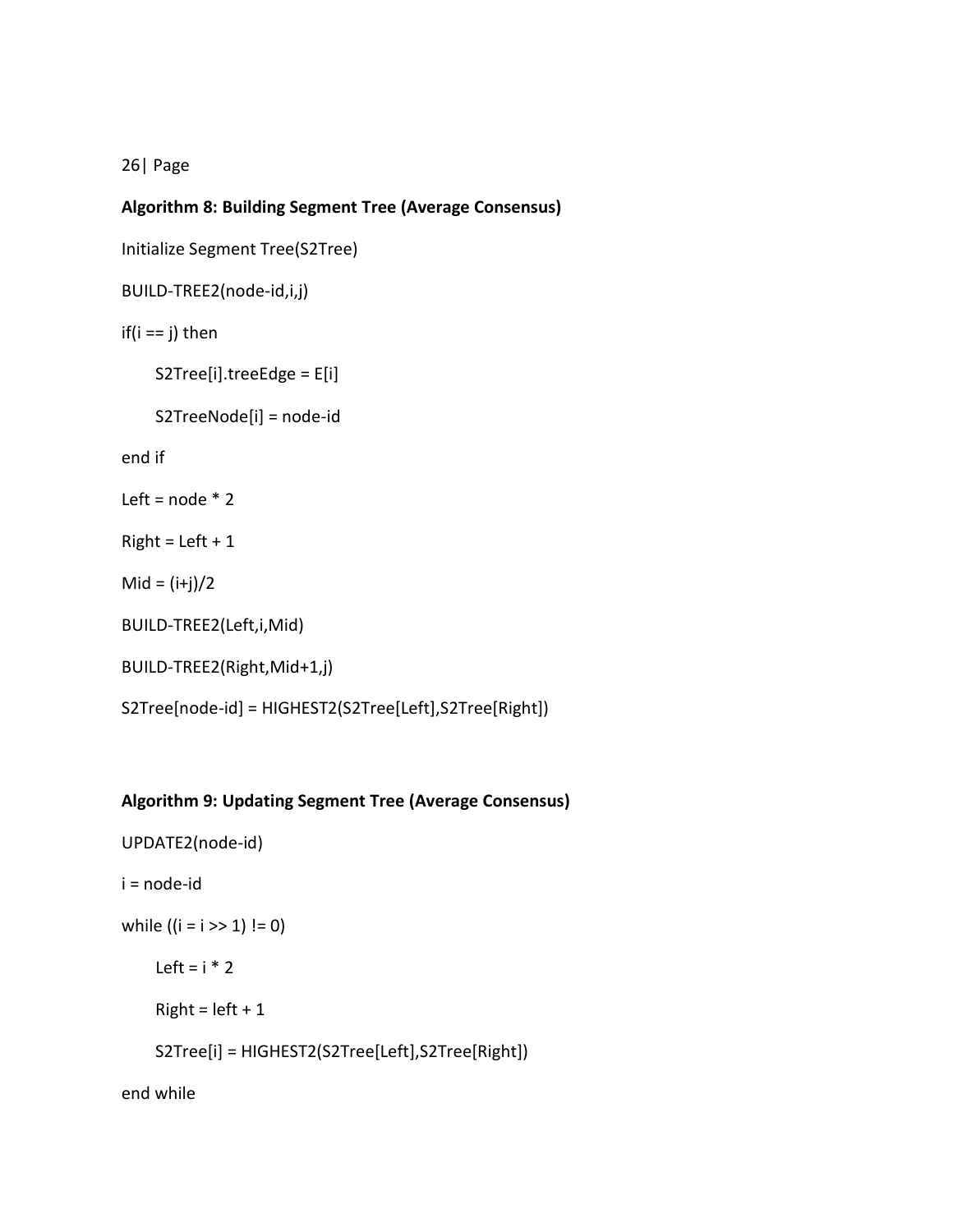#### **Algorithm 10: Average Consensus Algorithm**

Average Consensus Algorithm ()

Energy of all sensor nodes stores in Energy Array(Energy)

```
BUILD-TREE2(1,1,edgeSize)
```
topnode = 1

while(true)

edge = S2Tree[topnode].mainEdge

```
 if(S2Tree[topnode].treeEdge.AstateU == S2Tree[topnode].treeEdge.AstateV) then
```
Highest Possible Average Consensus Occurred… break

else-if(edge.Aweight == 0) then

Average Consensus Reached…. break

#### else

EnergyU = Energy[edge.u]-distance(edge.u,edge.v)

EnergyV = Energy[edge.v]-distance(edge.u,edge.v)

if(EnergyU<0 or EnergyV<0) then

Make S2Tree[S2TreeNode[edge.id]] //as a faulty edge.

UPDATE2(S2TreeNode[edge.id]) // do nothing just run update…

else

Energy[edge.u] = EnergyU

Energy[edge.v] = EnergyV

UPDATE2(S2TreeNode[edge.id]) // follow average updating protocol.

for Each edge e ∈ EG.Adj[edge.u]

if(e.u == edge.u and e.v != edge.v) then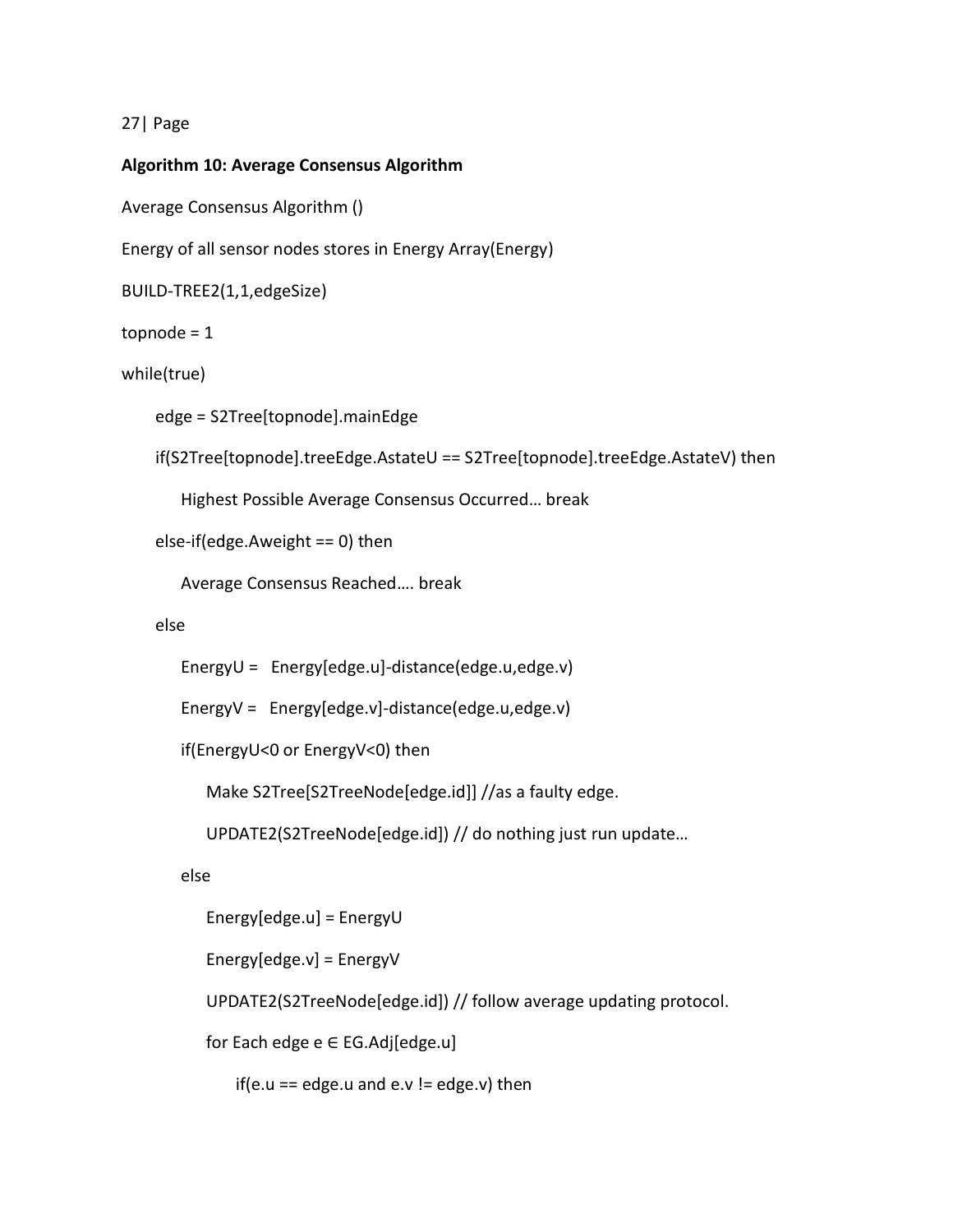S2Tree[e.id].treeEdge.BstateU = edge.BstateU

//Change S2Tree[S2TreeNode[e.id]] information of edge weight

UPDATE2(S2TreeNode[e.id])

else if(e.v == edge.u and e.u != edge.v) then

S2Tree[e.id].treeEdge.BstateV = edge.BstateU

//Change S2Tree[S2TreeNode[e.id]] information of edge-weight

UPDATE2(S2TreeNode[e.id])

end if

end for

for Each edge e ∈ EG.Adj[edge.v]

if(e.u == edge.v and e.v != edge.u) then

S2Tree[e.id].treeEdge.BstateU = edge.BstateV

//Change S2Tree[S2TreeNode[e.id]] information of edge-weight

UPDATE2(S2TreeNode[e.id])

else if(e.v == edge.v and e.u != edge.u) then

S2Tree[e.id].treeEdge.BstateV = edge.BstateV

//Change S2Tree[S2TreeNode[e.id]] information of edge-weight

UPDATE2(S2TreeNode[e.id])

end if

end for

end if

end while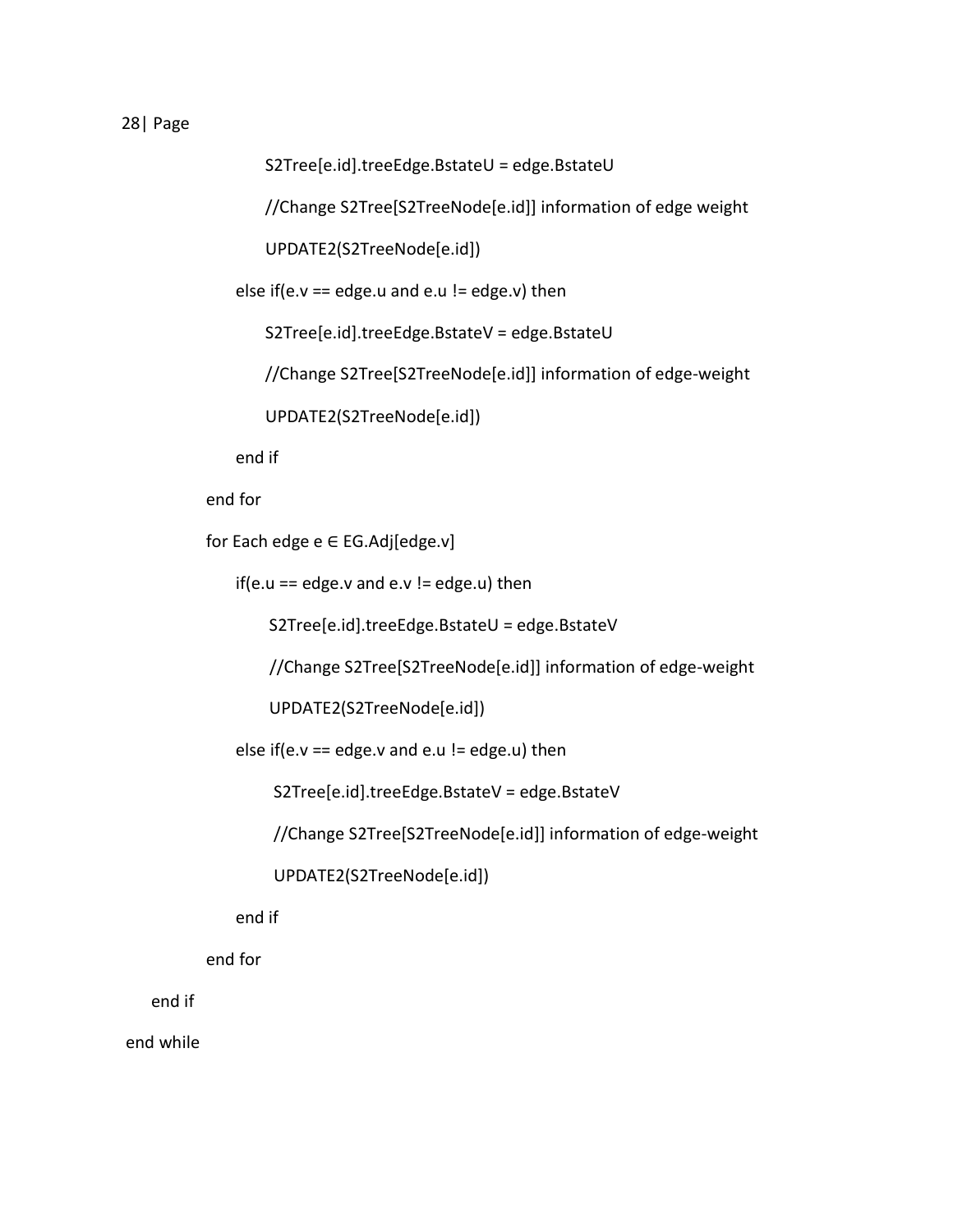# **Chapter 5**

### **5. Result and Analysis:**

We have implemented our algorithm in C, D, O, I, H topologies and random topologies. Those are given below:

## **5.1 C Topology**



| <b>Iterations</b> | ER(1) | ER(2) | ER(3) |
|-------------------|-------|-------|-------|
| 200               | 0.978 | 0.978 | 0.980 |
| 400               | 0.955 | 0.952 | 0.960 |
| 600               | 0.929 | 0.925 | 0.951 |
| 800               | 0.900 | 0.896 | 0.937 |
| 1000              | 0.872 | 0.866 | 0.910 |
| 1200              | 0.838 | 0.832 | 0.882 |
| 1400              | 0.809 | 0.796 | 0.851 |
| 1600              | 0.809 | 0.765 | 0.820 |
| 1800              | 0.809 | 0.765 | 0.784 |
| 2000              | 0.809 | 0.765 | 0.747 |

 **Table No.1 Iteration vs Relative Error(C topology)**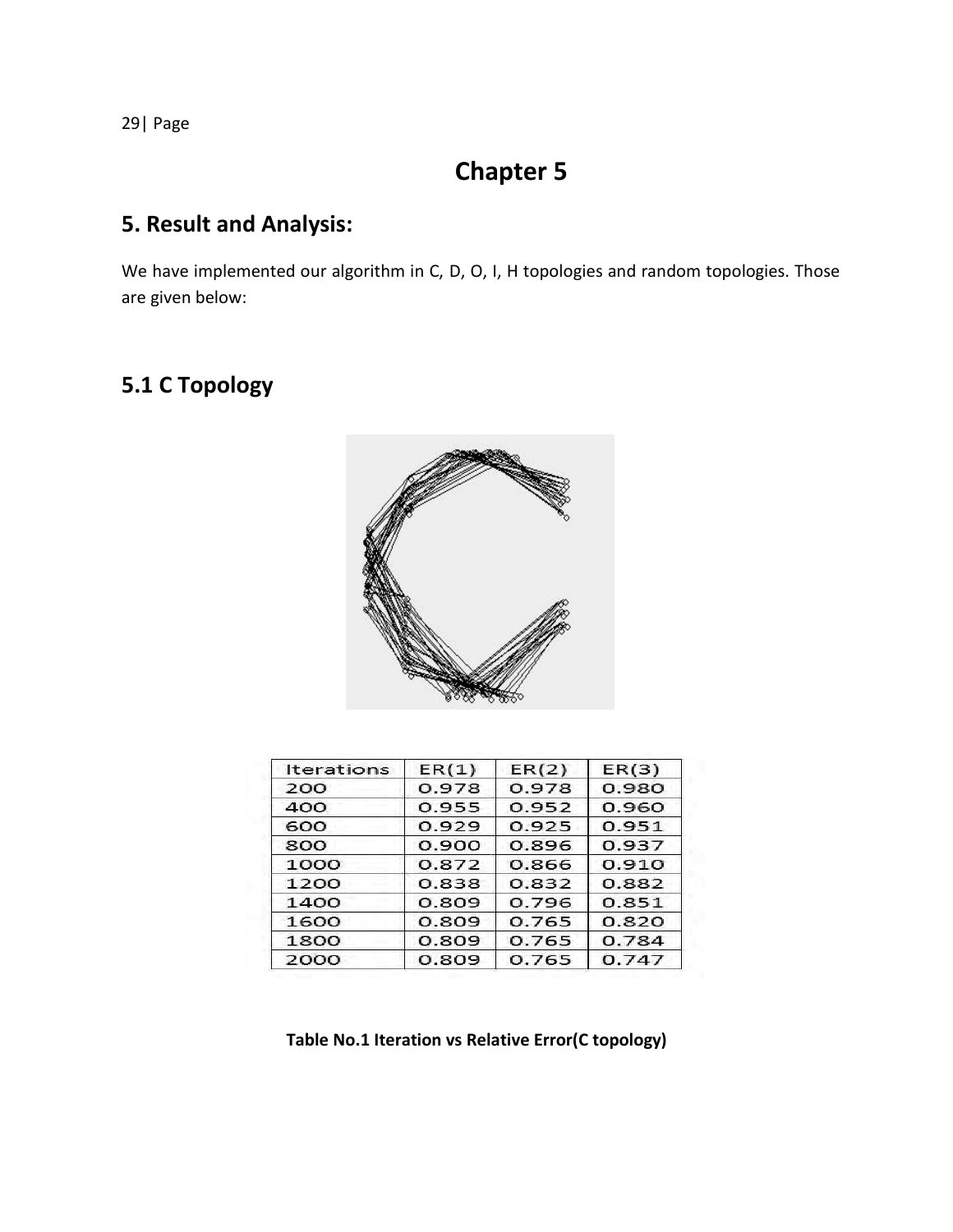For ER(1,2,3) Minimum Relative Error Rate (0.809,0.765,0.747)

For ER(1) Binary Consensus Reaching Iteration 156 and Average Consensus Reaching Iterations 1368

For ER(2) Binary Consensus Reaching Iteration 191 and Average Consensus Reaching Iterations 1573

For ER(3) Binary Consensus Reaching Iteration 162 and Average Consensus Reaching Iterations 1811



 **Figure 14: Iteration vs Relative Error(C topology)** 

### **5.2 D Topology**

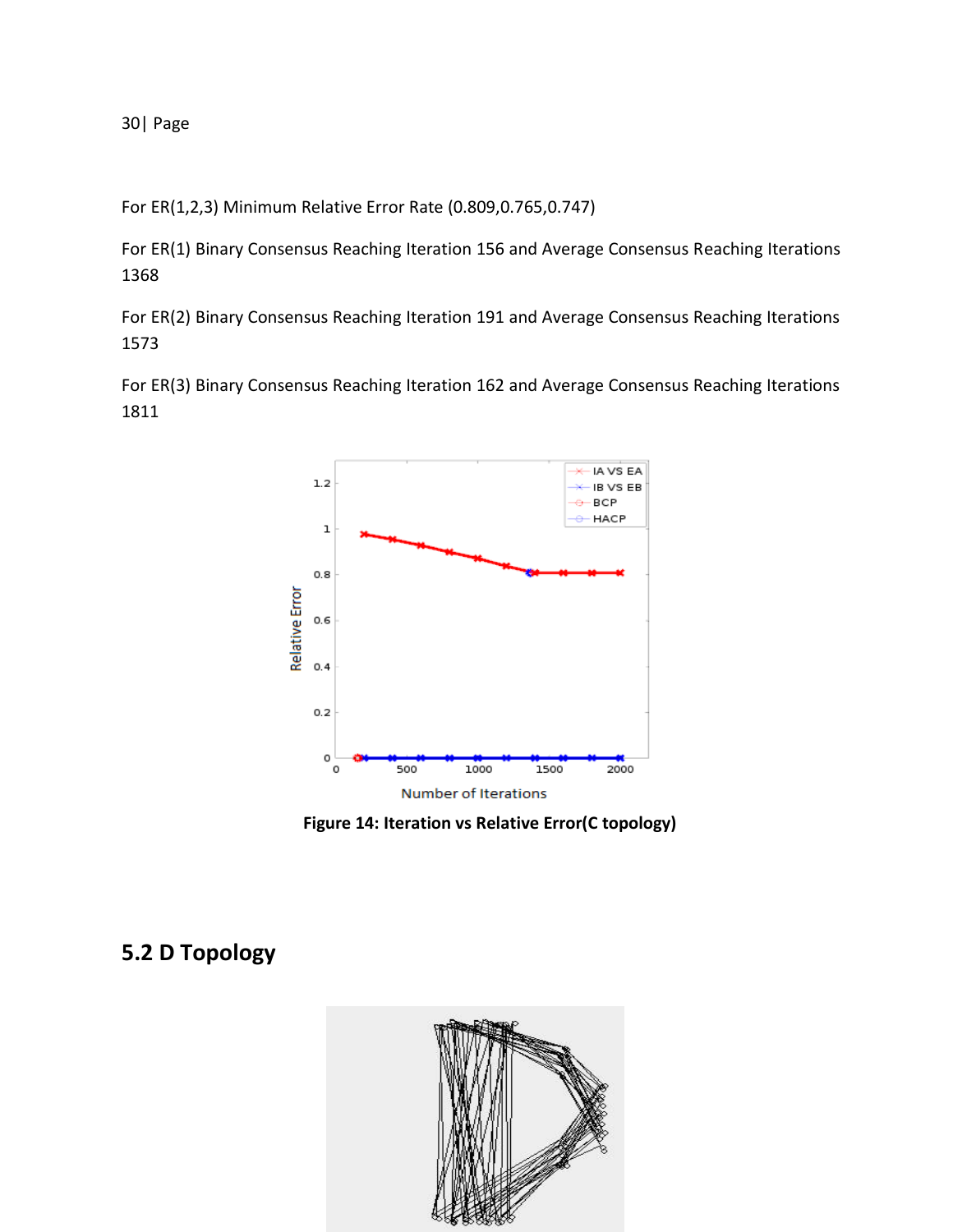| Iterations | ER(1)          | ER(2) | ER(3) |  |
|------------|----------------|-------|-------|--|
| 200        | 0.969          | 0.967 | 0.967 |  |
| 400        | 0.936          | 0.932 | 0.930 |  |
| 600        | 0.900          | 0.890 | 0.887 |  |
| 800        | 0.859          | 0.846 | 0.845 |  |
| 1000       | 0.813<br>0.809 |       | 0.799 |  |
| 1200       | 0.761          | 0.809 | 0.754 |  |
| 1400       | 0.731          | 0.809 | 0.754 |  |
| 1600       | 0.731          | 0.809 | 0.754 |  |
| 1800       | 0.731          | 0.809 | 0.754 |  |
| 2000       | 0.731          | 0.809 | 0.754 |  |

**Table 2: Iteration vs Relative Error(C topology)**

For ER(1,2,3) Minimum Relative Error Rate (0.731,0.809,0.754)

For ER(1) Binary Consensus Reaching Iteration 788 and Average Consensus Reaching Iterations 1315

For ER(2) Binary Consensus Reaching Iteration 436 and Average Consensus Reaching Iterations 953

For ER(3) Binary Consensus Reaching Iteration 307 and Average Consensus Reaching Iterations 1192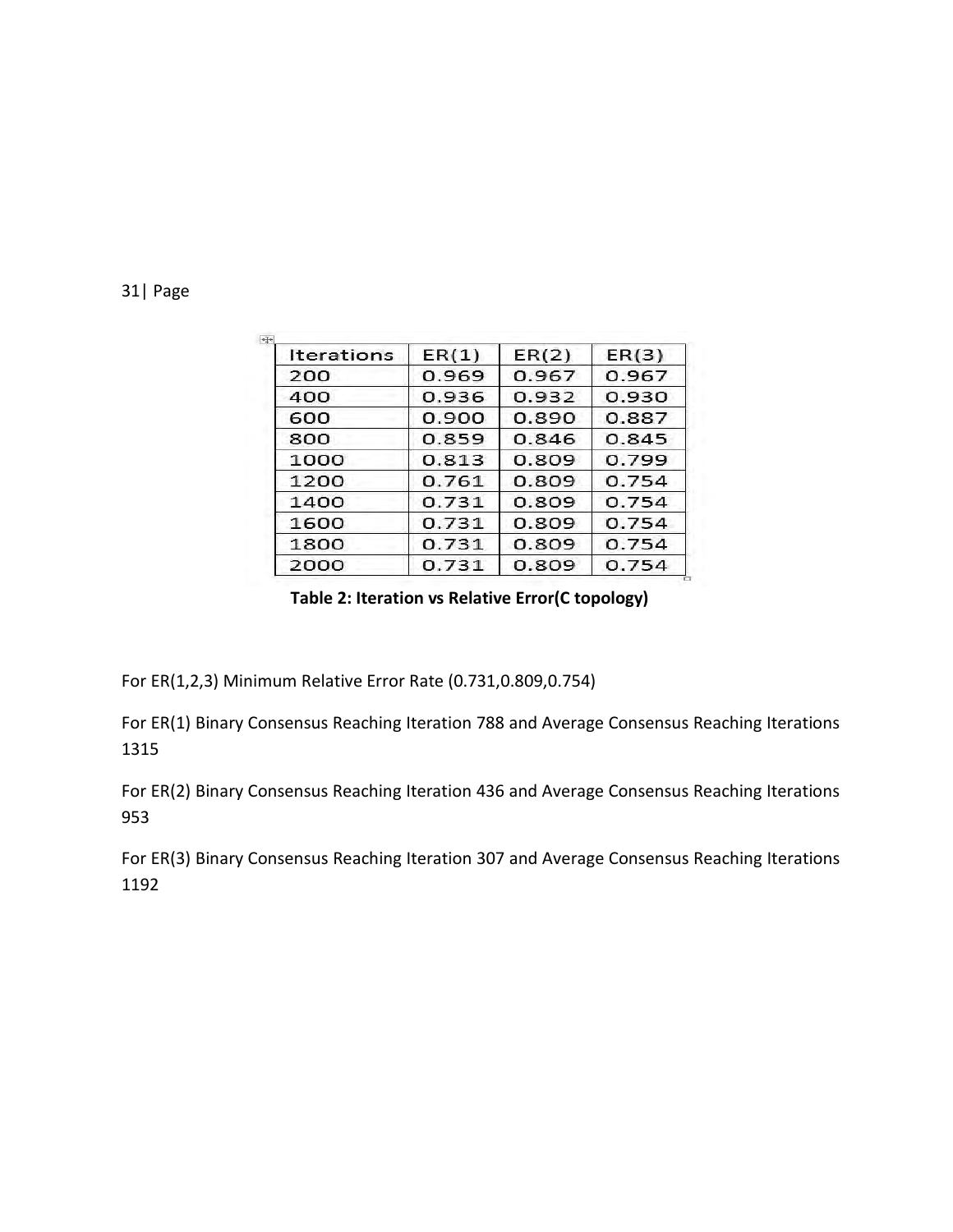

**Figure 15: Iteration vs Relative Error(D topology)** 

# **5.3 O topology**

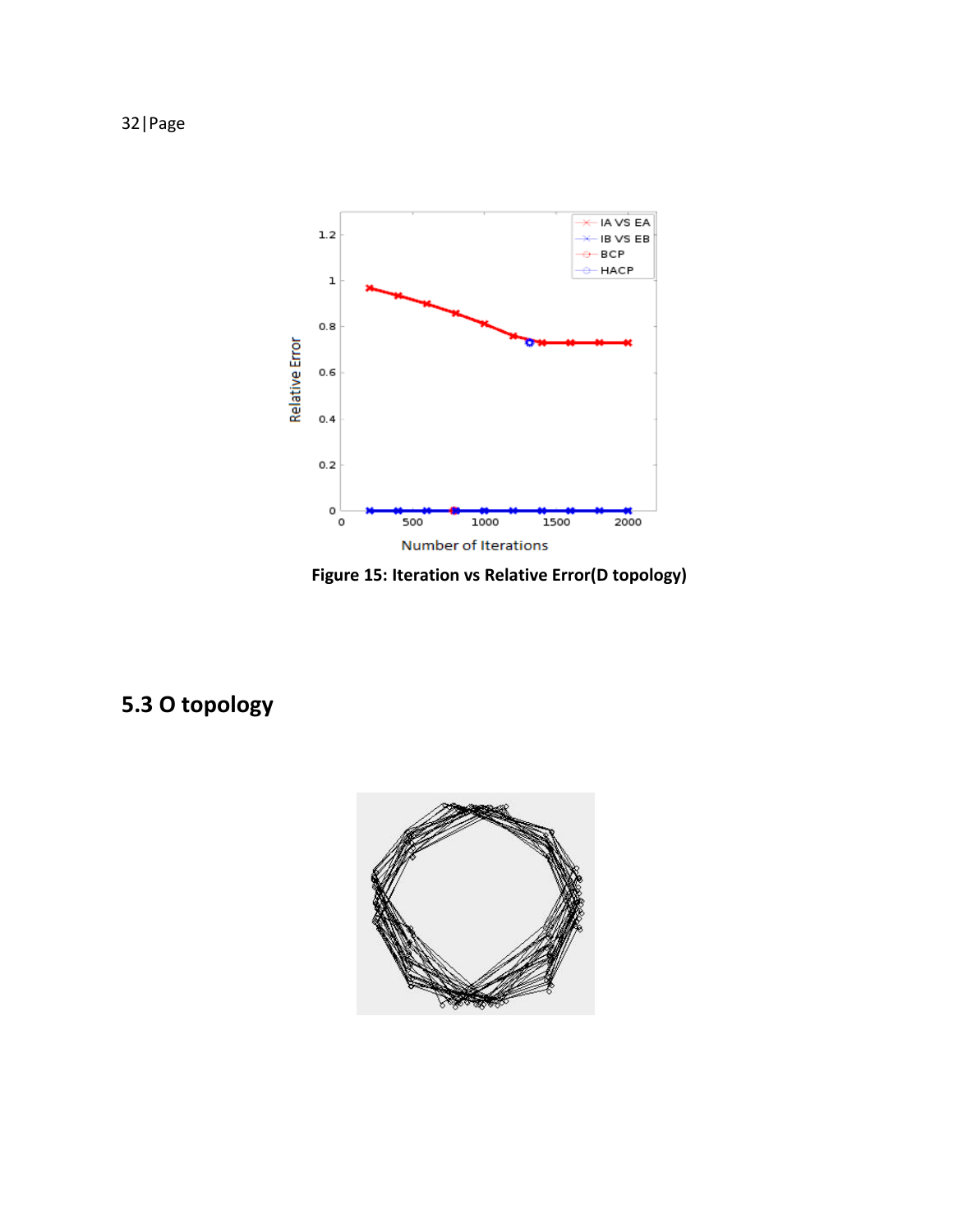| <b>Iterations</b> | ER(1)          | ER(2) | ER(3) |  |
|-------------------|----------------|-------|-------|--|
| 200               | 0.985          | 0.985 | 0.984 |  |
| 400               | 0.969<br>0.967 |       | 0.968 |  |
| 600               | 0.951          | 0.948 |       |  |
| 800               | 0.932          | 0.929 | 0.928 |  |
| 1000              | 0.910<br>0.908 |       | 0.906 |  |
| 1200              | 0.887          | 0.885 | 0.881 |  |
| 1400              | 0.864          | 0.860 | 0.856 |  |
| 1600              | 0.840          | 0.837 | 0.836 |  |
| 1800              | 0.814          | 0.827 | 0.836 |  |
| 2000              | 0.793          | 0.827 | 0.836 |  |

 **Table 3: Iteration vs error rate(O topology)** 

For ER(1,2,3) Minimum Relative Error Rate (0.793,0.827,0.836)

For ER(1) Binary Consensus Reaching Iteration 243 and Average Consensus Reaching Iterations 1970

For ER(2) Binary Consensus Reaching Iteration 244 and Average Consensus Reaching Iterations 1681

For ER(3) Binary Consensus Reaching Iteration 213 and Average Consensus Reaching Iterations 1546



 **Figure 16: Iteration vs Error Rate(O topology)**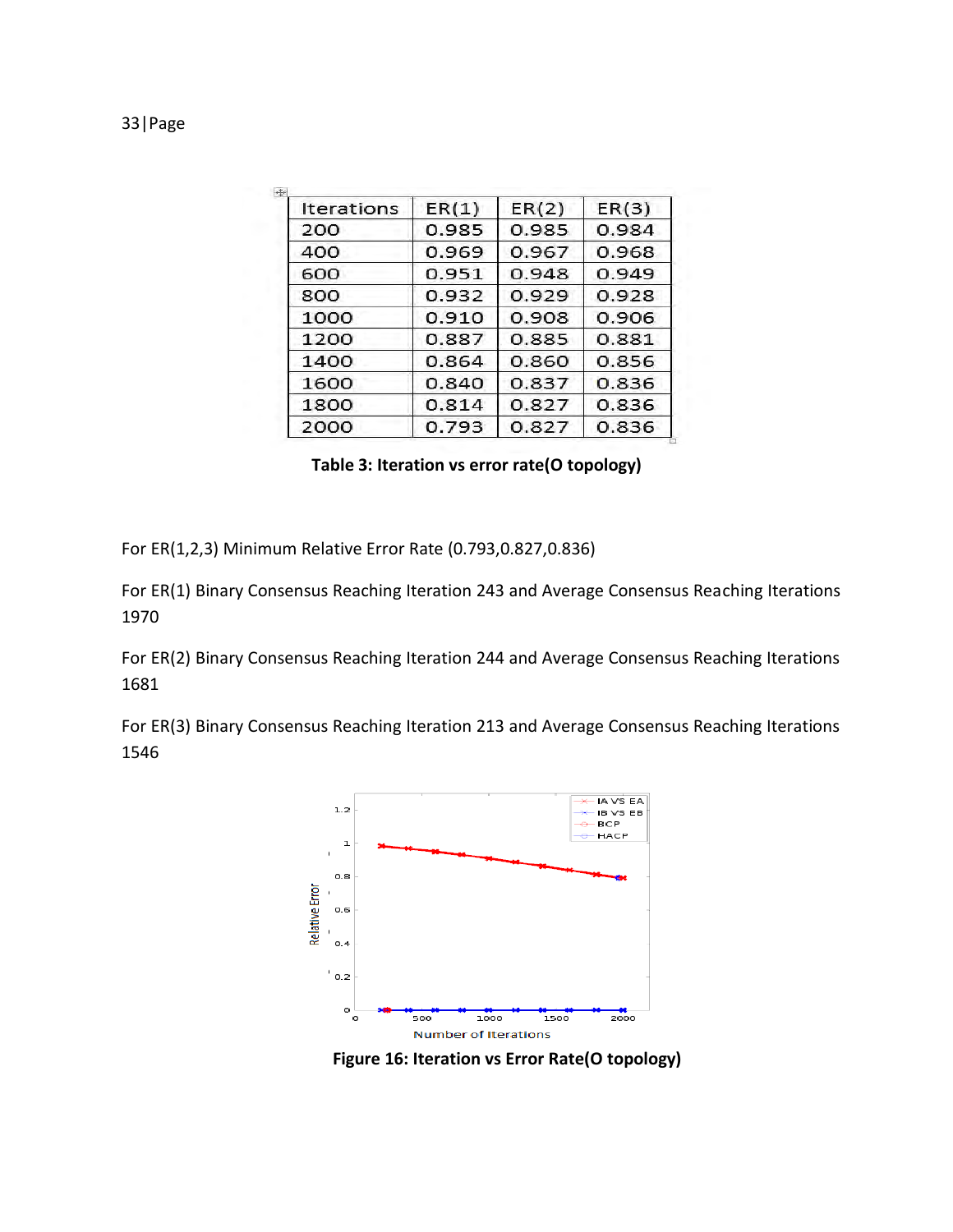# **5.4 H topology**



| Iterations | ER(1) | ER(2) | ER(3) |  |
|------------|-------|-------|-------|--|
| 200        | 0.988 | 0.989 | 0.987 |  |
| 400        | 0.977 | 0.978 | 0.975 |  |
| 600        | 0.963 | 0.964 | 0.960 |  |
| 800        | 0.949 | 0.949 | 0.943 |  |
| 1000       | 0.949 | 0.934 | 0.942 |  |
| 1200       | 0.949 | 0.932 | 0.942 |  |
| 1400       | 0.949 | 0.932 | 0.942 |  |
| 1600       | 0.949 | 0.932 | 0.942 |  |
| 1800       | 0.949 | 0.932 | 0.942 |  |
| 2000       | 0.949 | 0.932 | 0.942 |  |

 **Table 4: Iteration vs error rate(H topology)**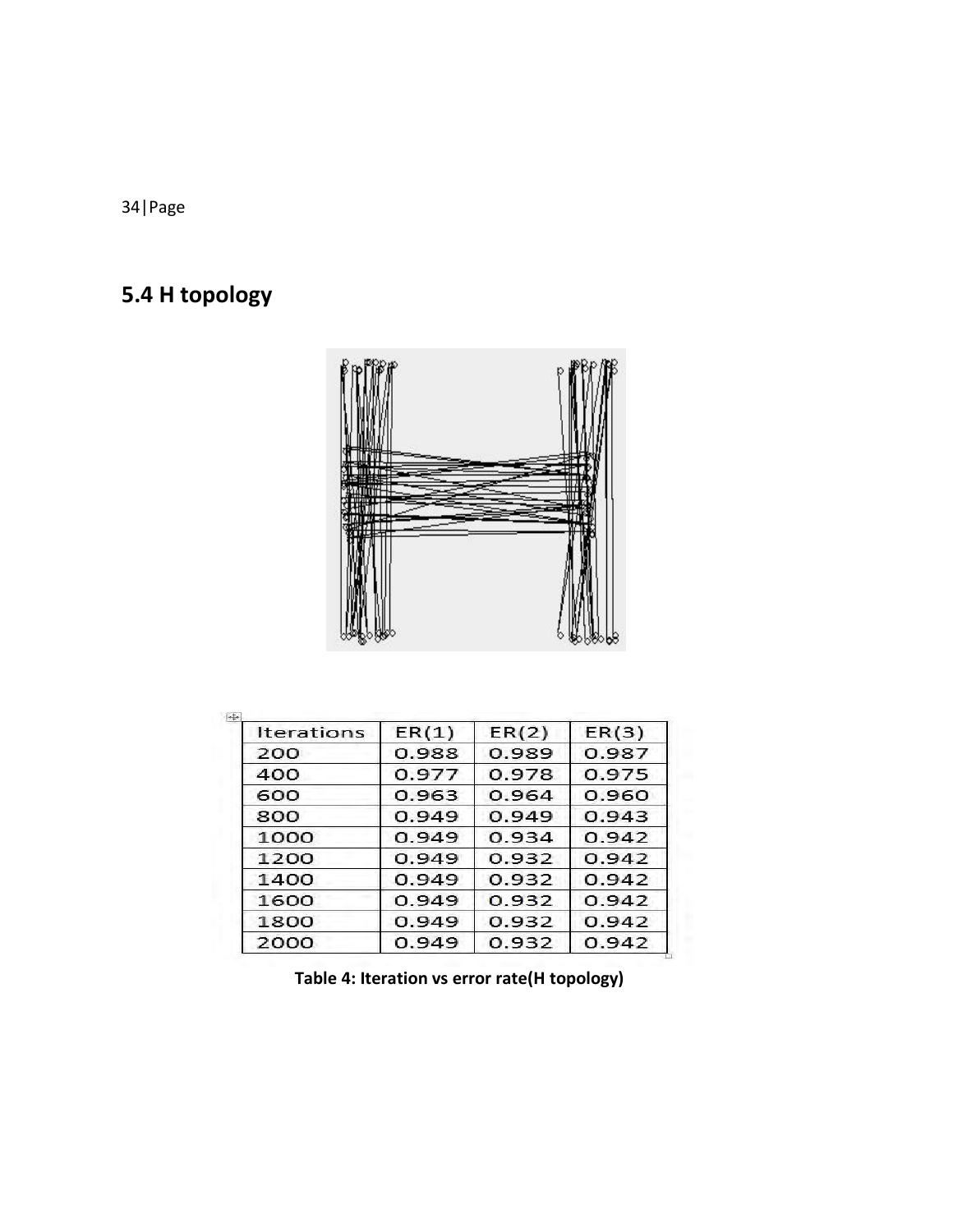For ER(1,2,3) Minimum Relative Error Rate (0.949,0.932,0.942)

For ER(1) Binary Consensus Reaching Iteration 79 and Average Consensus Reaching Iterations 387

For ER(2) Binary Consensus Reaching Iteration 119 and Average Consensus Reaching Iterations 507

For ER(3) Binary Consensus Reaching Iteration 84 and Average Consensus Reaching Iterations 401



 **Figure 17: Iteration vs Error Rate (H topology)**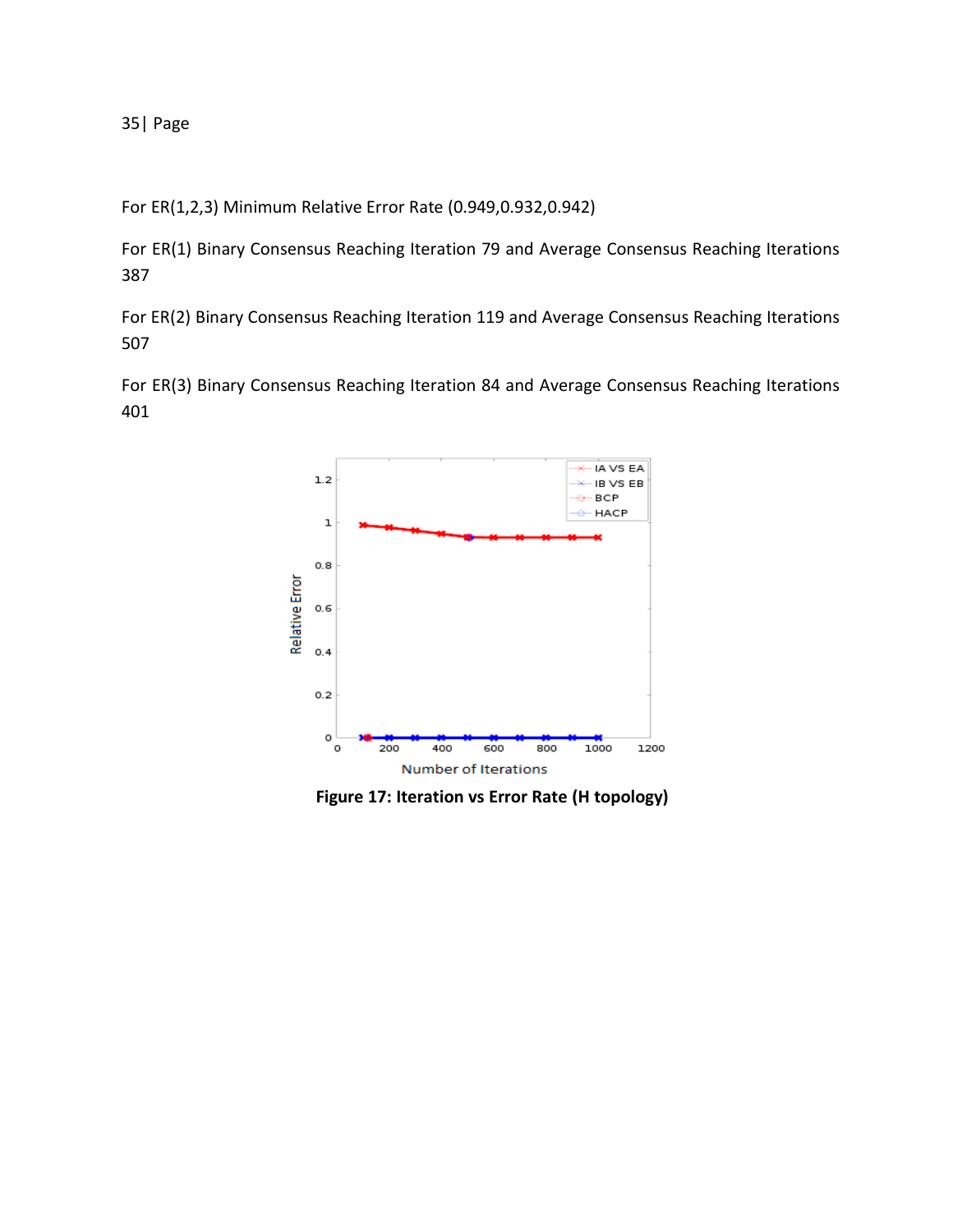# **5.5 I Topology**



| Iterations | ER(1)          | ER(2) | ER(3) |  |
|------------|----------------|-------|-------|--|
| 200        | 0.986          | 0.989 | 0.989 |  |
| 400        | 0.976<br>0.972 |       | 0.975 |  |
| 600        | 0.957          | 0.962 | 0.959 |  |
| 800        | 0.952          | 0.962 | 0.951 |  |
| 1000       | 0.952          | 0.962 | 0.951 |  |
| 1200       | 0.952          | 0.962 | 0.951 |  |
| 1400       | 0.952          | 0.962 | 0.951 |  |
| 1600       | 0.952          | 0.962 | 0.951 |  |
| 1800       | 0.952          | 0.962 | 0.951 |  |
| 2000       | 0.952          | 0.962 | 0.951 |  |

**Table 5: Iteration vs error rate(I topology)**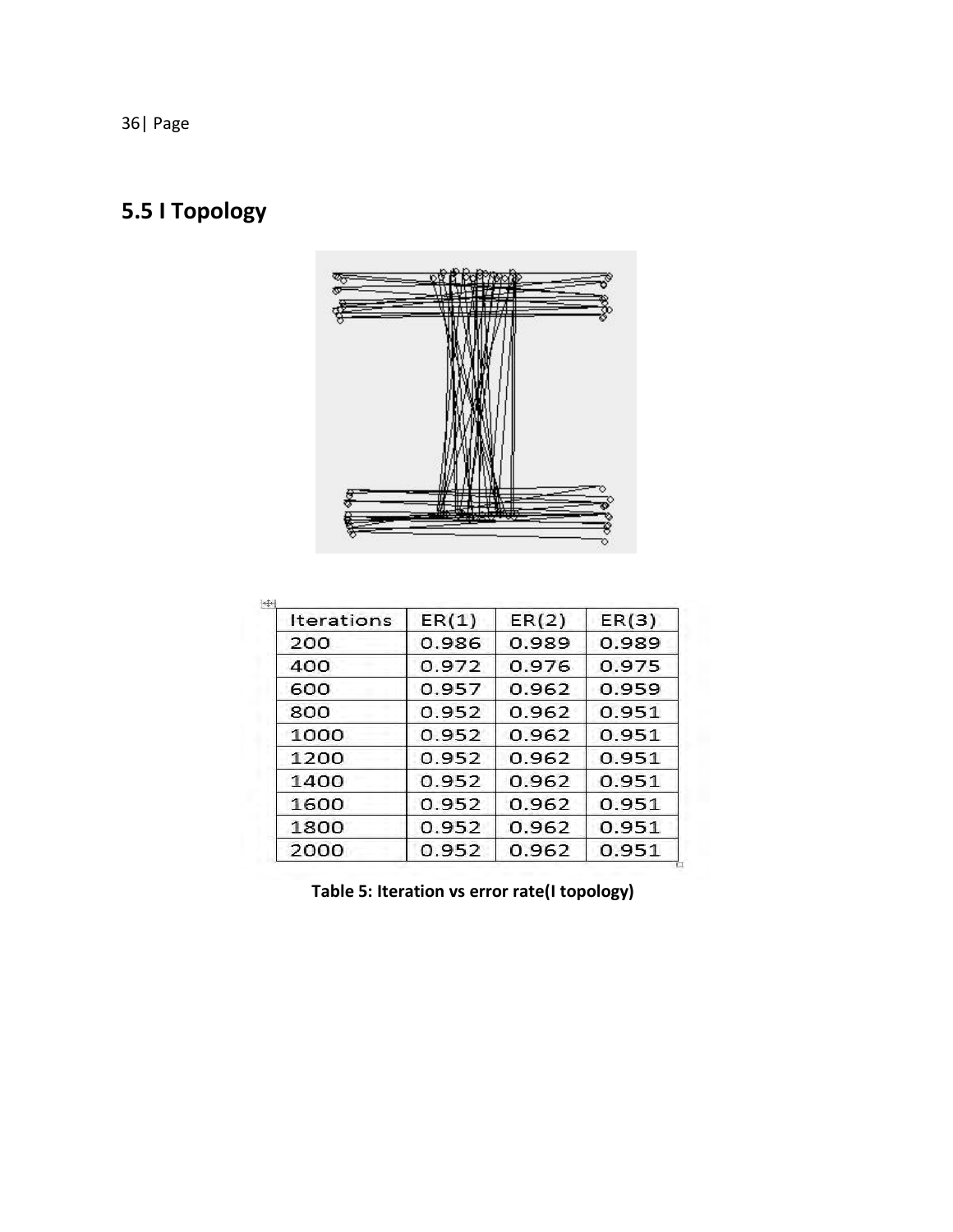For ER(1,2,3) Minimum Relative Error Rate (0.952,0.962,0.951)

For ER(1) Binary Consensus Reaching Iteration 120 and Average Consensus Reaching Iterations 325

For ER(2) Binary Consensus Reaching Iteration 51 and Average Consensus Reaching Iterations 267

For ER(3) Binary Consensus Reaching Iteration 68 and Average Consensus Reaching Iterations 345



 **Figure 18: Iteration vs Error Rate (I topology)** 

### **Analysis for topologies(C,D,O,H,I)**

Here we considers 5 shaped network models which are C, D, I, H, O. For all those 5 shaped network models we calculated Relative error based on number of iterations. We took 3 data three times to clearly see the results variations. For C, D, I shaped data we took iterations from 200 to 2000 but for shape H and O we took iterations from 100 to 1000 the reason is we saw that the highest average based consensus reaching time is faster than shaped C,D,I. Here for average consensus we consider only highest average consensus.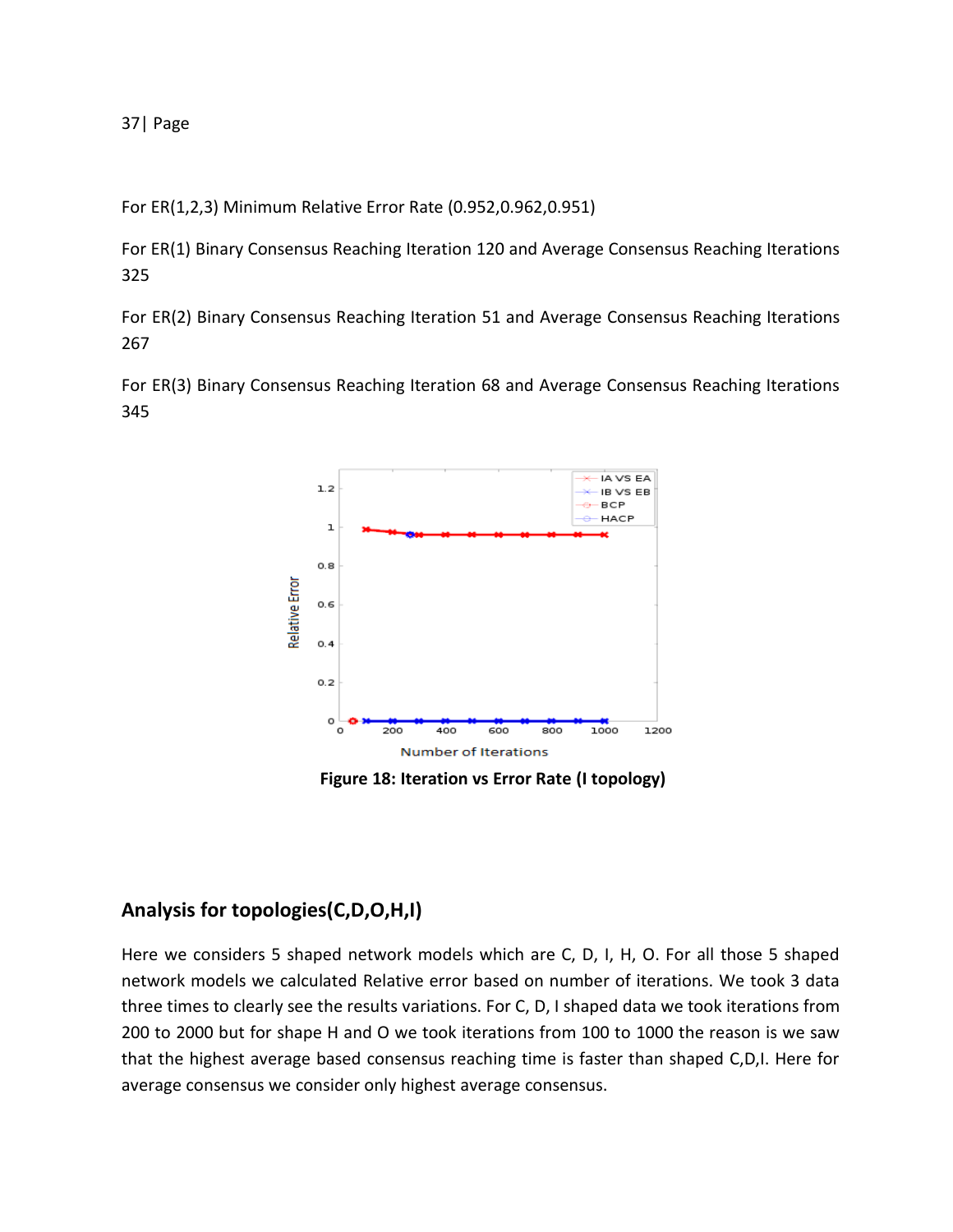From the figure we only consider 3 cases:

- 1) Number of iterations VS Relative Error
- 2) Highest Average Consensus reaching point VS Relative Error(Single point)
- 3) Binary Consensus Reaching point VS Relative Error(Always zero)(Single Point)

Here, IA denotes iterations for average consensus, IB denotes Iterative for binary consensus, EA denotes Relative error for average consensus, EB denotes Relative error for Binary consensus and HACP denotes highest average consensus reaching point. BCP denotes Binary consensus reaching point.

### **5.6 Random Topology**

| Node  | 300  | 600  | 900   | 1200  | 1500  | 1800  |
|-------|------|------|-------|-------|-------|-------|
| I(A1) | 5202 | 9015 | 17859 | 19363 | 24041 | 33782 |
| I(B1) | 756  | 1608 | 2105  | 3250  | 3889  | 4846  |
| E(A1) | 0.75 | 0.78 | 0.69  | 0.75  | 0.76  | 0.71  |
| F(B1) | 3    | 6    | 14    | 13    | 27    | 25    |
| E(B)  | 0.00 | 0.00 | 0.00  | 0.00  | 0.00  | 0.00  |
| F(A)  | 0    | 0    | 0     | 0     | 0     | 0     |

 **Table 6: Node vs Iteration vs error rate vs Faulty Node(Random topology)**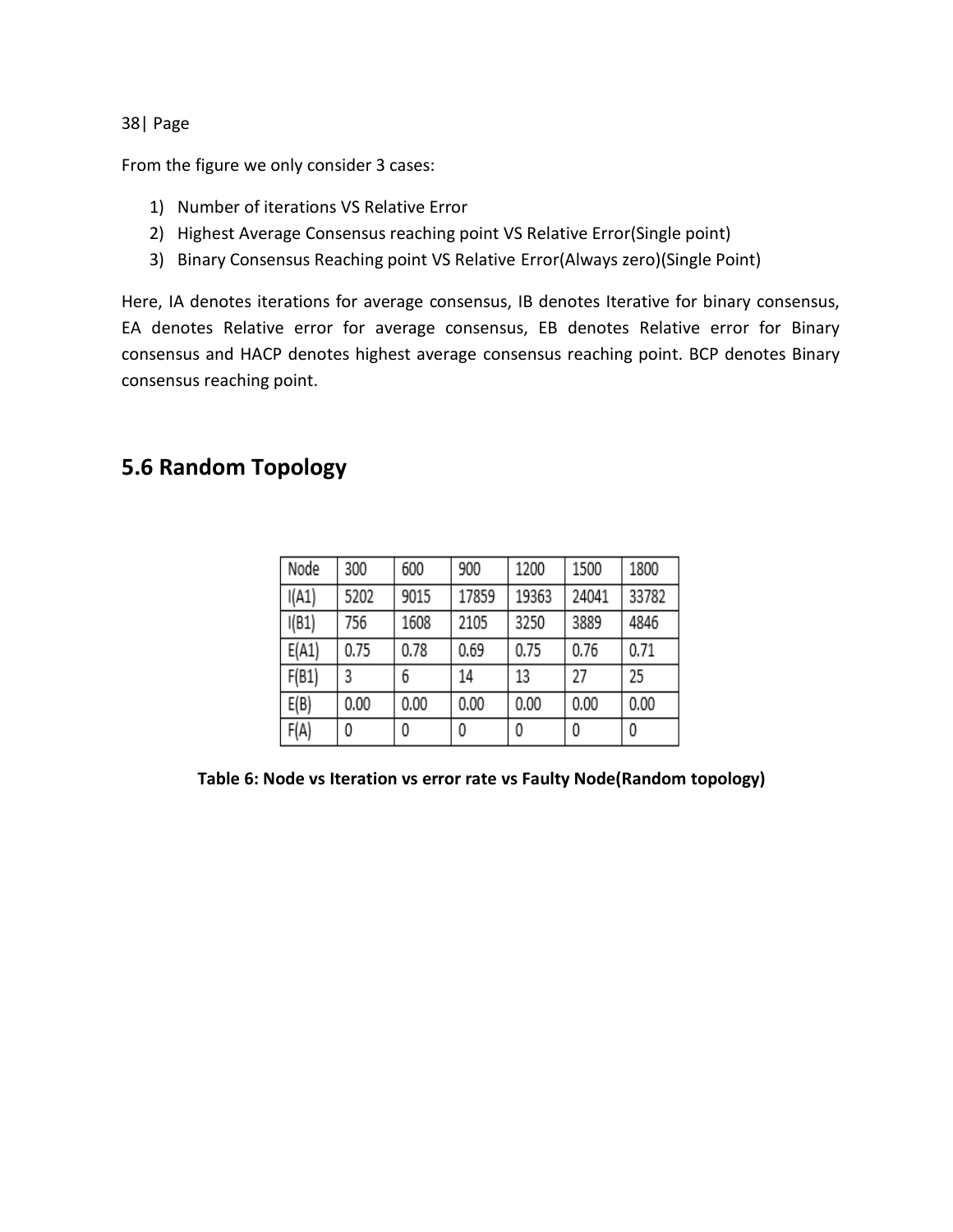







 **Figure 21: Iteration vs Faulty Nodes**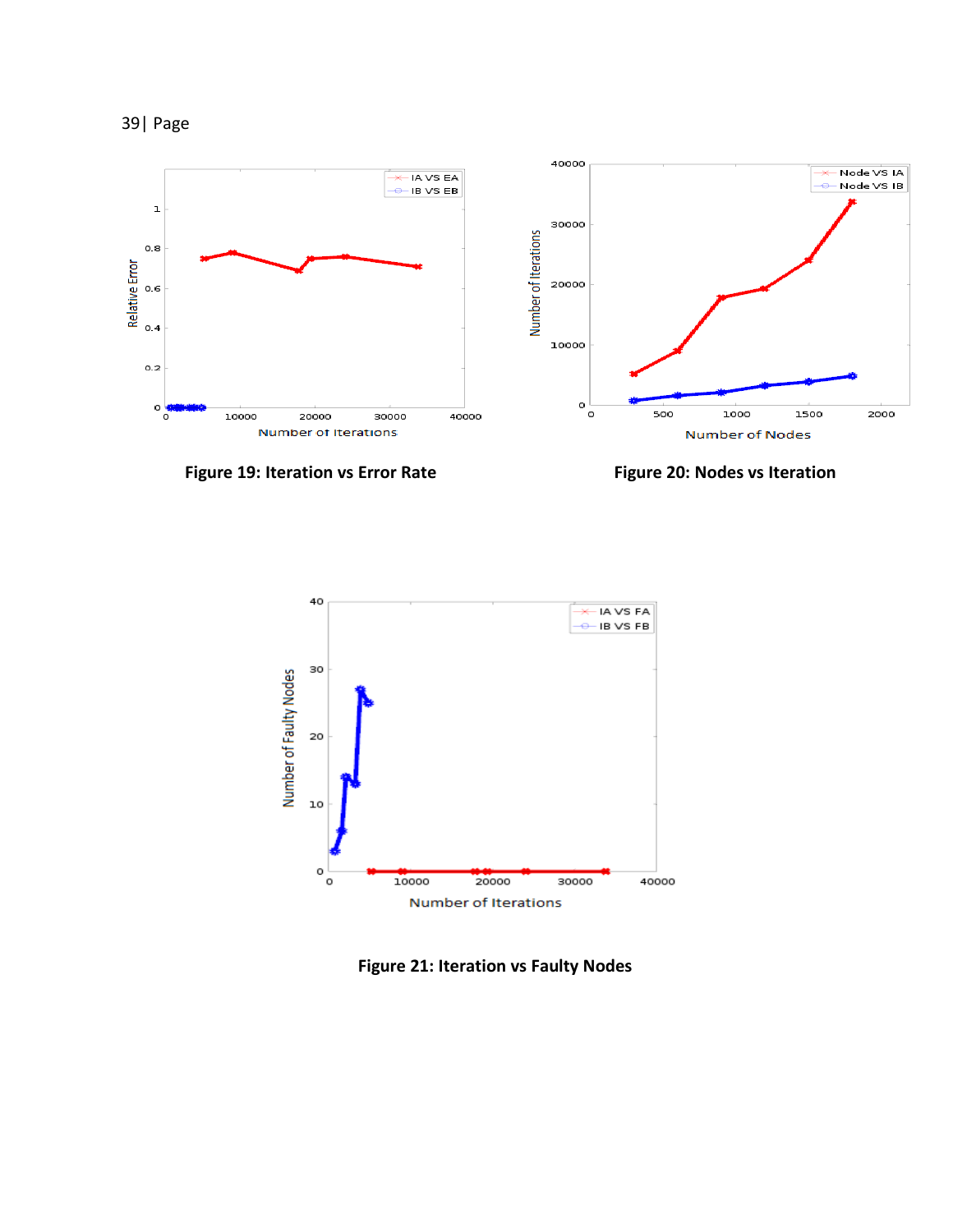#### **Analysis for Random Topologies**

After creating random graph we got those data. Here

I denote to Iteration, E denotes to Error, F denotes to faulty node, A for Average Consensus, B for Binary Consensus. For example,  $I(B1)$  means  $1<sup>st</sup>$  time data of Iteration for Binary Consensus reaching time. Here is very interesting thing we have noticed error rate for binary consensus is always zero which is obvious but the number of faulty node for average consensus is always zero too which is not obvious at all. The reason is actually we proposed average consensus updating protocol which protocol always give priority to the sensor node remaining energy and their distance among them and as we define faulty node when a sensor node has zero energy remain so those edges based on low differences of energy and distance have the lowest priority based edges so from our tree we already reached consensus before handling them. So generally we have zero faulty nodes for average consensus. But in extreme rare cases there might be few faulty nodes for average consensus.

From the diagram we consider 3 cases:

- 1) No. of Iteration vs Relative Error
- 2) No. of Iterations vs Number of Faulty Nodes
- 3) No. of Nodes vs Number of Iterations.

IA means Iteration for Average Consensus, IB means iteration for Binary consensus

EA means Relative Error for Average Consensus, IB means Relative Error for Binary consensus

FA means Number of faulty nodes for Average consensus, FB number of faulty nodes for Binary consensus.

In the case of average consensus we know that there is no exact time for reaching consensus. We can reach at every step at consensus level and of course error rate is different but here we claimed the highest average consensus based on the given network condition in case 3(Number of Nodes VS Number of Iterations). That means minimum error rate we can reach for the given network condition. So here we calculated highest average consensus. Besides, for binary consensus we know that we can only reach consensus level when all non-faulty sensor nodes follow the same protocol. So for binary consensus error rate is zero.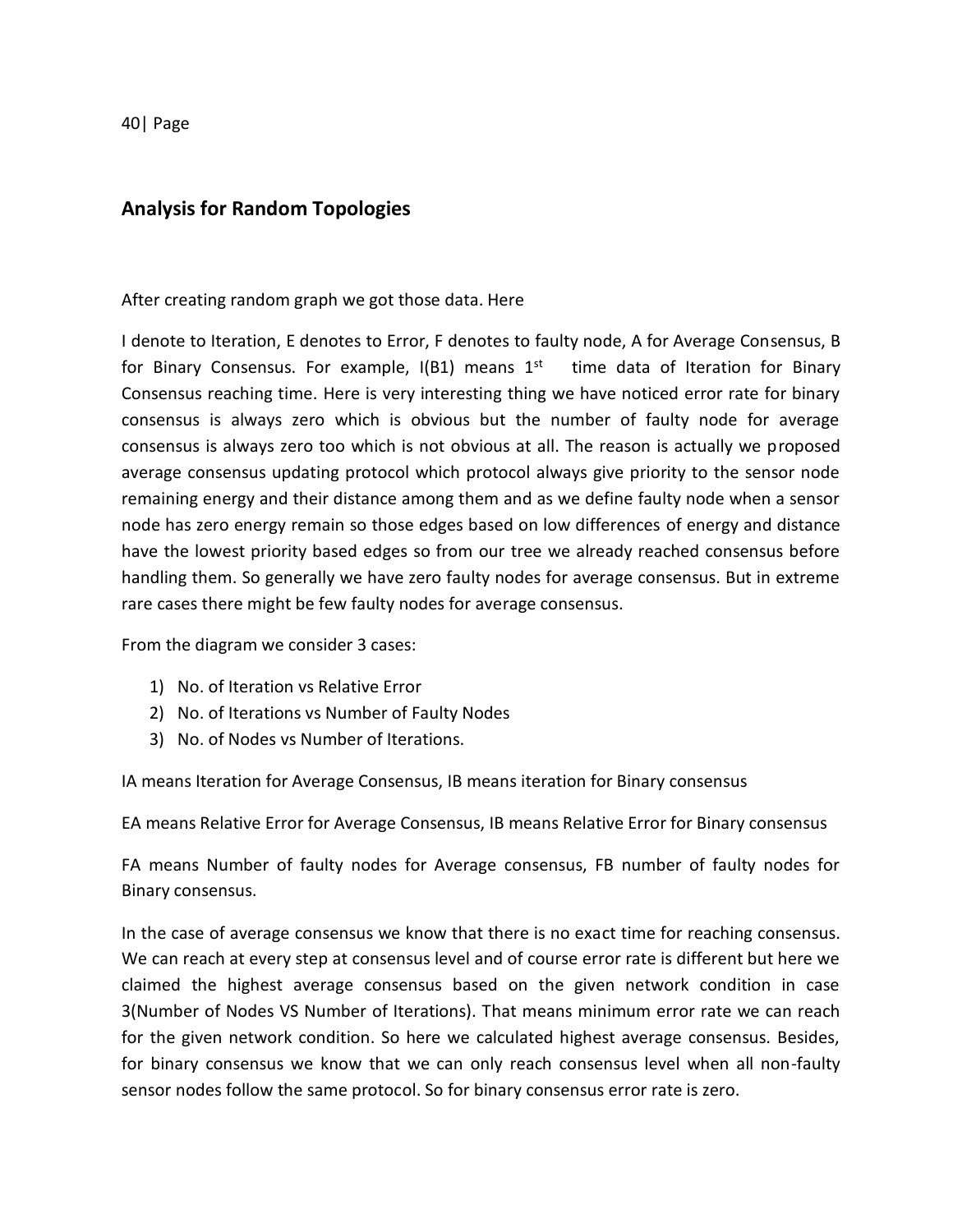**REFERECENCES** 

[1] I. F. Akyildiz, W. Su, Y. Sankarasubramaniam, and E. Cayirci, "Wireless sensor network: a survey," Computer Network, vol. 38, pp. 393–422, 2002.

[2] D. Culler, D. Estrin, and M. Srivastava, "Overview of sensor networks," Computer, vol. 37, no. 8, pp. 41–49, 2004.

[3] W. J. Li and H. Y. Dai, "Cluster-based distributed consensus," IEEE Transactions on Wireless Communications, vol. 8, no. 1, pp. 28–31, 2009.

[4] S. Sardellitti, M. Giona, and S. Barbarossa, "Fast distributed average consensus algorithms based on advection-diffusion Processes," IEEE Transactions on Signal Processing, vol. 58, no. 2, pp. 826–842, 2010.

[5] A. G. Dimakis, S. Kar, J. M. F. Moura, M. G. Rabbat, and A. Scaglione, "Gossip algorithms for distributed signal processing," Proceedings of the IEEE, vol. 98, no. 11, pp. 1847–1864, 2010.

[6] W. Ren and R. W. Beard, Distributed Consensus in MultiVehicle Cooperative Control: Theory and Applications, Springer, London, UK, 2010.

[7] A. D. G. Dimakis, A. D. Sarwate, and M. J. Wainwright, "Geographic gossip: efficient averaging for sensor networks," IEEE Transactions on Signal Processing, vol. 56, no. 3, pp. 1205–1216, 2008.

[8] F. Benezit, A. G. Dimakis, P. Thiran, Vetterli, and M. Gossip, "Along the way: orderoptimal consensus through randomized path averaging," in Proceeding of the Allerton Conference on Communication, Control, and Computing, pp. 26–28, Allerton, Ill, USA, September 2007.

[9] T. C. Aysal, M. E. Yildiz, A. D. Sarwate, and A. Scaglione, "Broadcast gossip algorithms for consensus," IEEE Transactions on Signal Processing, vol. 57, no. 7, pp. 2748–2761, 2009.

[10] D. Ustebay, B. N. Oreshkin, M. J. Coates, and M. G. Rabbat, ""Greedy gossip with eavesdropping," IEEE Transactions on Signal Processing, vol. 58, no. 7, pp. 3765–3776, 2010.

[11] K. I. Tsianos and M. G. Rabbat, "Fast decentralized averaging via multi-scale gossip," in Proceeding of International Conference on Distributed Computing in Sensor System, pp. 21–23, Santa Barbara, Calif, USA, June 2010.

[12] M. Zheng, M. Goldenbaum, S. Stanczak, and Y. Haibin, "Fast average consensus in clustered wireless sensor networks by superposition gossiping," in Proceedings of the IEEE Wireless Communication and Networking Conference, pp. 1–4, Paris, France, April 2012.

[13] D. J. Baker and A. Ephremides, "The Architectural organization of a mobile radio network via a distributed algorithm," IEEE Transactions on Communications, vol. 29, no. 11, pp. 1694–1701, 1981.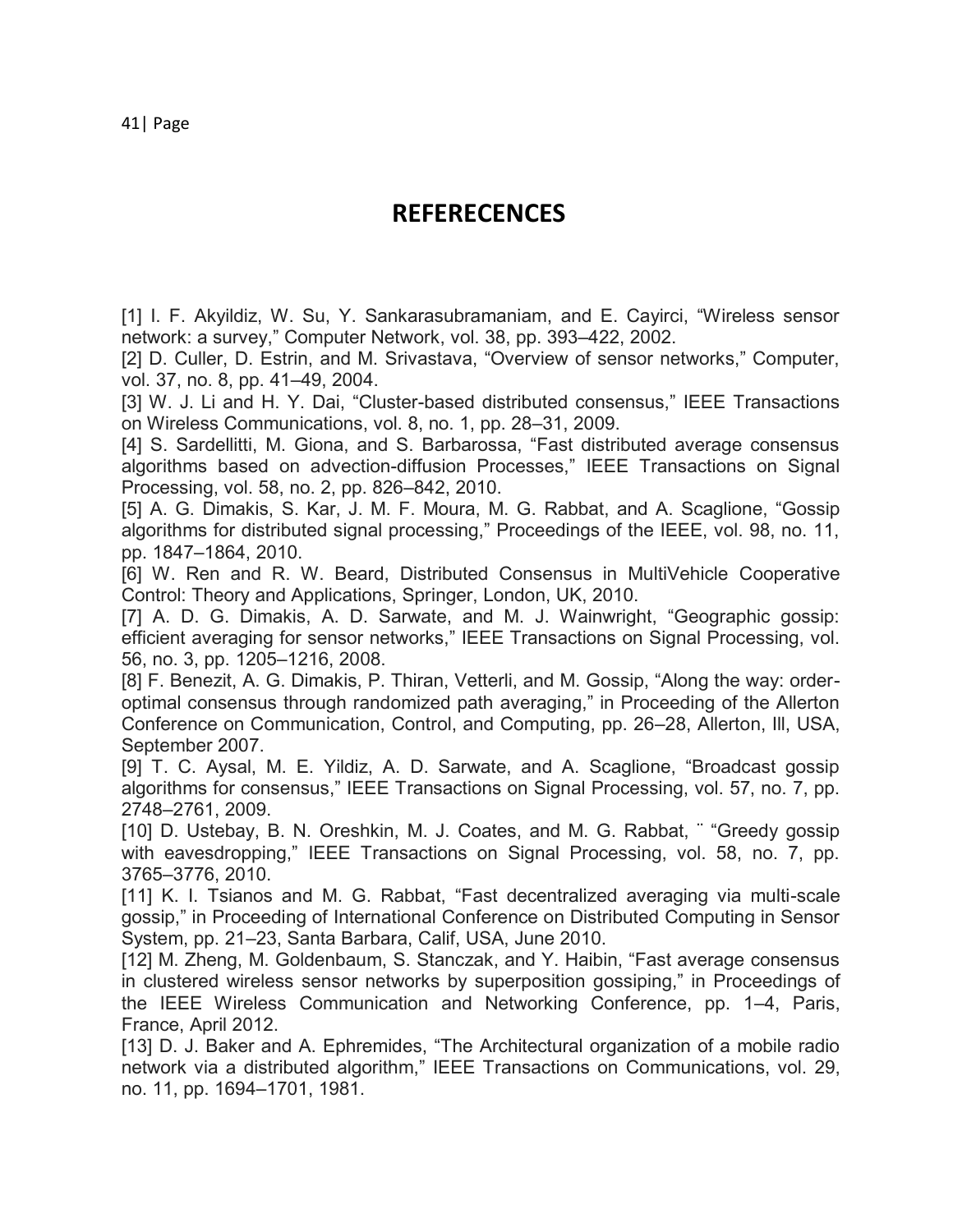[14] M. Gerla and J. Tzu-Chieh Tsai, "Multicluster, mobile, multimedia radio network," Wireless Networks, vol. 1, no. 3, pp. 255–265, 1995.

[15] S. Basagni, "Distributed clustering for Ad Hoc networks," in In Proceeding of the International Symposium on Parallel Architectures, Algorithms and Networks, pp. 23– 25, Perth, Australia, June1999.

[16] S. Basagni, "Distributed and mobility-adaptive clustering for multimedia support in multi-hop wireless networks," in Proceedings of the 50th IEEE Vehicular Technology Conference (VTC '99), pp. 19–22, Amsterdam, The Netherland, September 1999.

[17] M. Chatterjee, S. K. Das, and D. Turgut, "WCA: a weighted clustering algorithm for mobile Ad hoc networks," Journal of Cluster Computing, vol. 5, no. 2, pp. 193–204, 2002.

[18]M. Draief and M. Vojnovic, Convergence speed of Binary interval consensus," in proceedings of annual joint conference of the IEEE computer and communications societies (INFOCOM 2010), San Diego California, March 15-19, 2010